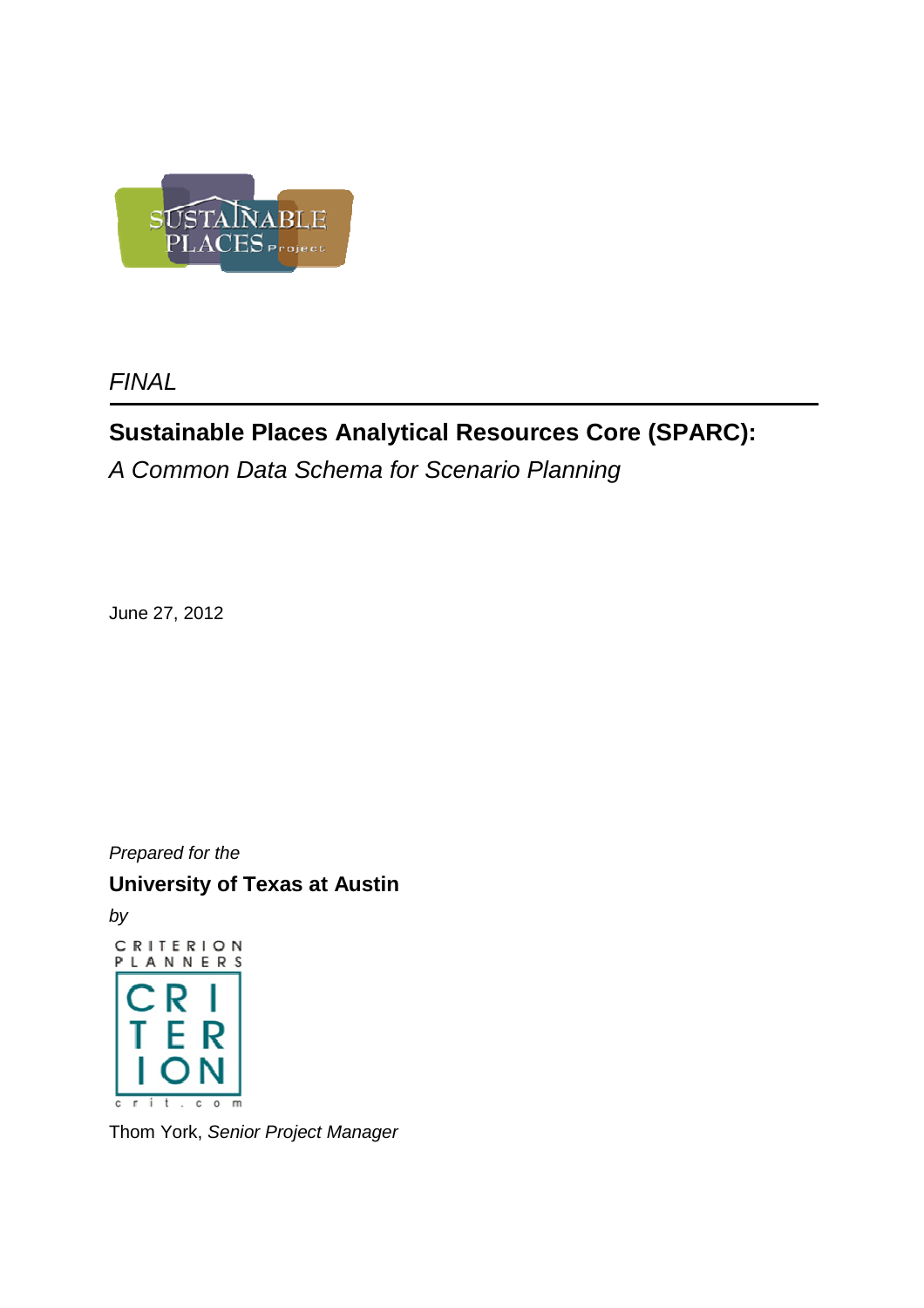# **Contents**

| Tool Adoption and Interoperability Through SPARC Template Engine 11                       |  |
|-------------------------------------------------------------------------------------------|--|
|                                                                                           |  |
|                                                                                           |  |
|                                                                                           |  |
|                                                                                           |  |
|                                                                                           |  |
|                                                                                           |  |
|                                                                                           |  |
|                                                                                           |  |
|                                                                                           |  |
|                                                                                           |  |
|                                                                                           |  |
| Data Vintage a Property of a Field Definition Instance, Not the Field Definition Itself16 |  |
| Existence of a Schema Object Not a Guarantee of Implementation in DQIS 16                 |  |
|                                                                                           |  |
|                                                                                           |  |
|                                                                                           |  |
|                                                                                           |  |
|                                                                                           |  |
|                                                                                           |  |
|                                                                                           |  |
|                                                                                           |  |
|                                                                                           |  |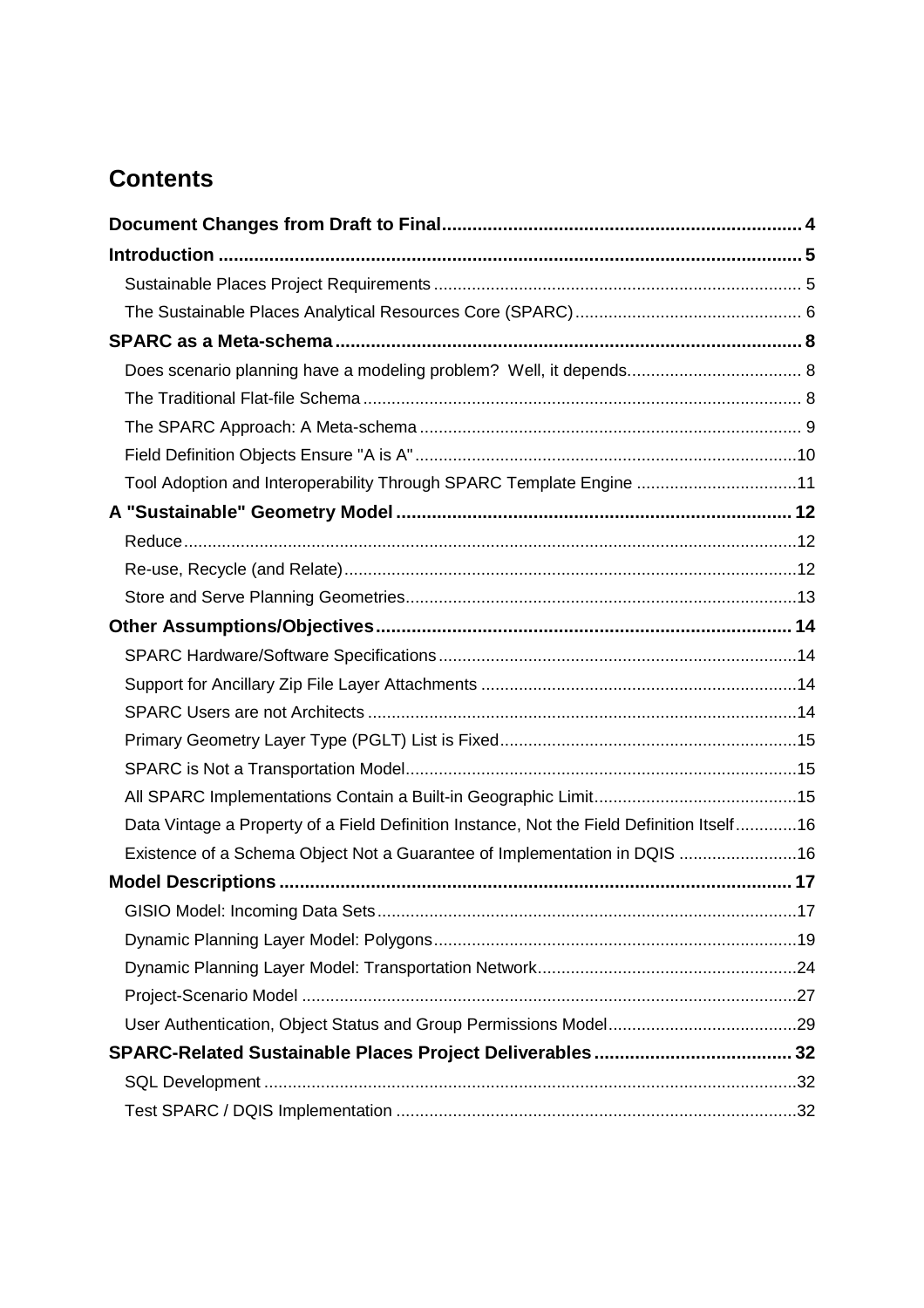| Appendix A: List of inheritable Primary Geometric Layer Types (PGLT) 33        |  |
|--------------------------------------------------------------------------------|--|
| Appendix B: List of all FieldDefs supplied in a default SPARC implementation36 |  |
|                                                                                |  |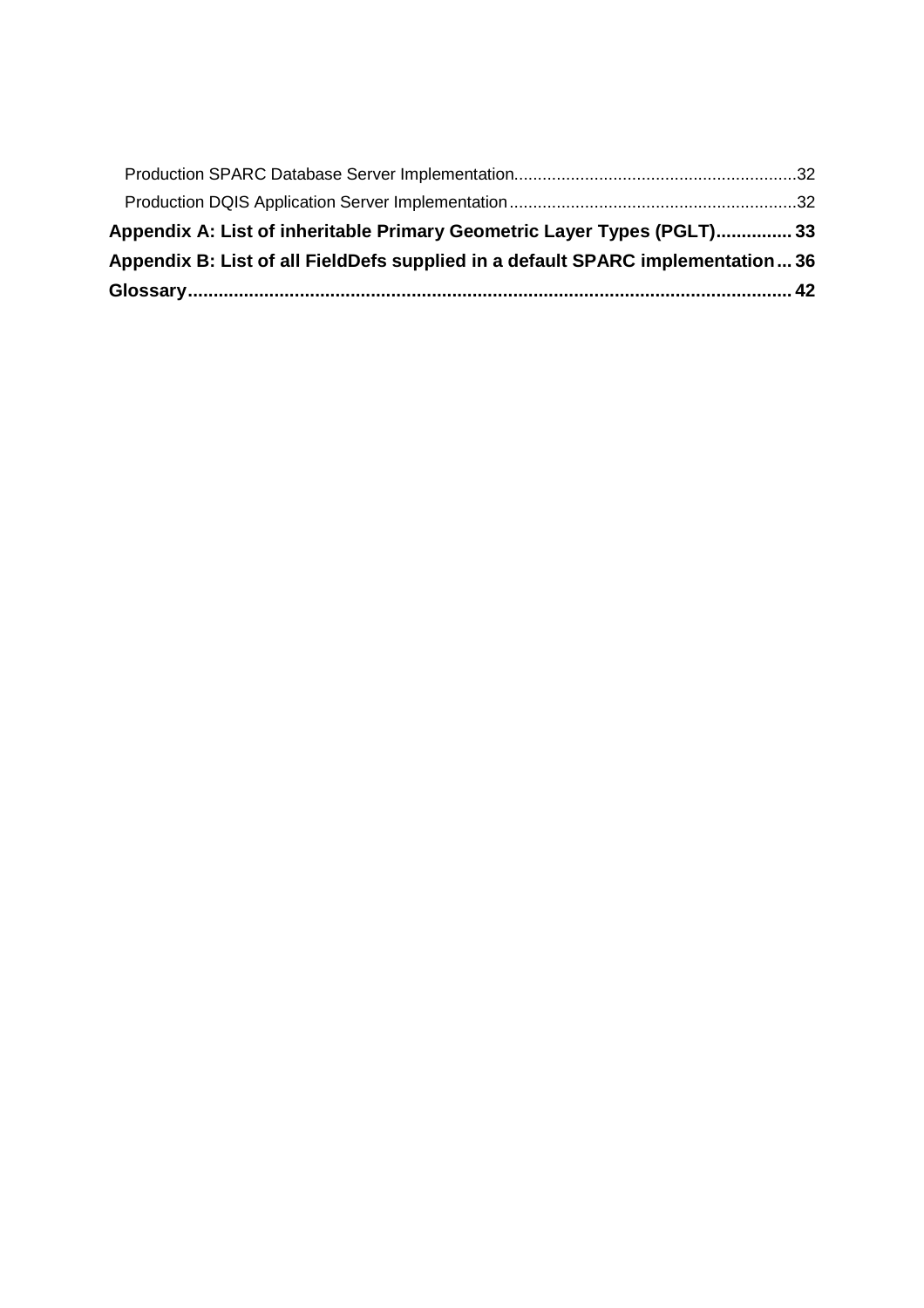# **Document Changes from Draft to Final**

Document graphics re-inserted as bitmaps throughout.

Revised the diagram on page 6 showing the relationship between SPARC, DQIS and the other components in the Sustainable Places Project.

The Hardware Requirements section has been revised to accommodate the persistent (rather than temporary) storage of uploaded shapefiles inside the GISIO SPARC database model.

The Ancillary Zip File Layer Attachment function-- where a GIS Steward may optionally attach one additional zip file with any layer upload-- is described on page 14.

New fields in the sp\_planninglayer model due to the zip file attachment feature are reflected throughout the Model Descriptions section and described on page 21.

Support for a greater level of accuracy on only the "3D Feature Footprints " PGLT class described in the "Reduce" section on page 12.

The list of available Primary Geometry Layer Types (PGLTs) is finalized in Appendix A.

The list of initial PGLT Field Definitions (FieldDefs) is finalized in Appendix B.

Section on proposed enhancement Hierarchical Aggregation Model moved to DQIS specification's Roadmap section.

References to the Data Quality Wizard (DQW) changed to the Data Quality and Interoperability Service (DQIS) throughout.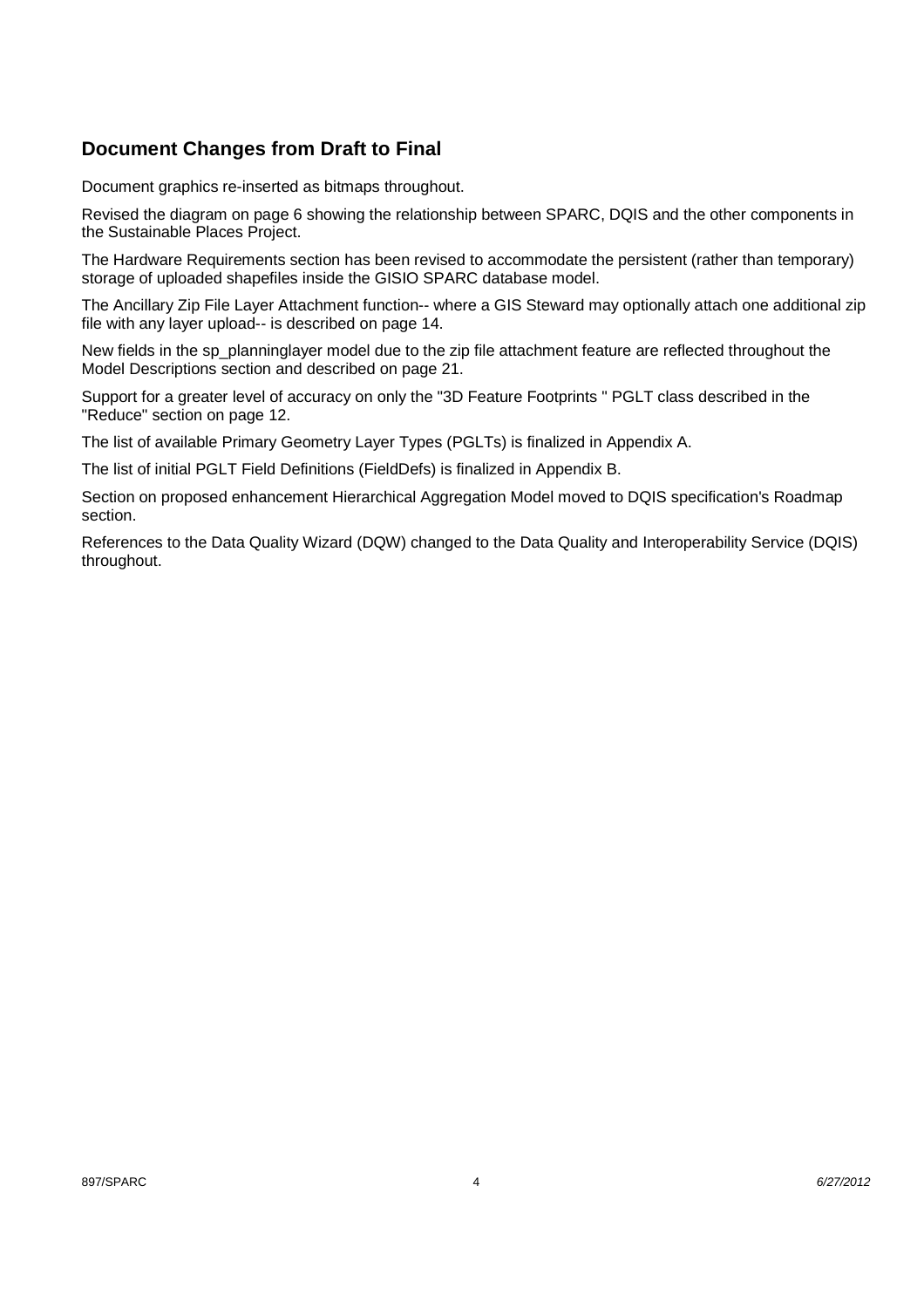# **Introduction**

#### **Sustainable Places Project Requirements**

The Capital Area Texas Sustainability (CATS) consortium, in fulfilling the requirements of its Sustainable Places Project, has requested scenario planning components from a number of different sources. Examples of the tools being developed include:

- A suite of tools (apps) for an upcoming version of Envision Tomorrow called ET+ developed by Fregonese Associates.
- Fiscal impact and Return On Investment (ROI) models, developed in conjunction with the University of Texas, customized to the areas where they are being applied.
- Integrated land-use and transportation modeling tools developed in conjunction with CAMPO.
- A public-engagement GIS web portal for reporting scenario planning results and facilitating stakeholder involvement, being developed in conjunction with the Texas Advanced Computing Center (TACC).

Though each of these tools is unique, there is significant overlap in terms of their GIS inputs and outputs. Additionally, there will be a requirement to integrate the tool results into a single normalized form for scenario ranking and results publication.

In regards integration, the CATS consortium faces a challenge that is a microcosm of a general trend in scenario planning: interoperability between tools is limited and therefore a time-consuming, expensive workflow. For more information on the state of scenario planning and the tools which support its processes, refer to the Lincoln Institute's Policy Focus Report "Open Access to Scenario Planning Tools" (Report Code PF031, http://www.lincolninst.edu).

The Sustainable Places Project is being funded through a HUD Sustainable Communities grant, which requires open access to developed tool components. With a new wave of tool components being created through this and other HUD grants, the CATS consortium recognizes the benefit of creating an open platform for data exchange, facilitating the generation of synergy between diverse tool ecosystems.

This document details a client-server database schema that can support the exchange of GIS data between a wide variety of scenario planning tools.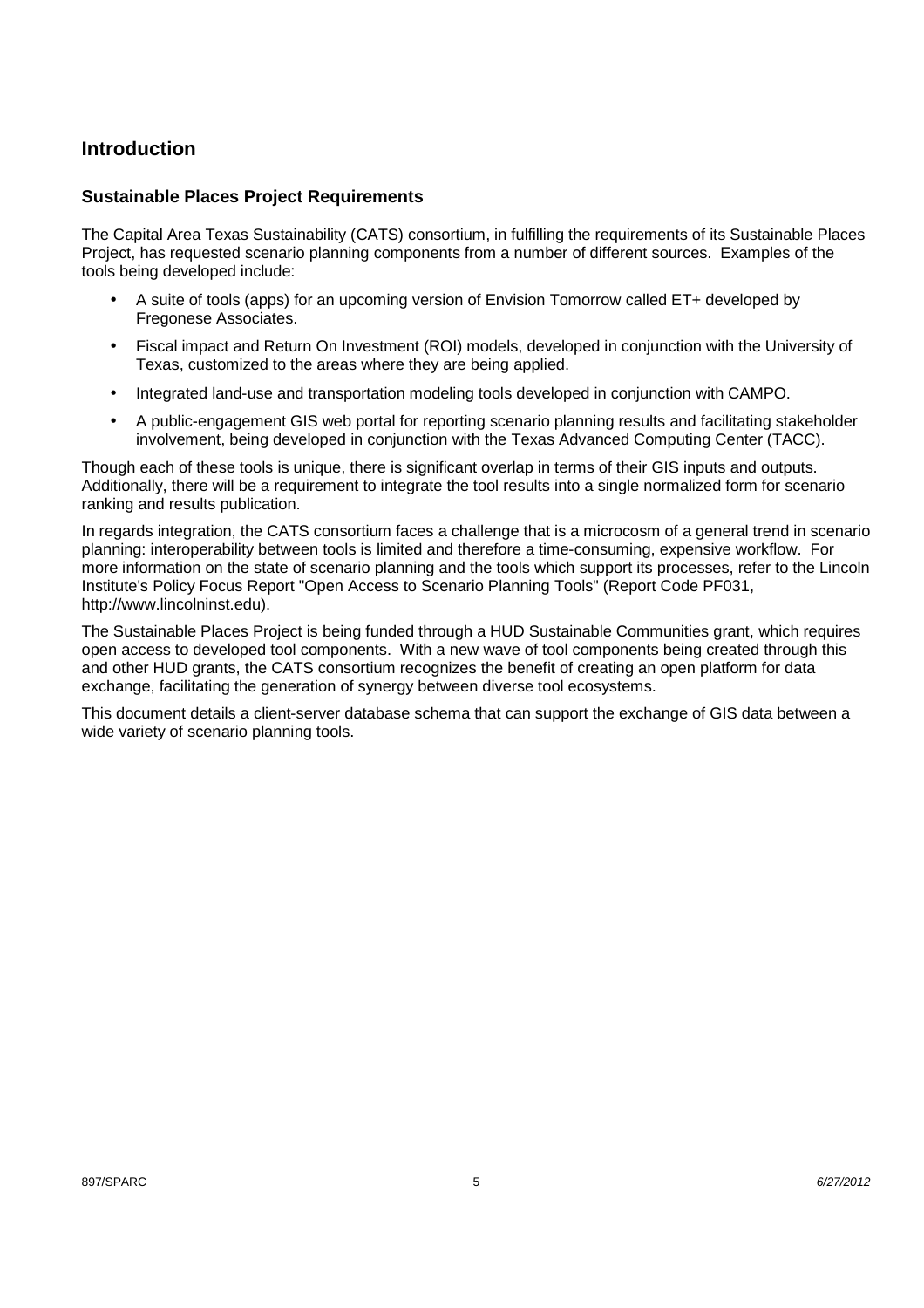## **The Sustainable Places Analytical Resources Core (SPARC)**

The purpose of SPARC-- and the INDEX Data Quality and Interoperability Service (DQIS) which serves as its gateway-- is to provide a managed way of importing GIS data, running it through a series of quality tests and cleanup processes tailored to scenario planning requirements, and storing this higher-quality data in an efficient, normalized form for consumption by other client applications.

Use cases for a SPARC data warehouse implementation can be understood from both the CATS Sustainable Places Project's perspective, as well as a generalized one:

| Sustainable Places Project specific use case                                                                                                                                                                 | Equivalent generalized use case                                                                                                                                                                                                                     |
|--------------------------------------------------------------------------------------------------------------------------------------------------------------------------------------------------------------|-----------------------------------------------------------------------------------------------------------------------------------------------------------------------------------------------------------------------------------------------------|
| The GIS stewards at Diva Imaging employ the DQIS<br>interface to upload raw external GIS data into SPARC.<br>These data sets are then downloaded by Fregonese for<br>analysis in ET+.                        | A GIS steward employs the DQIS interface to convert<br>raw external GIS data into normalized scenario planning<br>GIS data sets in SPARC. These data sets are then<br>downloaded by a tool user for tool-specific scenario-<br>creation / analysis. |
| Fregonese employs the DQIS interface to upload GIS<br>data layers resulting from analysis to SPARC. CAMPO<br>and UT staff download this data to import into their<br>respective models for further analysis. | A tool user employs the DQIS interface to upload GIS<br>data layer to SPARC. Other tool users download this<br>data to import into their respective models for further<br>analysis.                                                                 |
| TACC's web portal accesses SPARC through an<br>application server and publishes results in a form<br>viewable by stakeholders using a simple web browser.                                                    | Compliant web application servers access SPARC<br>warehouse data for presentation purposes.                                                                                                                                                         |

The following diagram shows these use cases as they apply to the Sustainable Places Project:



897/SPARC 6/27/2012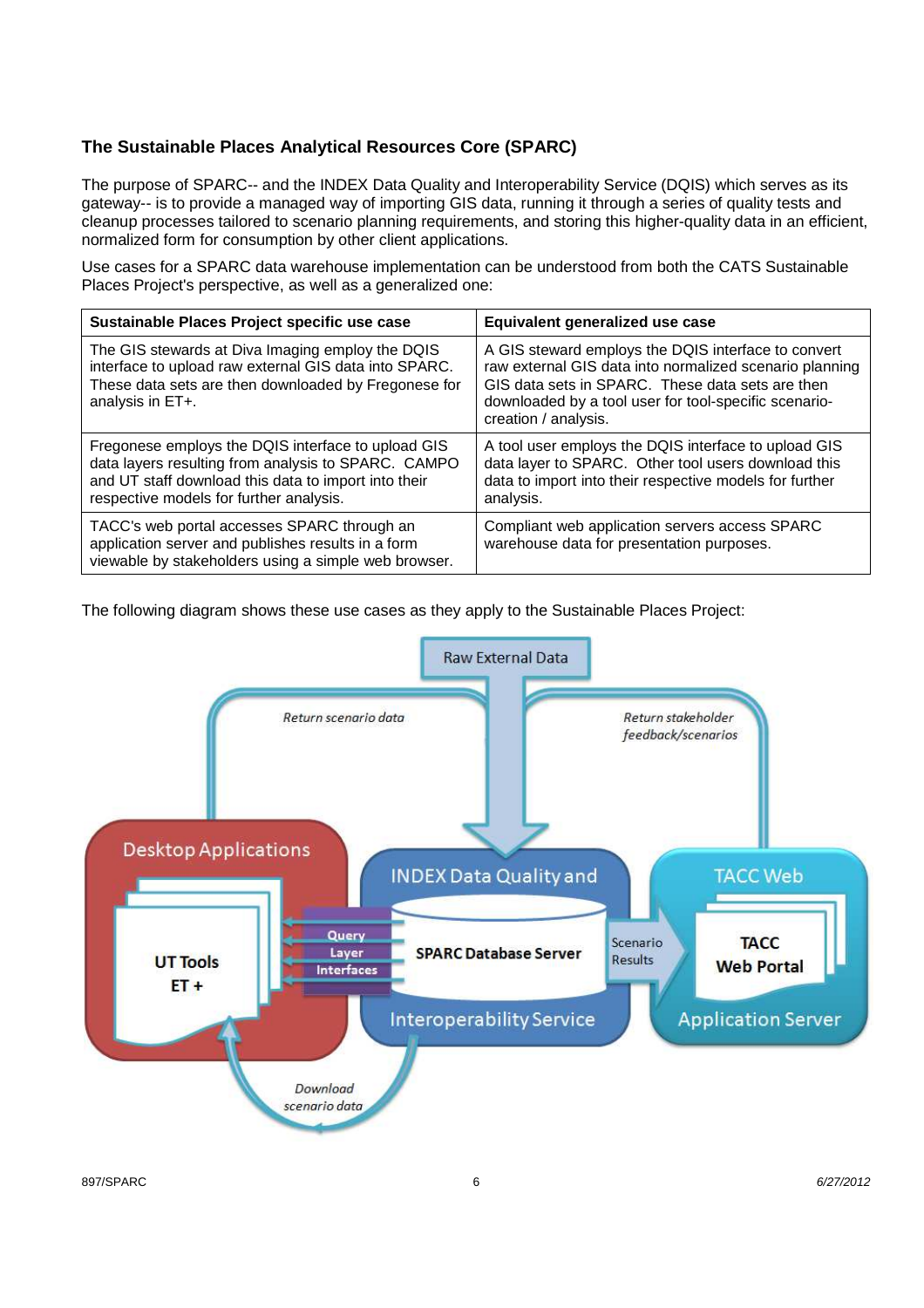The following principles drive the development of this schema (and its acronym):

- **SP** for "Sustainable Places" (but also "Scenario Planning"): The schema is being developed for the Sustainable Places Project and its highest priority is fulfilling the requirements of this project. The schema, however, can also be of value to the scenario planning community at large.
- **A** for "Analytical": scenario planning has been on the forefront of pushing GIS from its roots in map production into the realm of spatial analysis. The value-add of any scenario planning tool is its ability to inform a planning process by providing objective numerical analyses of target areas in the form of indicators. The schema must be supportive of a tool's ability to produce and display indicators.
- **R** for "Resources": In the short term, the Sustainable Places Project is concerned with ensuring the interoperability of the project's constituent scenario planning tools. Designing the schema to be extensible positions the Sustainable Places Project to grow and evolve with existing and emerging scenario planning resources.
- **C** for "Core": While it performs a number of GIS operations valuable to scenario planning, SPARC is not itself a scenario planning tool. Rather it is a central clearinghouse which other applications can rely on for the exchange of consistent, predictable data. Having access to normalized, quality-controlled GIS data allows scenario planning tool developers to focus on what's important (see "A" above).

While the Sustainable Places Project will fund the first implementation of SPARC, other organizations are free to adopt the schema and grow the core functionality.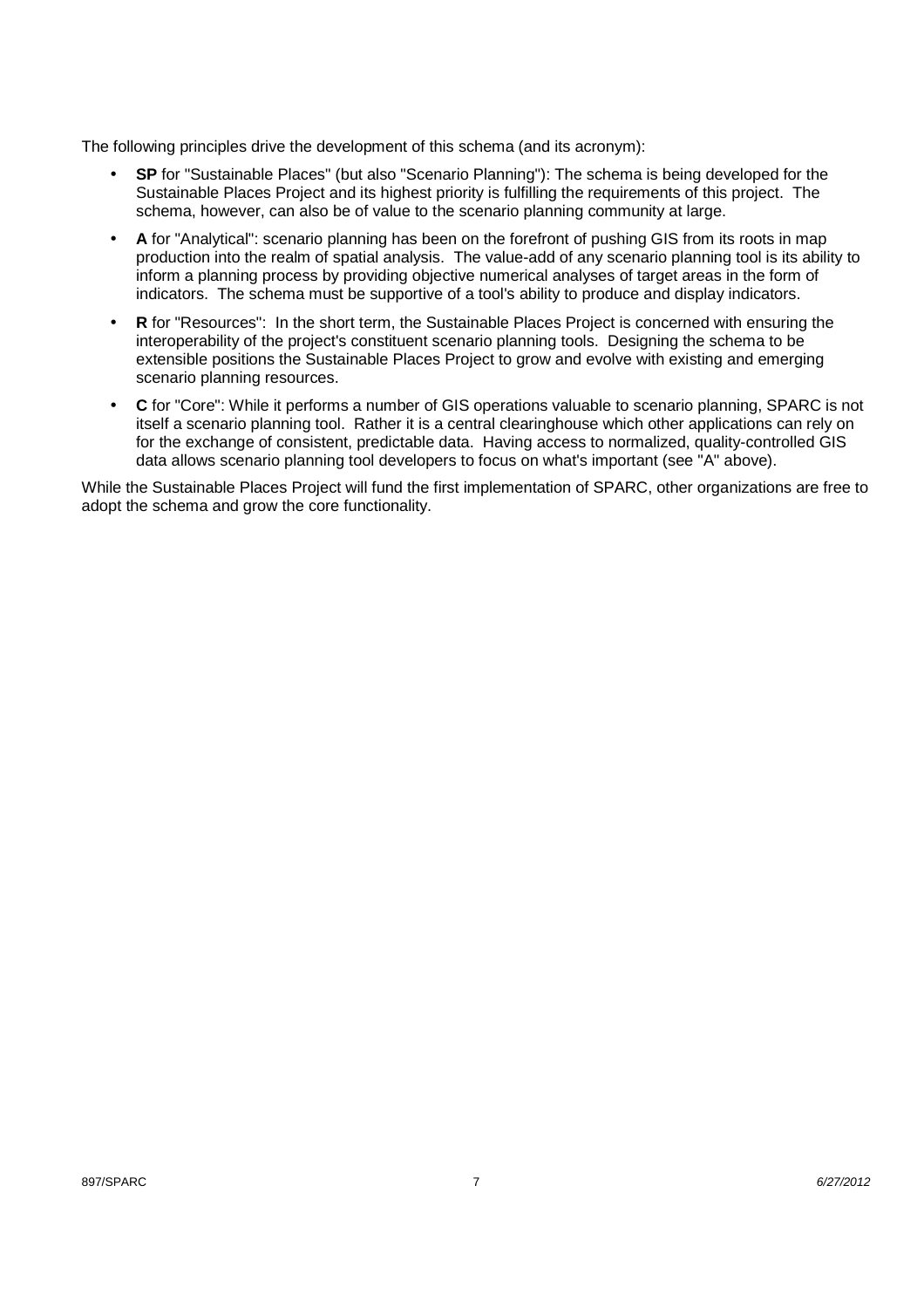# **SPARC as a Meta-schema**

### **Does scenario planning have a modeling problem? Well, it depends.**

Consider the challenges presented by the following scenario planning use case, familiar to any experienced modeler:

A scenario planning exercise requires a land-use layer, i.e. a table of polygonal land-use geometries and, associated with each geometry feature, a collection of feature attributes. One would want to hard-code the existence of a land-use object into any scenario planning schema, but there is a wide variance in the kinds of attribute data objects (columns) that may be associated with any land-use layer. Does it have population? Dwelling units? Both? What about employment? Job counts? Commercial square footage? What about Retail square footage AND Office square footage?

Answers to the above questions almost always begin with "well, it depends":

- It depends on what you use for your land-use. Different sources of GIS data-- each with their own attribute sets-- are frequently employed for the same purpose in scenario planning. A land-use layer could be comprised of parcels, grid cells, TAZs, planned land-use or even census blocks. No two GIS datasets share the same set of attributes.
- It depends on where you are focusing your analysis. Availability of attribute data differs from area to area, sometimes even within the same jurisdiction.
- It depends on which indicators were run. A single tool can produce dozens of indicator score attributes for a given land-use polygon.
- It depends on which tool you want to run. Tools require different attributes to perform their analyses.
- It depends on which version of the tool you're using. As tools evolve so too do their data requirements. New indicators (output attributes) are being developed all the time, often in reaction to the emergence of new data sources (input attributes).

When one considers both raw existing conditions data as well as attributes resulting from analysis (indicator scores), the list of possible attributes quickly goes into the hundreds-- with more to come in the future as new indicators are developed. And this wide attribute variance extends beyond land-use to many other layer types required for scenario planning.

# **The Traditional Flat-file Schema**

Traditional schemas feature a defined/limited set of objects that may be used to store data. When the requirements for a schema are both well-defined AND unlikely to change in the future, this approach is ideal because such rigid structures are inexpensive to deploy. However there is no room for a new data object that does not already have a place in the schema.

Within the traditional schema design approach, one would model the wide attribute variance problem by creating a land-use class object containing all possible land-use attributes, including not only raw data inputs but also indicator analysis results calculated for the land-use. Such a table would end up with hundreds of columns, many of which would be left blank for a given layer/polygon.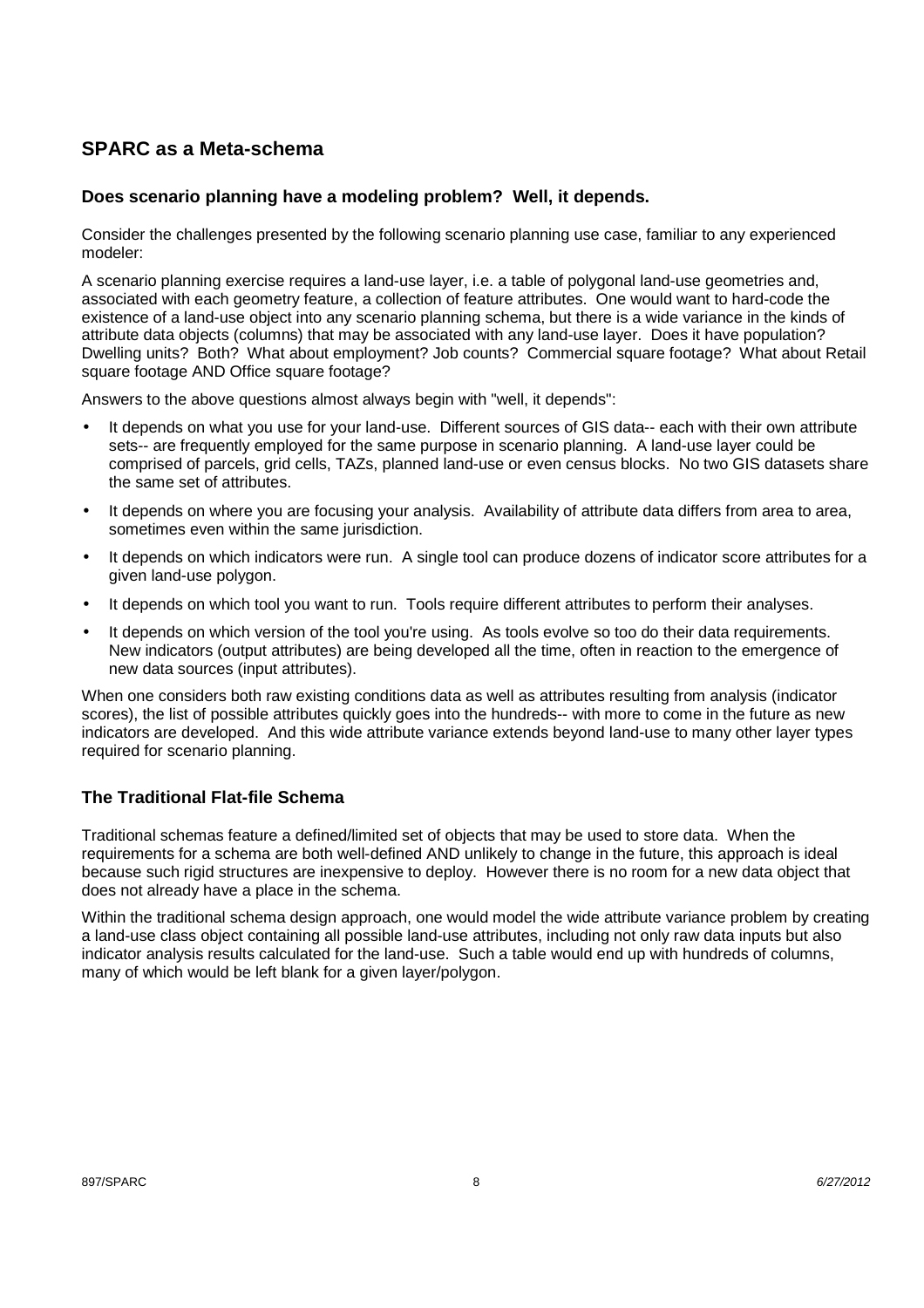The end result is an inefficient, space-consuming "sparse" data model:



Beyond these adverse performance effects, when a new data object requirement inevitably arises-- as a result of newly available external data and/or new indicator algorithms-- there is no place for it, so the schema is rewritten, and a new column added, making the old schema obsolete.

#### **The SPARC Approach: A Meta-schema**

"Meta" schemas are those which do not hard-code data objects, but rather provide a re-useable, expandable set of objects through which a user may customize the definition of the objects they intend to use. Such models offer the greatest amount of flexibility, but it should be noted come at a cost of increased application overhead (to create the management interface for defining meta-objects), as well as a certain reduction in database optimization.

SPARC balances overhead costs and performance hits while supporting wide attribute variance and the likelihood of future schema changes by implementing a partial "meta" model:

• All possible scenario planning SPARC Primary Geometry Layer Types (PGLT, e.g. land-use, street centerlines) are hard-coded as inheritable parent objects, and contain only the fields that scenario planning processes require in almost all cases (e.g. polygon shape field, land-use classification, street functional class).

#### **See Appendix A for a complete list of proposed PGLTs**

- When an external GIS data layer is to be imported, a new instance of the parent table object is inherited.
- The user associates each desired external data attribute with a SPARC Field Definition (FieldDef) chosen from a list.

#### **See Appendix B for a list of all FieldDefs supplied in a default SPARC implementation.**

• The child table's field set is expanded programmatically to hold the selected incoming attributes. The properties of these dynamically-created fields come from the FieldDef object associated with each attribute.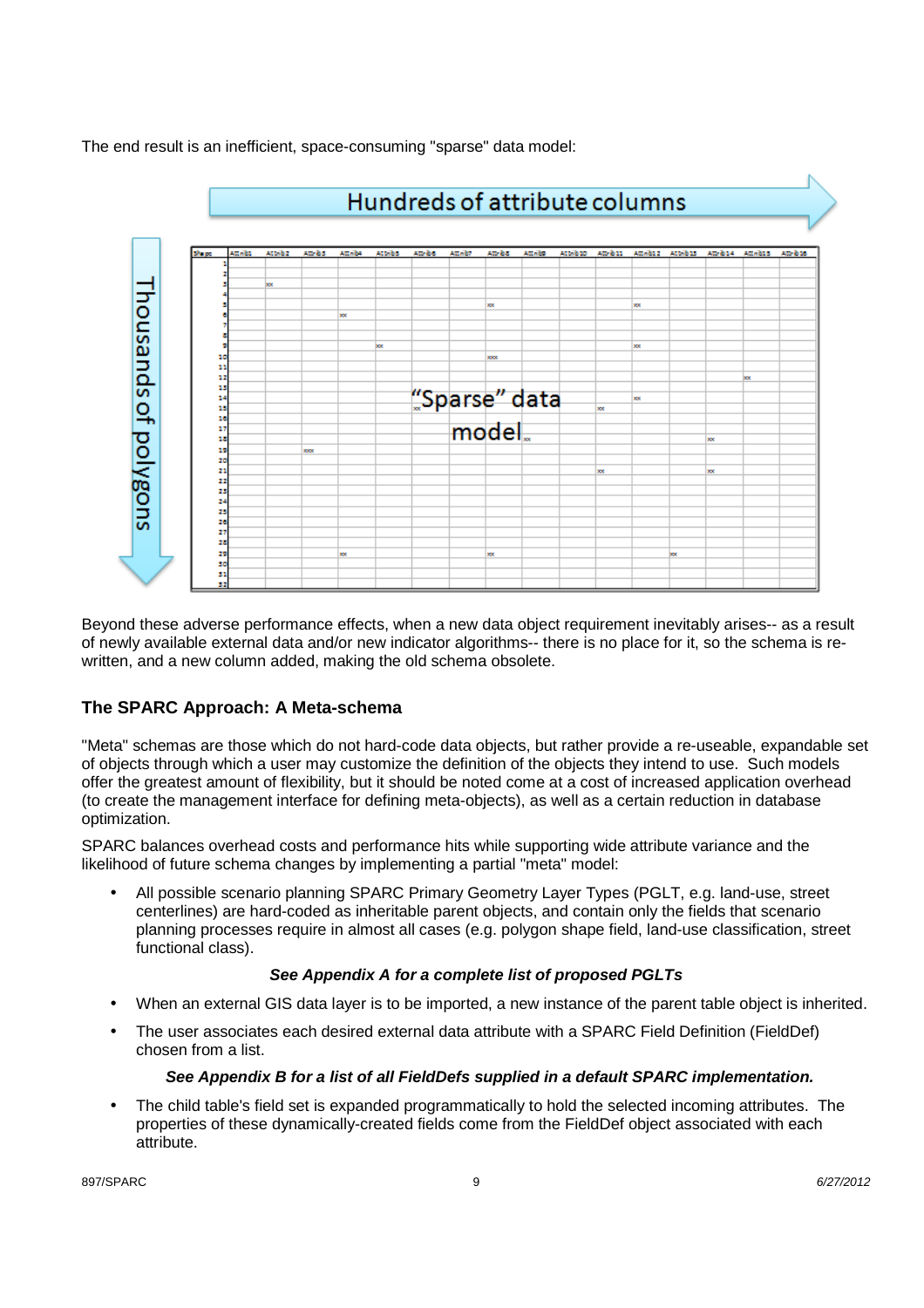The following diagram illustrates dynamic table inheritance:



An important benefit of table inheritance is the ability to perform database queries on the parent table. This is the mechanism through which SPARC users could perform cross-scenario analysis.

# **Field Definition Objects Ensure "A is A"**

SPARC's flexibility supports the Sustainable Places Project's current requirements, as well as positioning it to leverage other tools and emerging planning layers, whose attributes have yet to be defined. But there is a risk in any flexible, permissive schema that the relationship between identical objects can become lost.

Consider the example where one user uploads a street centerlines layer covering an activity center that contains an attribute called "FuncClass". Later, another user uploads a different street centerlines layer for a second activity center containing an attribute called "FC". In scenario planning, it is crucial to know if these two attributes are in fact reporting the same thing or not, especially if there are analytics which require this attribute to execute.

SPARC FieldDefs assure attribute identity across the unreliable variety of incoming attribute names. Requiring users to select a "destination" FieldDef for each of their incoming layer's "source" attributes provides a high level of certainty to consuming applications about the contents of any SPARC layer.

#### **See Appendix B for a list of all FieldDefs supplied in a default SPARC implementation.**

If the incoming data layer contains an attribute with no matching SPARC FieldDef, new field definitions can be created and saved using a DQIS content management interface. With hundreds of possible FieldDefs, the system must guard against users re-creating duplicate FieldDefs, as doing so would undermine the model's function. Therefore this content management interface may be restricted, or search functions or other checks may become part of the DQIS specification.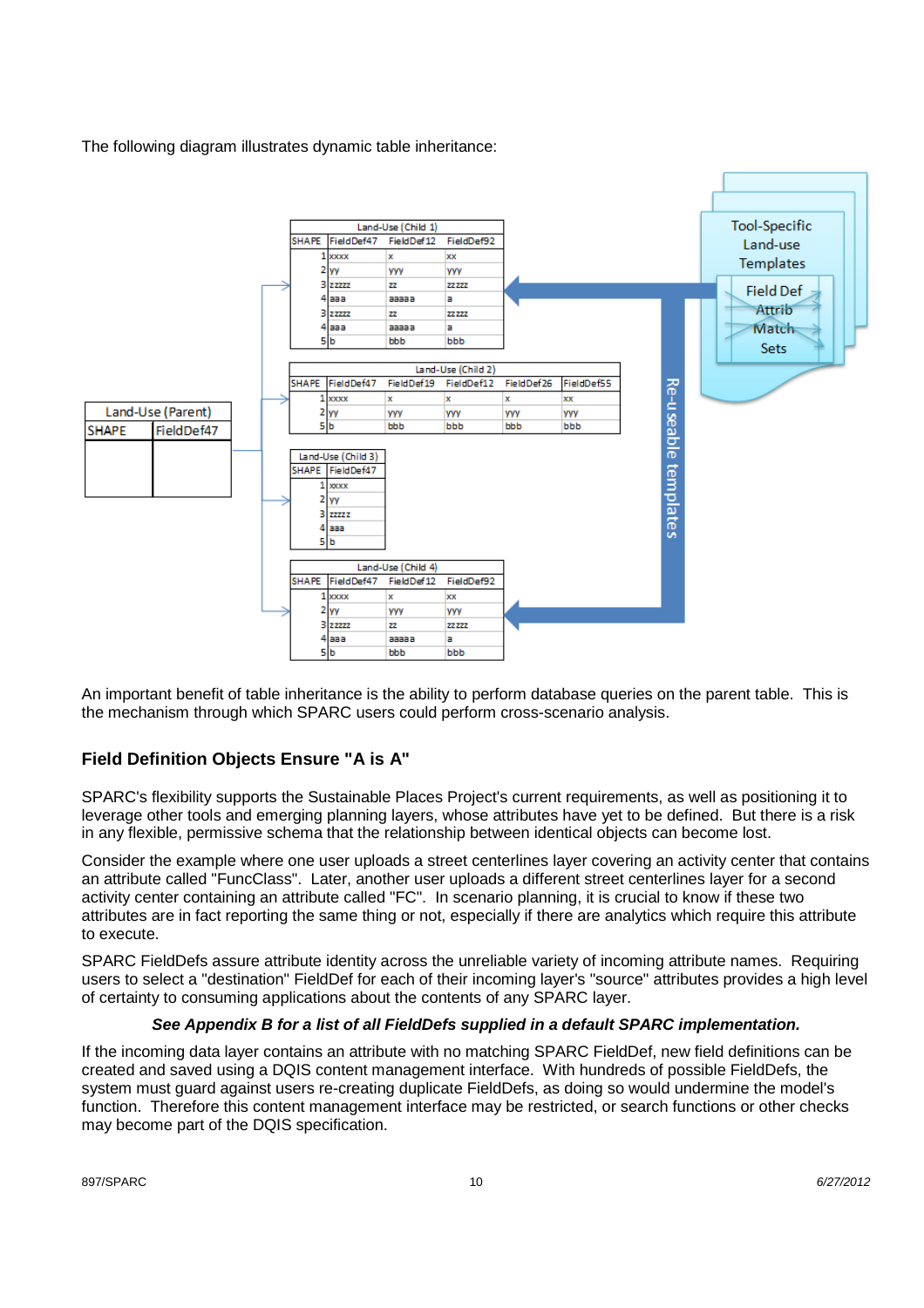## **Tool Adoption and Interoperability Through SPARC Template Engine**

SPARC is flexible enough to support the uploading of any scenario planning GIS layer. However, a given SPARC implementation will feature only a limited set of uses by a known set of scenario planning tools, which themselves only feature a certain set of data inputs/outputs.

To help narrow workflow to these uses, SPARC contains objects allowing for the particulars of an external data upload process to be saved for later re-use on another similarly-structured external data layer. The Data Quality Wizard specification contains a proposal to save/re-use such objects as:

- The properties of the incoming layer itself
- The set of FieldDefs appended to the inherited target PGLT
- The external data layer attribute names mapped to each FieldDef.

Upon selection of a template, the incoming data source is scoured and much of the import matching process can occur automatically. If adjustments are made, the new upload definition can itself be saved as a template for later re-use.

There are obvious advantages to data upload process templating:

- Faster workflow
- Less risk of operator error in choosing the incorrect Attribute-FieldDef match

Beyond the obvious workflow advantages, this templating system is also where a generic SPARC implementation gets "branded". Through template customization and organization, a scenario planning tool in effect publishes its data objects to all SPARC users. In this way, the SPARC template engine functions as a scenario planning tool workflow documentation engine.

Finally, when 2 different tool providers publish their data objects as templates in SPARC, they do so using the same interoperable taxonomy: what manifests is a basis for mapping a conversion of one tool's data set to the other, drastically reducing the effort required to move back and forth between models.

For the Sustainable Places Project, SPARC will come pre-loaded with whatever tool templates are supplied prior to its initial implementation. Others can be added by tool providers after the system goes live.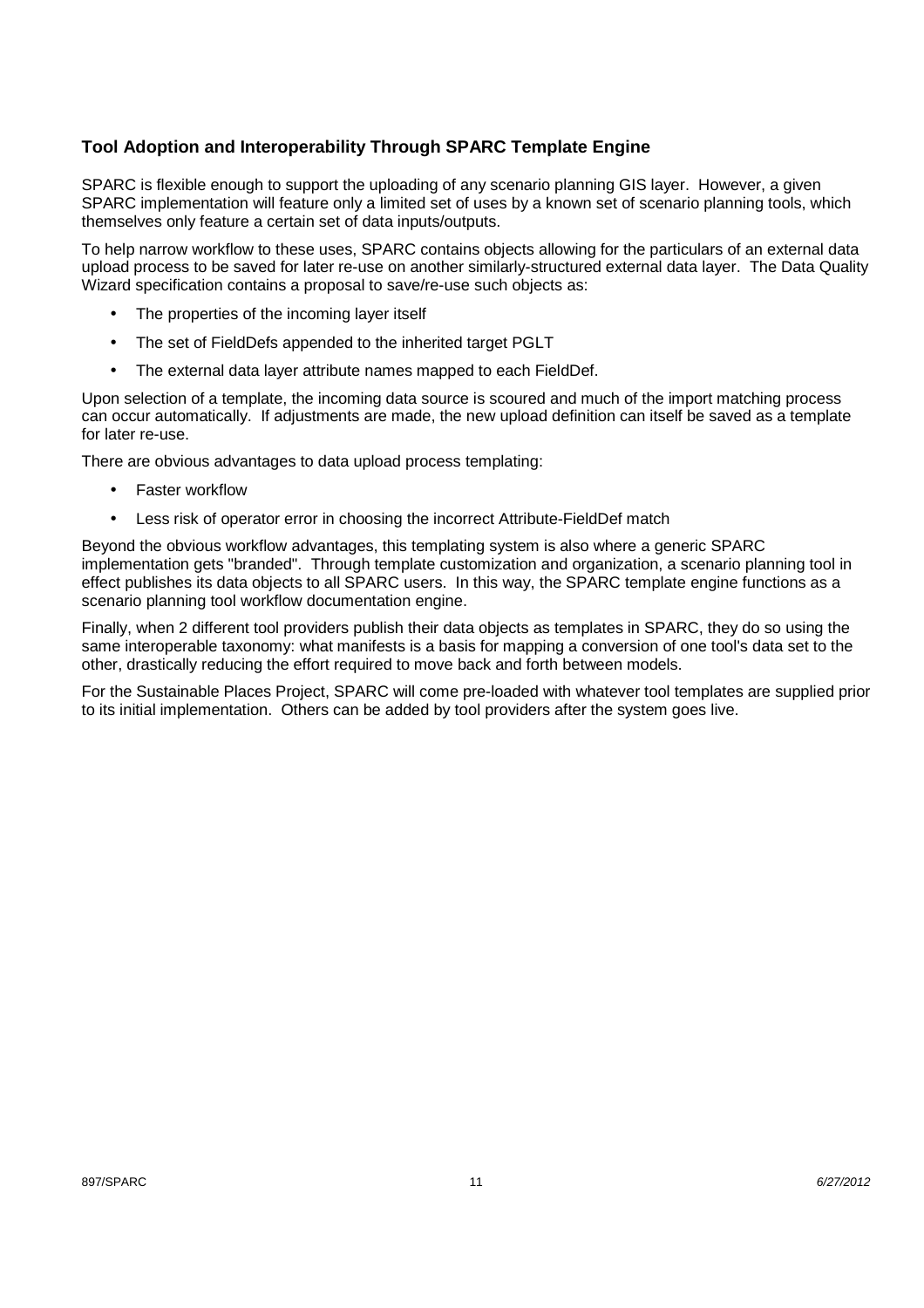# **A "Sustainable" Geometry Model**

## **Reduce**

Scenario planning GIS activities operate within a particular geographic range, from an entire state or two at most, down to a single building footprint. The more precision used in the storage of geometries in a schema, the more disk space is required and the more resource intensive any analysis operation (e.g. intersection) is. Many raw GIS data sets that are of interest to scenario planning carry a level of precision that is of no functional use.

SPARC simplifies all PGLT geometries it stores (with one exception, see below) down to the **nearest meter**, a precision that still exceeds scenario planning requirements. Doing so significantly reduces the overhead required to perform indicator calculations, the speed of which is of crucial importance to scenario planning.

The one exception to the "nearest meter" simplification process is the 3D Feature Footprints PGLT. Geometries stored in tables inherited from this PGLT will be simplified down to the nearest 0.1 meters, in order to support an even greater level of accuracy for data that is being transferred between users involved in desktop 3D visualization.

# **Re-use, Recycle (and Relate)**

Another key challenge facing scenario planning GIS is the fact that the same geometries are used again and again. The most obvious example is that between two scenarios, usually most if not all of a layer's geometry remains the same, even while many of the attributes are "painted" to have a different set of attributes.

In traditional scenario planning databases, layers of mostly identical geometries are loaded and copied over and over again with each new scenario (or other use). Because line and polygon geometries are large data types, GIS databases quickly become bloated in size, difficult to backup and expensive to maintain. Performancewise, analysis and reporting queries run slower the larger database objects become.

Another negative side-effect of this proliferating layer approach to data modeling is of particular importance to scenario planning: when a geometry is replicated across layers, there is no explicit relationship joining identical geometries to each other. When two identical geometries (for example, the same parcel in two different scenarios) are not explicitly related to one another, there is no efficient way to perform inter-scenario comparisons-- and detailed scenario-to-scenario comparison is one of the key workflows in scenario planning.

SPARC addresses this issue by separating the storage of geometries from the storage of a layer's feature attributes. Database functions and triggers support this separation:

- Each unique geometry is stored only once in a master polygon, line or point feature class.
- Layer features/attributes are stored as rows in a child table inherited from a Layer Type parent (see previous section). Layer feature child tables always have a field called "GeomID" that indicates which geometry in the master geometry class is the geometry associated with the feature.
- During the layer import process, incoming geometries are checked using an efficient comparison mechanism with the set of geometries already stored in the geometry table. If the incoming geometry does not yet exist, it is stored; if it does exist, the geometry is discarded and the GeomID of the existing geometry is used instead.
- Every new layer import generates a unique "query layer" object that presents a traditional flat-file view of the layer, one that client applications (and users) would expect. These views-- and not the efficient multi-table storage model-- are what is published by SPARC for consumption by users.

In combining the strategies of reduced geometry sizes and separate/unique geometry storage, SPARC will support faster analysis, be less expensive to maintain and easier to scale.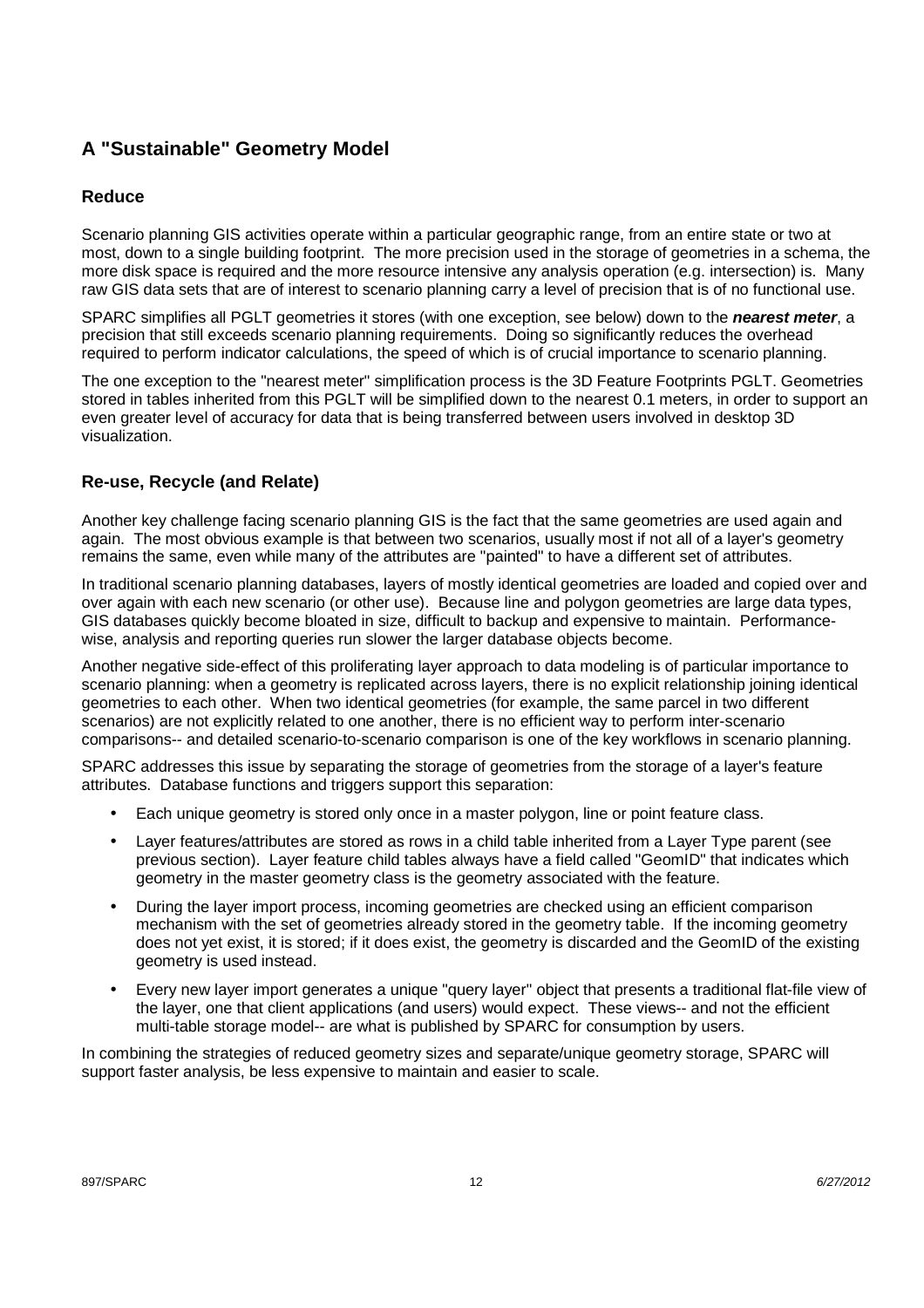## **Store and Serve Planning Geometries**

SPARC's mandate is to support scenario planning. Therefore all geometries are to be served natively with standard planning-specific spatial information available as attributes:

- segment length in feet and meters for lines (for polygons, length of perimeter)
- area in sqft, acres, sqmi
- area in sqm, hectares, sqkm
- interior centroid x/y coords
- geometry vertex count, min/max x/y extent coordinates

The GIS projection for all SPARC geometric data is to be EPSG 3857 (ESRI WKID 102100 Web Mercator Auxiliary Sphere):

- Unified projection speeds up rendering significantly
- Coordinates range from +/- 20,037,508 (meters from poles)
- Seamless integration with Google, OpenStreetMap (http://wiki.openstreetmap.org/wiki/EPSG:3857)
- Seamless integration with ESRI's WMS standard for ArcGIS Online:
	- o http://help.arcgis.com/en/arcgisonline/content/index.html#//011q00000012000000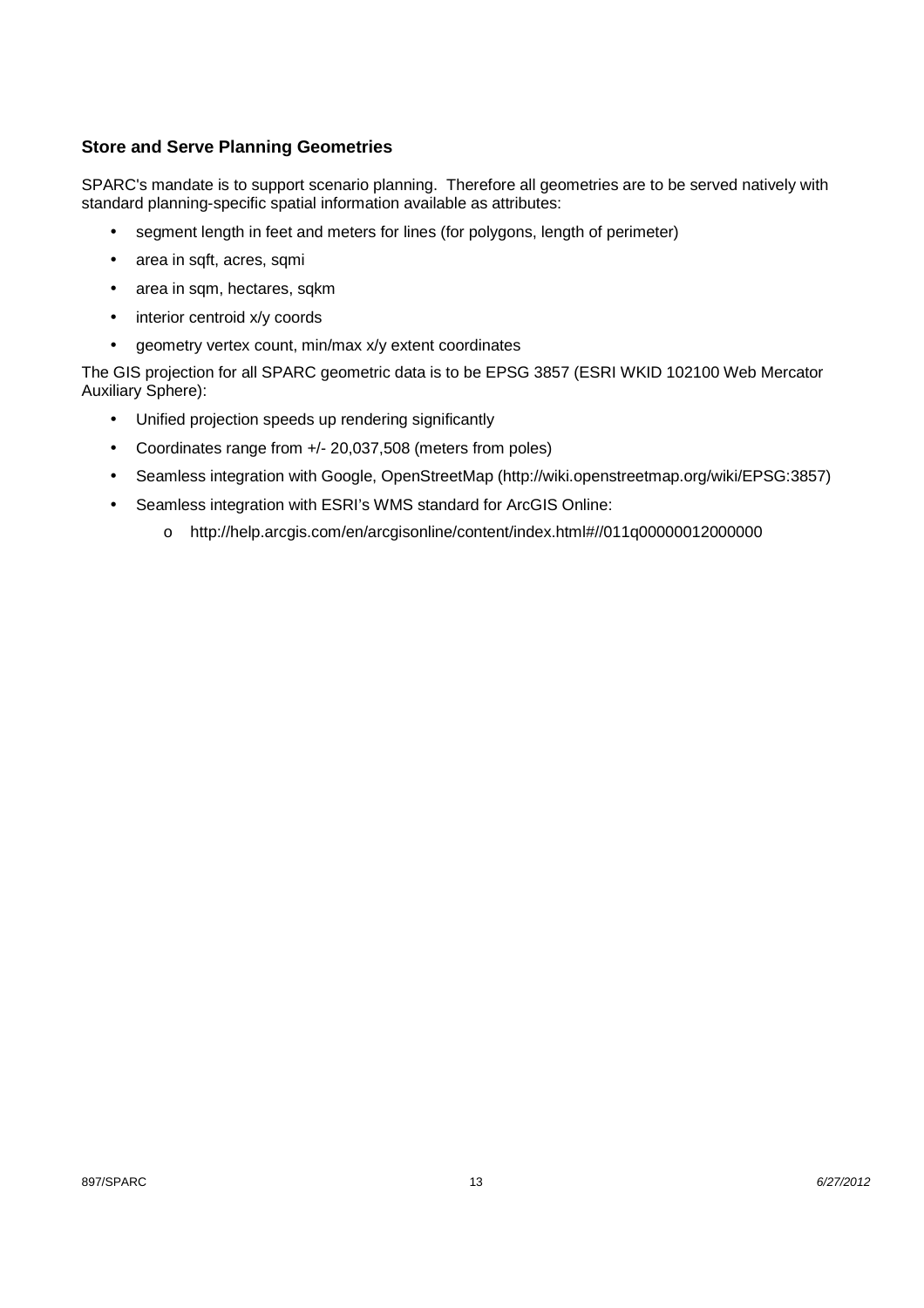# **Other Assumptions/Objectives**

While flexibility is desirable in any implementation, system performance-- put another way, saving money on the cost of adding new hardware resources-- is also a key factor. Several right-sizing design choices were made in SPARC based on the assumptions detailed in this section.

### **SPARC Hardware/Software Specifications**

Cutting edge server hardware is required due to the extreme demands of serving GIS data. SPARC is designed with the assumption of being implemented on a dedicated server with the following minimum recommended server specifications:

- 64 bit Quad-core CPUs
- 16 GB RAM
- Dual 256 GB SSD (or equivalent high-speed) hard drives configured in RAID 0 (striped)

A Linux operating system is required. Recommended options include:

- Ubuntu 11.10 or higher
- Centos 6.2 or higher

The GIS DB software stack specifications:

- PostgreSQL 9.1 with pl/pgsql installed
- PostGIS spatial extension 1.5 or higher
- GEOS 3.3.3
- PROJ 4.7
- GDAL/OGR 1.8

#### **Support for Ancillary Zip File Layer Attachments**

SPARC is intended to store scenario planning GIS data rather than be a generic model for the exchange of just any data file. Beyond the GIS and attribute data contained in an uploaded shapefile, however, there are potentially numerous other data files-- specific to scenario planning and related to a given layer-- which a GIS Steward might want to "attach" to the shapefile being uploaded to SPARC, and have available for download by another user.

SPARC layers contain fields that can optionally save a pointer and description of a file attached in this way to a shapefile at the time of its initial upload. Though only one file is supported, this file could be a zip/tar file that contains many files.

See the DQIS specification for more information on use cases.

#### **SPARC Users are not Architects**

Architecture and Planning often intersect professionally, but there are limitations in SPARC that may preclude actual architectural uses:

- Architectural geometries would require a greater degree of precision than the nearest square meter.
- Building Floors are not supported at this time.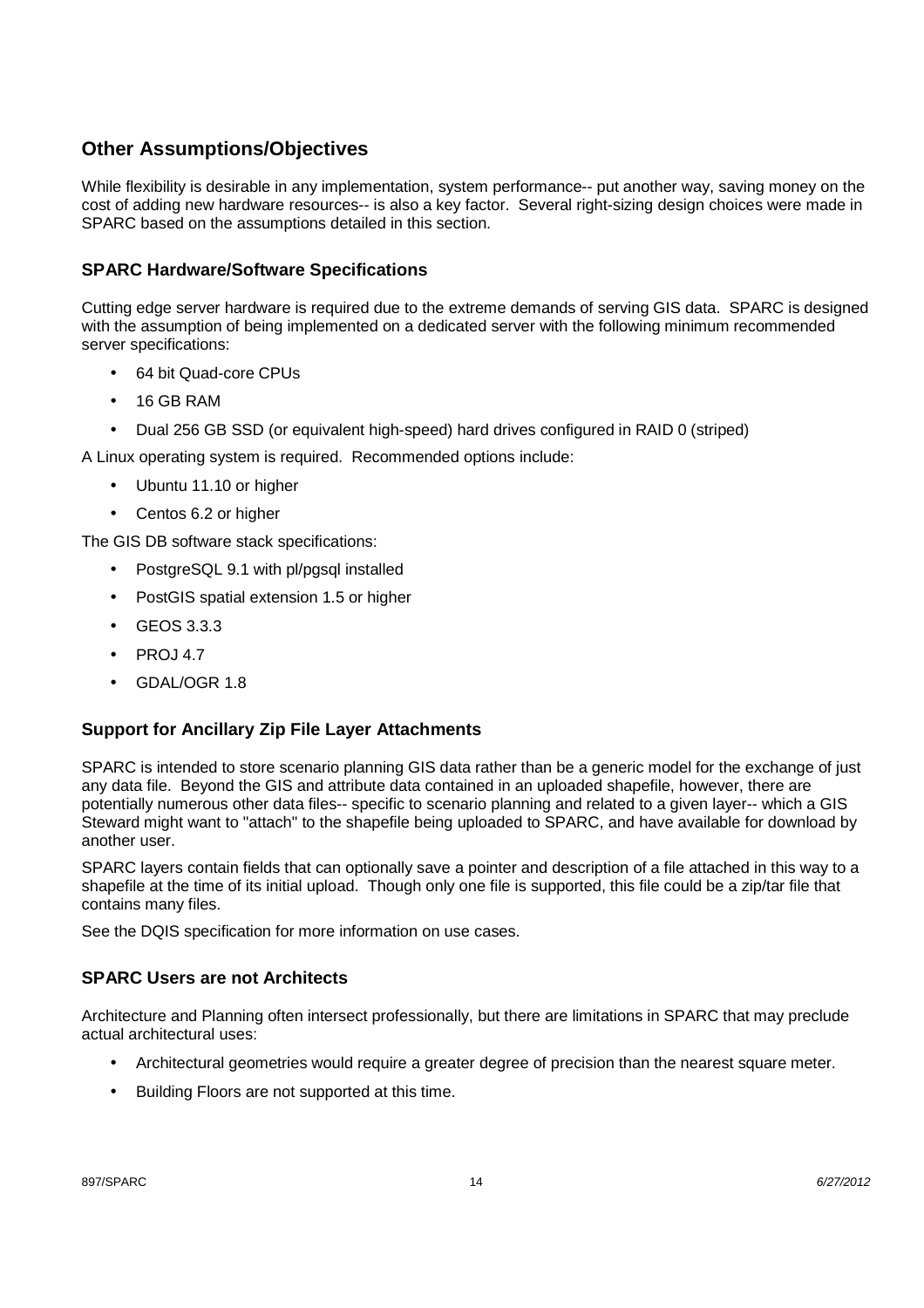# **Primary Geometry Layer Type (PGLT) List is Fixed**

#### **See Appendix A for a complete list of proposed PGLTs**

There are innumerable engineering GIS uses, but the following reasons explain why they may not want to adopt SPARC for their modeling purposes:

- The PGLT list is fixed in SPARC and limited to the set of unique geometry layers which both describe an aspect of the built or natural environment AND are deemed useful to scenario planning analysis (i.e. indicator calculation).
- The palette of all possible engineering PGLTs is much more diverse. So, for example, utility poles, sewer main lines, and other infrastructure layers are not supported as SPARC PGLTs.

Of course, any GIS feature at all can be included in a SPARC scenario as a derived "effective area" or "feature buffer" polygon added to the Policy Focus Area (PFA) layer type.

Also, every Layer Group has a miscellaneous inheritable class so that exceptional layers can make it into SPARC.

#### **SPARC is Not a Transportation Model**

The line separating transportation engineering from planning is often difficult to distinguish. It was determined that the requirements of supporting 4-step or other transportation models directly in SPARC were out of scope, with the following caveat:

- Insofar as transportation modeling GIS requirements can be expressed using the SPARC Template Engine and fulfilled from an external GIS source, transportation engineers are encouraged to publish their GIS layer requirements in SPARC.
- Example: A SPARC TAZ layer type containing Pop and Emp for a horizon year can be used as an input to TransCAD

#### **All SPARC Implementations Contain a Built-in Geographic Limit**

There must be a top level to any SPARC implementation, referred to as the Maximum Geographic Boundary. The MGB defines the client's maximum possible geographic limit of analysis. This limit may be quite large (perhaps several counties or multiple states) but it must be defined up front before the implementation occurs. All incoming GIS datasets are trimmed to the MGB.

The size of the MGB becomes tied to the hosting fees charged by cloud server providers. Reducing the size of the MGB saves a client from paying for needless hardware capacity.

An MGB cannot be altered without rebuilding the SPARC implementation.

The Federal government, the magnitude of whose national data sets would require an entirely different model, are therefore not intended to use SPARC as a primary management system for their data. As with transportation engineering, the following caveat applies:

- Insofar as a federal agency's GIS requirements can be expressed using the SPARC Template Engine and fulfilled from an external GIS source, federal agencies are encouraged to publish their GIS layer requirements in SPARC.
- Example: the EPA's Smart Location Database (SLD) is managed at a Census Block Group level. If the SLD schema was published in the SPARC template engine, SPARC tool providers engaged in a local jurisdiction could gather more accurate local data attributes and upload them using the SLD SPARC template.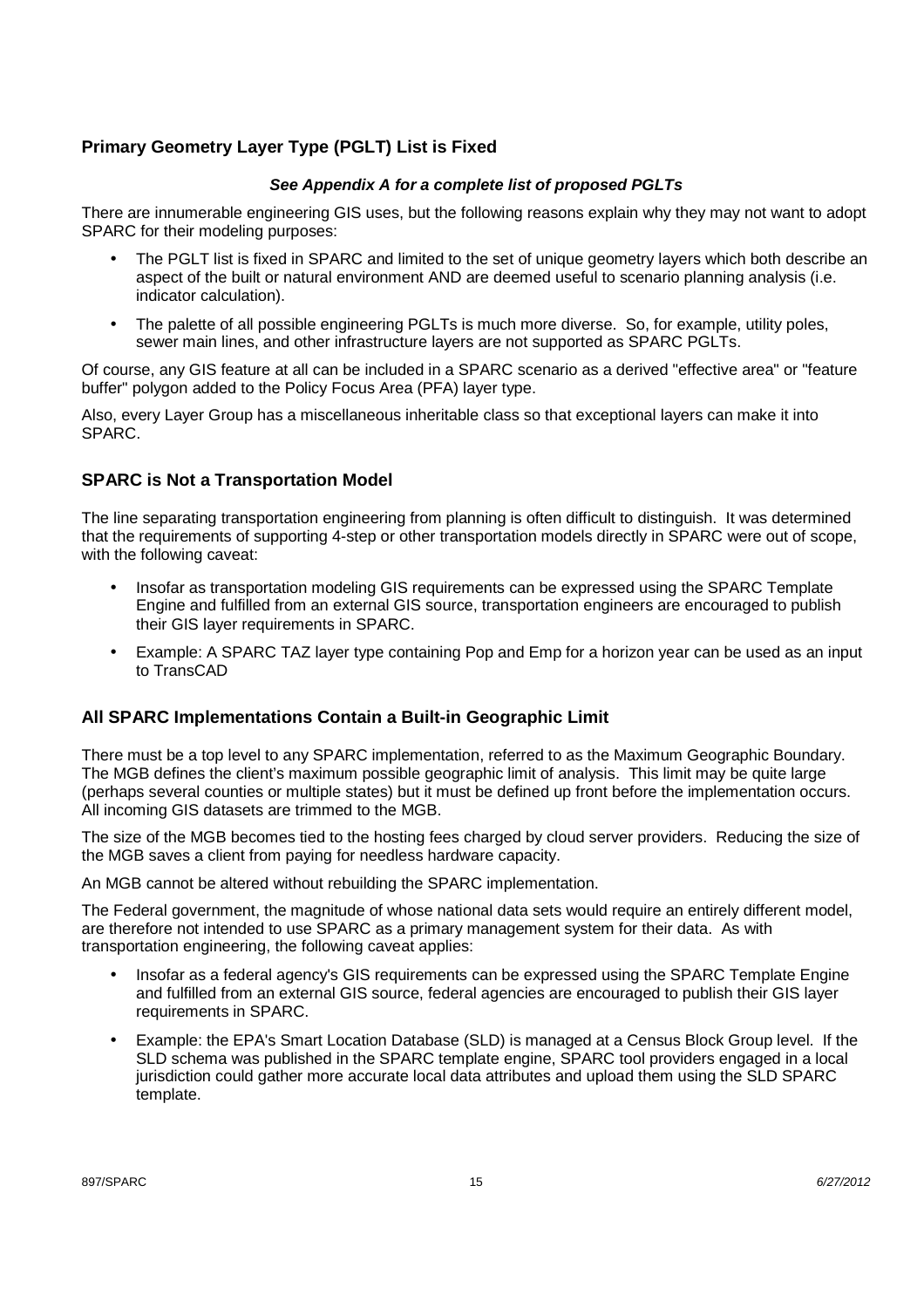#### **Data Vintage a Property of a Field Definition Instance, Not the Field Definition Itself**

When a SPARC layer instance is being created to hold incoming data, the user selects FieldDefs matching the incoming external data attributes. When selecting a FieldDef, the user must also supply a year or vintage that the data in the attribute applies to.

SPARC is not meant to contain FieldDefs for, say, Pop2010, Pop2015, Pop2020, etc; rather, there is one FieldDef. Pop, and the vintage of this Pop attribute can be derived by inspecting the data vear property of the Layer's FieldDef instance.

In traditional flat-file models, creating a new layer meant duplicating all the geometries and losing the relationship between identical geometries in different layers. SPARC's sustainable geometry model ensures that even if layers are split up by year, there is no duplication of actual geometries, and the relationship between layer geometries can be easily navigated.

#### **Existence of a Schema Object Not a Guarantee of Implementation in DQIS**

The Data Quality and Interoperability Service (DQIS) application is the tool through which a user uploads and downloads data from SPARC. Note that not all database schema objects in the SPARC specification are fully implemented in this first version of DQIS. See the DQIS specification document for a complete list of DQIS functionality, as well as its SPARC-DQIS Roadmap section describing possible future enhancements to the SPARC-DQIS model.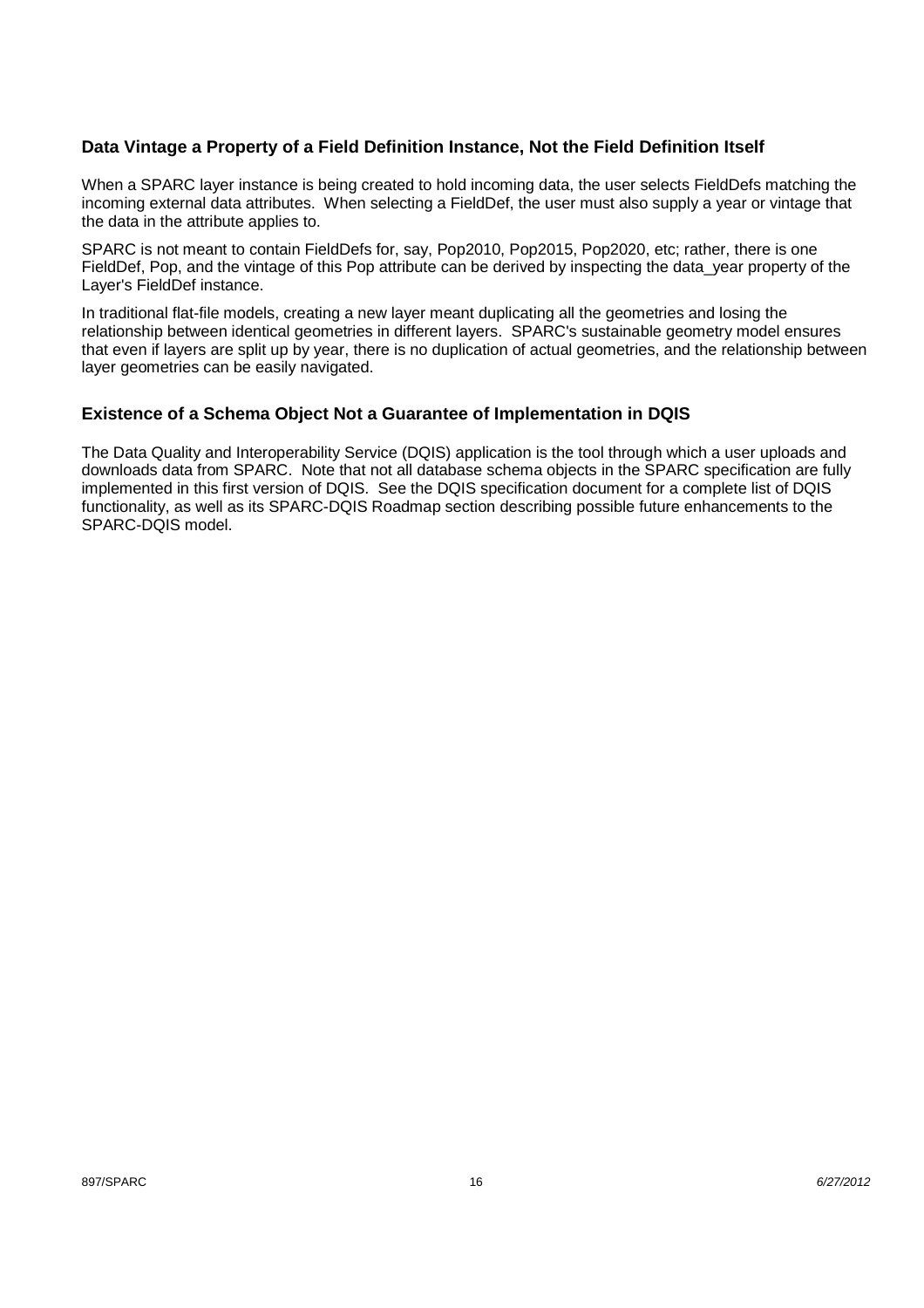# **Model Descriptions**

Models are broken up for ease of presentation. Many models share objects, but object detail tables are displayed only once.

#### **GISIO Model: Incoming Data Sets**



#### **Shapefile object (gisio\_ shapefile)**

The Shapefile object holds all the features imported from a single shapefile.

Shapefiles are temporary SPARC objects containing original external data sources before DQIS processes are applied to them and they are transformed into one of the Dynamic Planning models.

| <b>Field</b>                       | <b>Type</b>        | <b>Description</b>                     |
|------------------------------------|--------------------|----------------------------------------|
| attribute_set.all                  | List               | all related gisio. Attribute objects   |
| encoding                           | String (up to 20)  | encoding                               |
| feature set.all                    | List               | all related gisio. Feature objects     |
| filename                           | String (up to 255) | filename                               |
| geom type                          | String (up to 50)  | geom type                              |
| id                                 | Integer            | ID                                     |
| sp_planninglayer_shapefile_set.all | List               | all related sp. Planning Layer objects |
| srs wkt                            | String (up to 255) | srs wkt                                |

#### **Feature object (gisio\_ feature)**

The Feature object holds a single geographic feature imported from the Shapefile.

Note that there is a many-to-one relationship between features and shapefiles -- that is, each shapefile can have multiple features.

Because we don't know what type of geometry we will be storing, we define separate fields for each of the geometry types the user can edit.

| <b>Field</b>            | Type                | <b>Description</b>                         |
|-------------------------|---------------------|--------------------------------------------|
| attributevalue set.all  | List                | all related gisio. Attribute Value objects |
| geom geometrycollection | Geometry collection | geom geometrycollection                    |
| geom multilinestring    | Multi-line string   | geom multilinestring                       |
| geom multipoint         | Multi-point         | geom multipoint                            |
|                         |                     |                                            |

897/SPARC 17 6/27/2012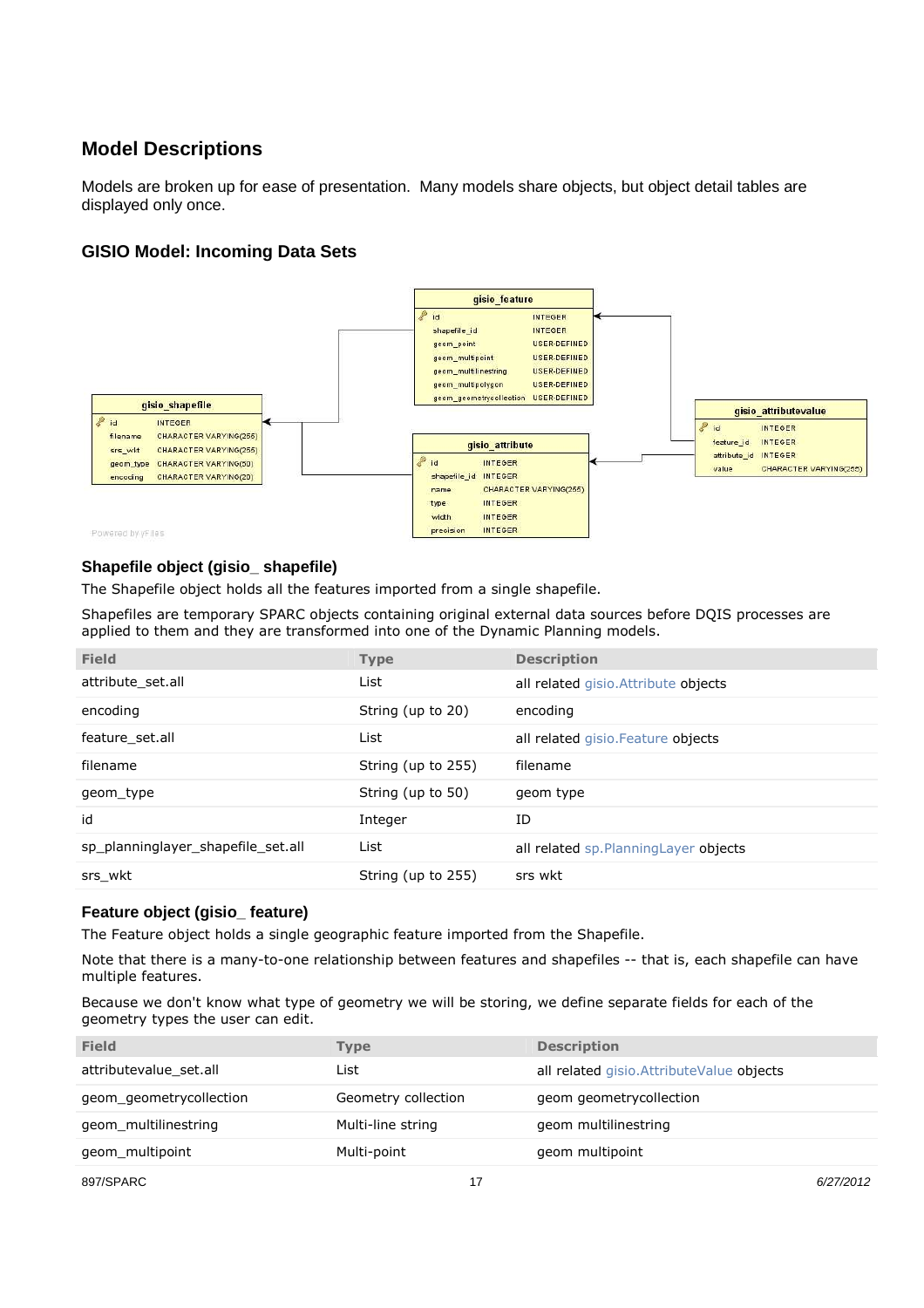| <b>Field</b>      | Type          | <b>Description</b>                  |
|-------------------|---------------|-------------------------------------|
| geom_multipolygon | Multi polygon | geom multipolygon                   |
| geom_point        | Point         | geom point                          |
| id                | Integer       | ΙD                                  |
| shapefile         | Shapefile     | the related gisio. Shapefile object |

## **Attribute object (gisio\_ attribute)**

The definition for a single attribute within a shapefile.

Note that there will be one of these for each of the shapefile's attribute definitions.

Attributes are temporary SPARC objects containing original external data sources before DQIS processes are applied to them and they are transformed into one of the Dynamic Inheritance models

| <b>Field</b><br><b>Type</b>                          |                    | <b>Description</b>                                |
|------------------------------------------------------|--------------------|---------------------------------------------------|
| attributevalue_set.all<br>List                       |                    | all related gisio. Attribute Value objects        |
| id                                                   | Integer            | ID                                                |
| name                                                 | String (up to 255) | name                                              |
| precision                                            | Integer            | precision                                         |
| shapefile                                            | Shapefile          | the related gisio. Shapefile object               |
| sp planninglayerfielddefs attributes set.all<br>List |                    | all related sp. Planning Layer Field Defs objects |
| type                                                 | Integer            | type                                              |
| width                                                | Integer            | width                                             |

#### **AttributeValue object (gisio\_ attributevalue)**

The AttributeValue object holds a single attribute value for a geographic feature.

Note that there is a many-to-one relationship between attributes and features -- that is, each feature can have multiple attributes. Similarly, the AttributeValue links to the Attribute the value is for.

| <b>Field</b> | Type               | <b>Description</b>                  |
|--------------|--------------------|-------------------------------------|
| attribute    | Attribute          | the related gisio. Attribute object |
| feature      | Feature            | the related gisio. Feature object   |
| id           | Integer            | ID                                  |
| value        | String (up to 255) | value                               |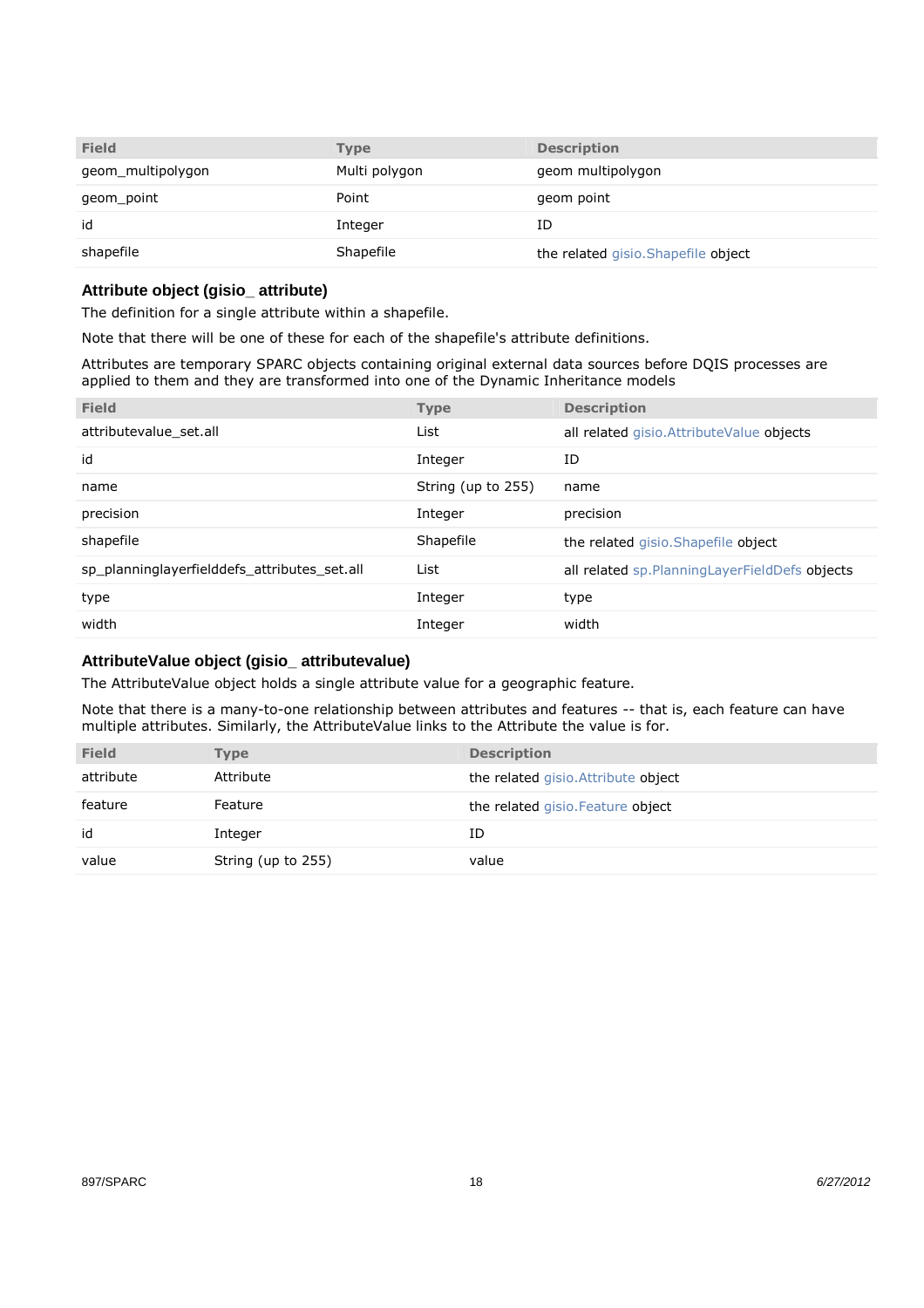#### **Dynamic Planning Layer Model: Polygons**



#### **PlanningPy object (sp\_planningpy)**

Master class holding ALL planning-related polygon features. Inherits from Feature2D with xy, vertexcount, extent. One-to-many with all subsequent polygon classes. e.g. Census Blocks, Parcels, grid cells, policy focus areas.

EPSG 3857, ESRI Web Mercator Auxiliary Sphere. Includes precalcs for standard planning areas (standard and metric).

Every line coming into database is checked against geomhashpy for identity. If match with existing, write existing pyid to incoming feature's attrib table. geomhashpy format (all values whole integers): xcenter3857 | ycenter3857 | vertexcount | len\_ft | area\_sqft | xmin3857 | ymin3857 | xmax3857 | ymax3857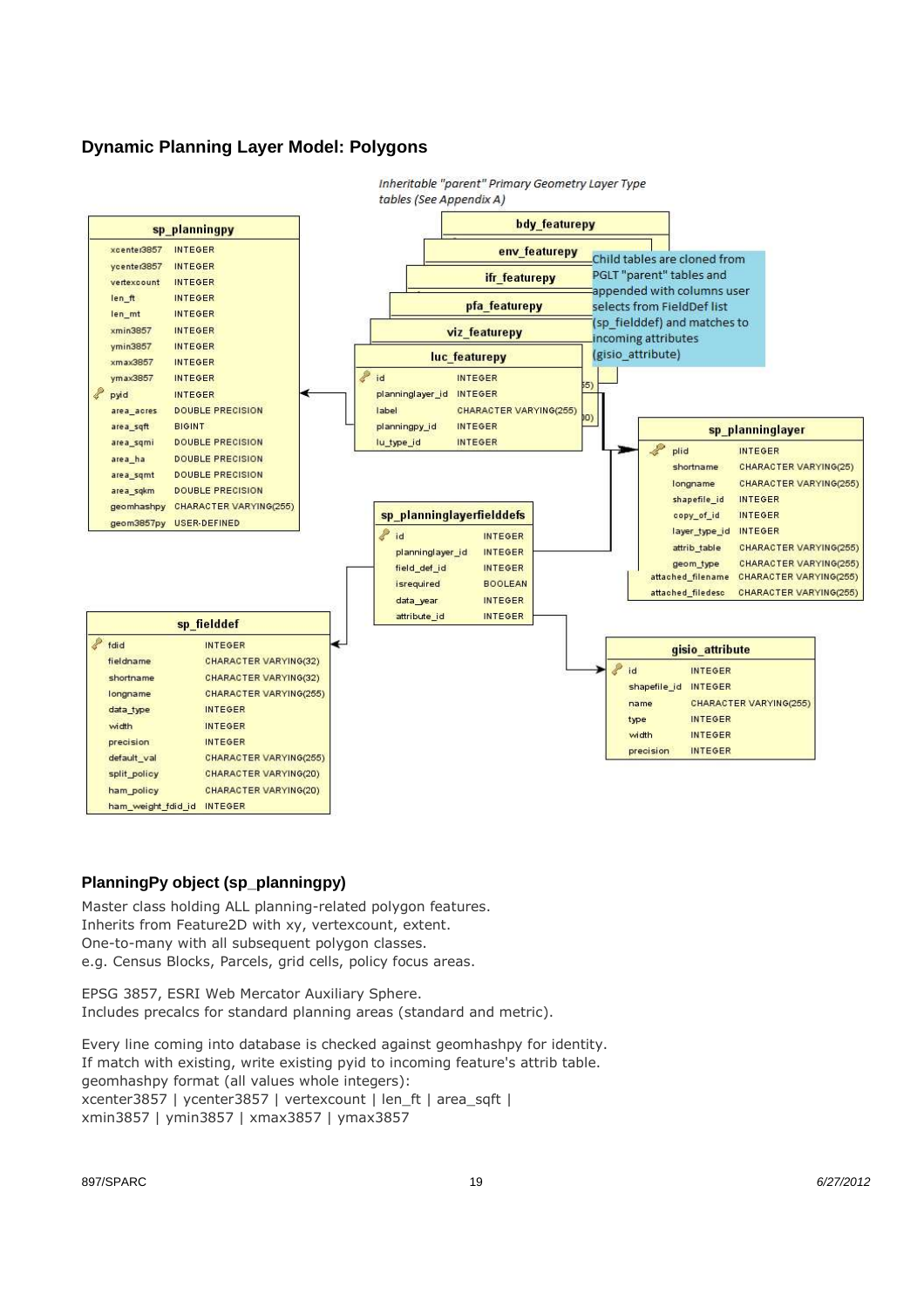| <b>Field</b> | <b>Type</b>           | <b>Description</b>                                                                                                     |
|--------------|-----------------------|------------------------------------------------------------------------------------------------------------------------|
| area acres   | Floating point number | area acres - Acres of area in polygon                                                                                  |
| area ha      | Floating point number | area ha - Hectares of area in polygon                                                                                  |
| area sqft    | Big (8 byte) integer  | area sqft - Square feet of area in polygon (rounded to whole number)                                                   |
| area sgkm    | Floating point number | area sqkm - Square kilometers of area in polygon                                                                       |
| area sqmi    | Floating point number | area sqmi - Square miles of area in polygon                                                                            |
| area sqmt    | Floating point number | area sqmt - Square meters of area in polygon                                                                           |
| qeom3857py   | Multi polygon         | geom3857py - Feature polygon geometry                                                                                  |
| geomhashpy   | String (up to 255)    | geomhashpy - Special hash-formatted field describing uniqueness of each<br>geometry and used in eliminating duplicates |
| id           | Integer               | id - Polygon ID                                                                                                        |
| len ft       | Integer               | len ft - Nearest foot length/perimeter of 2D feature                                                                   |
| len mt       | Integer               | len mt - Nearest meter length/perimeter of 2D feature                                                                  |
| vertexcount  | Integer               | vertexcount - Number of vertices in feature                                                                            |
| xcenter3857  | Integer               | xcenter3857 - x coordinate representing feature, rounded to nearest meter                                              |
| xmax3857     | Integer               | xmax3857 - xmax coordinate to nearest meter of feature extent                                                          |
| xmin3857     | Integer               | xmin3857 - xmin coordinate to nearest meter of feature extent                                                          |
| ycenter3857  | Integer               | ycenter3857 - y coordinate representing feature, rounded to nearest meter                                              |
| ymax3857     | Integer               | ymax3857 - ymax coordinate to nearest meter of feature extent                                                          |
| ymin3857     | Integer               | ymin3857 - ymin coordinate to nearest meter of feature extent                                                          |

#### **PlanningLayer object (sp\_planninglayer)**

Master table listing all layers, regardless of geometry. Layers are the result of matching an incoming GIS data set (shapefile) with a destination layer\_type, and by matching incoming data attributes to SPARC FieldDefs.

Planning Layers (along with their FieldDef selections and the incoming attribute matches stored in sp planninglayerfielddefs) can be re-used as templates.

| <b>Field</b>     | <b>Type</b>        | <b>Description</b>                                                             |
|------------------|--------------------|--------------------------------------------------------------------------------|
| attrib table     | String (up to 255) | attrib table - Name in model of inherited attribute table                      |
| $copy_of$        | Planning Layer     | the related sp. Planning Layer object<br>- The shapefile source for this layer |
| field defs.all   | List               | all related sp. FieldDef objects                                               |
| field defs.count | Integer            | number of related sp. FieldDef objects                                         |
| geom type        | String (up to 255) | geom type - point line or polygon                                              |
| id               | Integer            | id - Point ID                                                                  |
| layer type       | LayerType          | the related sp. Layer Type object<br>- The shapefile source for this layer     |
| longname         | String (up to 255) | longname - Layer description (255 chars max)                                   |
| scenarios all    | List               | all related sp. Scenario objects                                               |
| scenarios.count  | Integer            | number of related sp. Scenario objects                                         |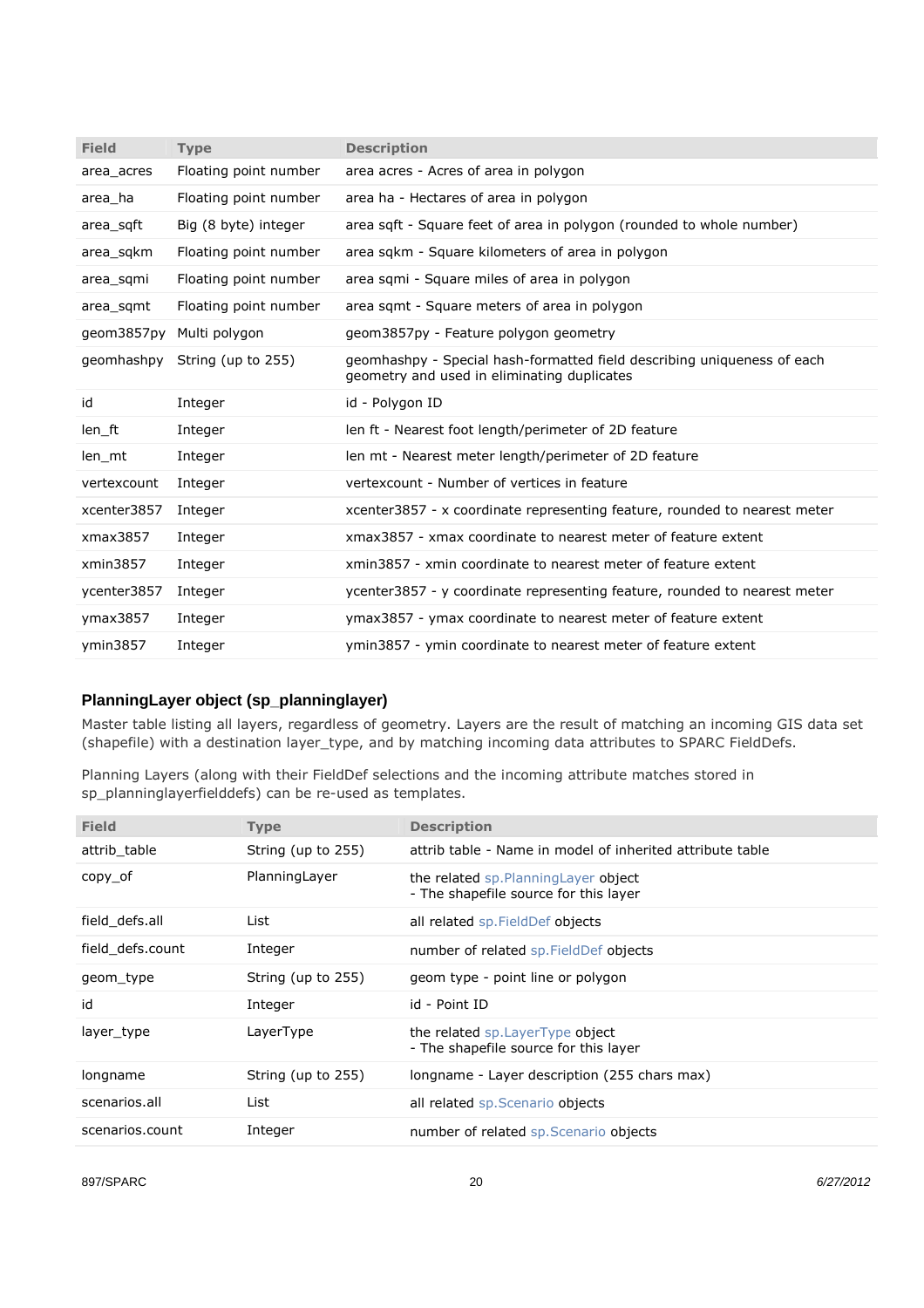| <b>Field</b>      | Type               | <b>Description</b>                                                                                                           |
|-------------------|--------------------|------------------------------------------------------------------------------------------------------------------------------|
| shapefile         | Shapefile          | the related gisio. Shapefile object<br>- The shapefile source for this layer                                                 |
| shortname         | String (up to 25)  | shortname - Layer short name (50 chars max)                                                                                  |
| attached filename | String (up to 255) | attached filename - The name on the server file system hierarchy of<br>the zip/other file uploaded with the layer. Optional. |
| attached filedesc | String (up to 255) | attached_filedesc - A description of the contents of the zip/other file<br>uploaded with the layer. Optional.                |

#### **FieldDef object (sp\_fielddef)**

The definition of a field to be added dynamically to an inherited PGLT. Incoming shapefile attributes must be mapped to FieldDefs to be retained in SPARC.

FieldDef-Layer relationships stored in the PlanningLayerFieldDefs table with vintage of data. FieldDef-Attribute matches also stored in PlanningLayerFieldDefs table.

FieldDefs do not have to be "feature class" specific: Intention is to re-use them across all layers in a scenario

DATA TYPES =  $[("int2", "Boolean"),$ ("int4", "Short integers"), ("int8", "Long integers"), ("float4", "Single-precision floating point numbers"), ("float8", "Double-precision floating point numbers"), ("text", "Alphanumeric characters"), ("timestamptz", "Date and time data")]

Split policies dictate what happens to the value of a FieldDef when its geometry is broken apart into two or more constituent geometries. Splits can potentially occur during hierarchical aggregation SPLIT\_POLICIES = [("default","Revert to default value"), ("duplicate","Duplicate value into both features"),

("geom\_ratio", "Divide value among both feature according to geometry size")]

HAM (Hierarchical Aggregation Model) policies dictate what happens to the value of a FieldDef when two or more geometries-- all belonging to the same coarser-grained polygon in the next layer up in the hierarchy-- are combined during aggregation. The "weight avg" option also requires a reference to another FieldDef in the ham\_weight\_fdid field.

HAM\_POLICIES = [("default","Revert to default value"),

("sum","Sum values into parent aggregate feature"),

("dominant","Sum values into parent aggregate feature"),

("geom\_avg", "Aggregate value is average of child values weighted by child feature size"),

("fd\_avg", "Aggregate value is average of child values weighted by another FieldDef")]

| <b>Field</b>              | <b>Type</b>        | <b>Description</b>                                                  |
|---------------------------|--------------------|---------------------------------------------------------------------|
| data type                 | Integer            | data type - Field data type (integer)                               |
| default val               | String (up to 255) | default val - FieldDef default value (32 chars max)                 |
| fielddef fielddef set.all | List               | all related sp. Field Def objects                                   |
| fieldname                 | String (up to 32)  | fieldname - Field name used in dynamic ADD COLUMNN<br>sal statement |
| ham policy                | String (up to 20)  | ham policy - How values are combined when aggregation<br>occurs     |
| ham weight fdid           | FieldDef           | the related sp. FieldDef object                                     |
|                           |                    |                                                                     |

897/SPARC 21 6/27/2012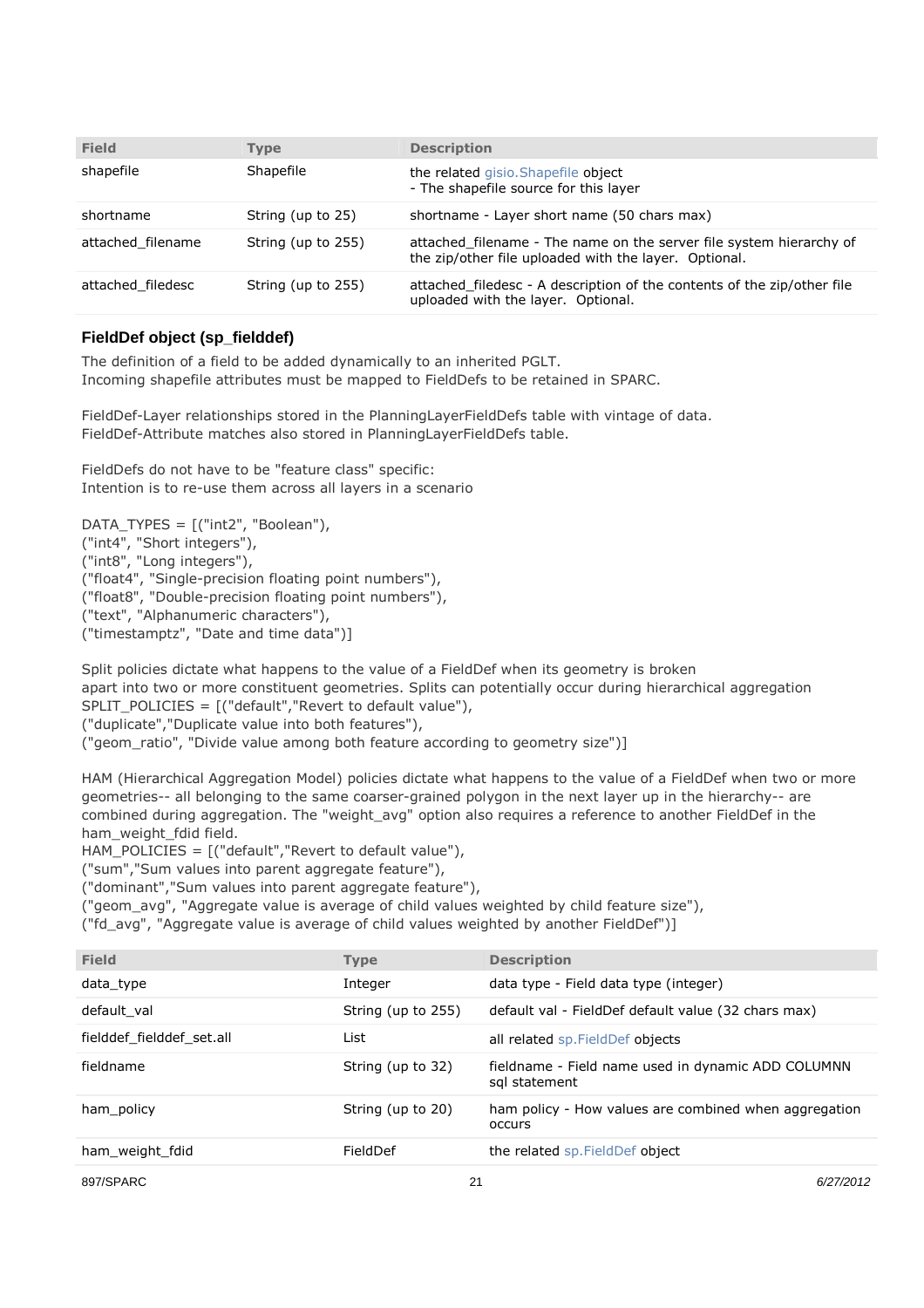| <b>Field</b>                       | <b>Type</b>        | <b>Description</b>                                                      |
|------------------------------------|--------------------|-------------------------------------------------------------------------|
|                                    |                    | - Related FieldDef that is source for aggregation weighting             |
| id                                 | Integer            | id - Field Definition ID                                                |
| longname                           | String (up to 255) | longname - FieldDef description (255 chars max)                         |
| precision                          | Integer            | precision - Data type precision (integer)                               |
| shortname                          | String (up to 32)  | shortname - FieldDef short name alias (32 chars max)                    |
| sp planninglayer fielddefs set.all | List               | all related sp. Planning Layer objects                                  |
| split policy                       | String (up to 20)  | split policy - How value is divided when associated feature<br>is split |
| width                              | Integer            | width - Field width (integer)                                           |

#### **PlanningLayerFieldDefs object (sp\_planninglayerfielddefs)**

Many-to-many relationship table connecting FieldDefs to planning layers and incoming attributes.

| <b>Field</b>  | <b>Type</b>                    | <b>Description</b>                                                                  |
|---------------|--------------------------------|-------------------------------------------------------------------------------------|
| attribute     | Attribute                      | the related gisio. Attribute object                                                 |
| data year     | Integer                        | data year - The measurement year or vintage of the data in this layer's<br>FieldDef |
| field def     | FieldDef                       | the related sp. FieldDef object<br>- The field definition                           |
| id            | Integer                        | ID                                                                                  |
| isrequired    | Boolean (Either True or False) | isrequired - Is this field definition required when uploading to this layer?        |
| planninglayer | Planning Layer                 | the related sp. Planning Layer object<br>- The planning layer                       |

#### **BoundaryFeaturePy "parent" object (bdy\_featurepy)**

Abstract class holding fields common to all planning boundaries polygon features. Inherited by ccensus blocks, census block groups, tracts etc. see following links: http://www.census.gov/prod/cen2010/doc/sf1.pdf http://www.census.gov/geo/www/geodiagram.html http://www.census.gov/cgi-bin/geo/shapefiles2010/main http://www2.census.gov/census\_2010/04-Summary\_File\_1/

| <b>Field</b>  | Type               | <b>Description</b>                                                                   |
|---------------|--------------------|--------------------------------------------------------------------------------------|
| id            | Integer            | ΙD                                                                                   |
| label         | String (up to 255) | label - Feature label (255 chars max)                                                |
| planninglayer | PlanningLayer      | the related sp. Planning Layer object<br>- The layer to which this feature belongs   |
| planningpy    | PlanningPy         | the related sp. Planning Py object<br>- Planning polygon from table of unique shapes |

#### **LandUseCanvasFeaturePy "parent" object (luc\_featurepy)**

Abstract class holding fields common to all paintable land-use polygon features. Inherited by parcels, grid, etc.

| <b>Field</b> | <b>Type</b> | <b>Description</b>    |           |
|--------------|-------------|-----------------------|-----------|
| 897/SPARC    |             | $\Omega$<br><u>__</u> | 6/27/2012 |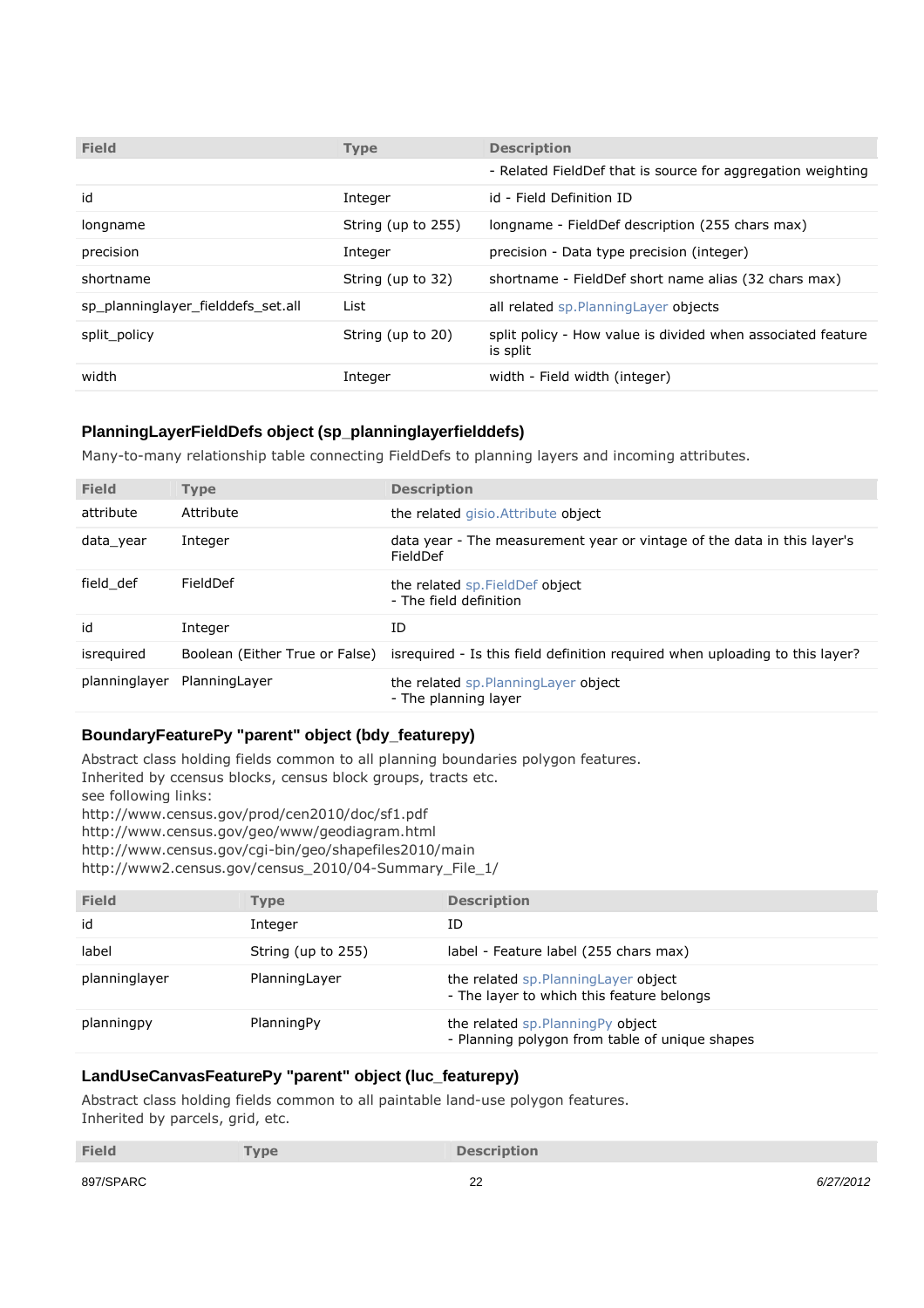| <b>Field</b>  | <b>Type</b>        | <b>Description</b>                                                                 |
|---------------|--------------------|------------------------------------------------------------------------------------|
| id            | Integer            | ID                                                                                 |
| label         | String (up to 255) | label - Feature label (255 chars max)                                              |
| lu type       | LandUseType        | the related sp. LandUseType object<br>- The feature land-use type                  |
| planninglayer | Planning Layer     | the related sp. Planning Layer object<br>- The layer to which this feature belongs |
| planningpy    | PlanningPy         | the related sp. Planning Py object<br>- Polygon from table of unique shapes        |

#### **InfrastructureFeaturePy "parent" object (ifr\_featurepy)**

Abstract class holding fields common to all Infrastructure polygon features. Inherited by water, sewer, other service areas, etc.

| <b>Field</b>  | Type               | <b>Description</b>                                                                 |
|---------------|--------------------|------------------------------------------------------------------------------------|
| id            | Integer            | ID                                                                                 |
| label         | String (up to 255) | label - Feature label (255 chars max)                                              |
| planninglayer | Planning Layer     | the related sp. Planning Layer object<br>- The layer to which this feature belongs |
| planningpy    | PlanningPy         | the related sp. Planning Py object<br>- Polygon from table of unique shapes        |

#### **EnvironmentFeaturePy "parent" object (env\_featurepy)**

Abstract class holding fields common to all environmental polygon features. Inherited by floodplains, watersheds, wetlands, etc.

| <b>Field</b>  | <b>Type</b>        | <b>Description</b>                                                                 |
|---------------|--------------------|------------------------------------------------------------------------------------|
| id            | Integer            | ΙD                                                                                 |
| label         | String (up to 255) | label - Feature label (255 chars max)                                              |
| planninglayer | PlanningLayer      | the related sp. Planning Layer object<br>- The layer to which this feature belongs |
| planningpy    | PlanningPy         | the related sp.PlanningPy object<br>- Polygon from table of unique shapes          |

#### **VisualizeFeaturePy "parent" object (viz\_featurepy)**

Abstract class holding fields common to all 3D or other visualization feature objects. Inherited by Ground cover, Building Footprints, etc.

| <b>Field</b>  | <b>Type</b>        | <b>Description</b>                                                                 |
|---------------|--------------------|------------------------------------------------------------------------------------|
| id            | Integer            | ID                                                                                 |
| label         | String (up to 255) | label - Feature label (255 chars max)                                              |
| planninglayer | Planning Layer     | the related sp. Planning Layer object<br>- The layer to which this feature belongs |
| planningpy    | PlanningPy         | the related sp. Planning Py object<br>- Polygon from table of unique shapes        |
| viz obj       | File path          | viz obj - The renderable object                                                    |
|               |                    |                                                                                    |

897/SPARC 6/27/2012 697/SPARC 6/27/2012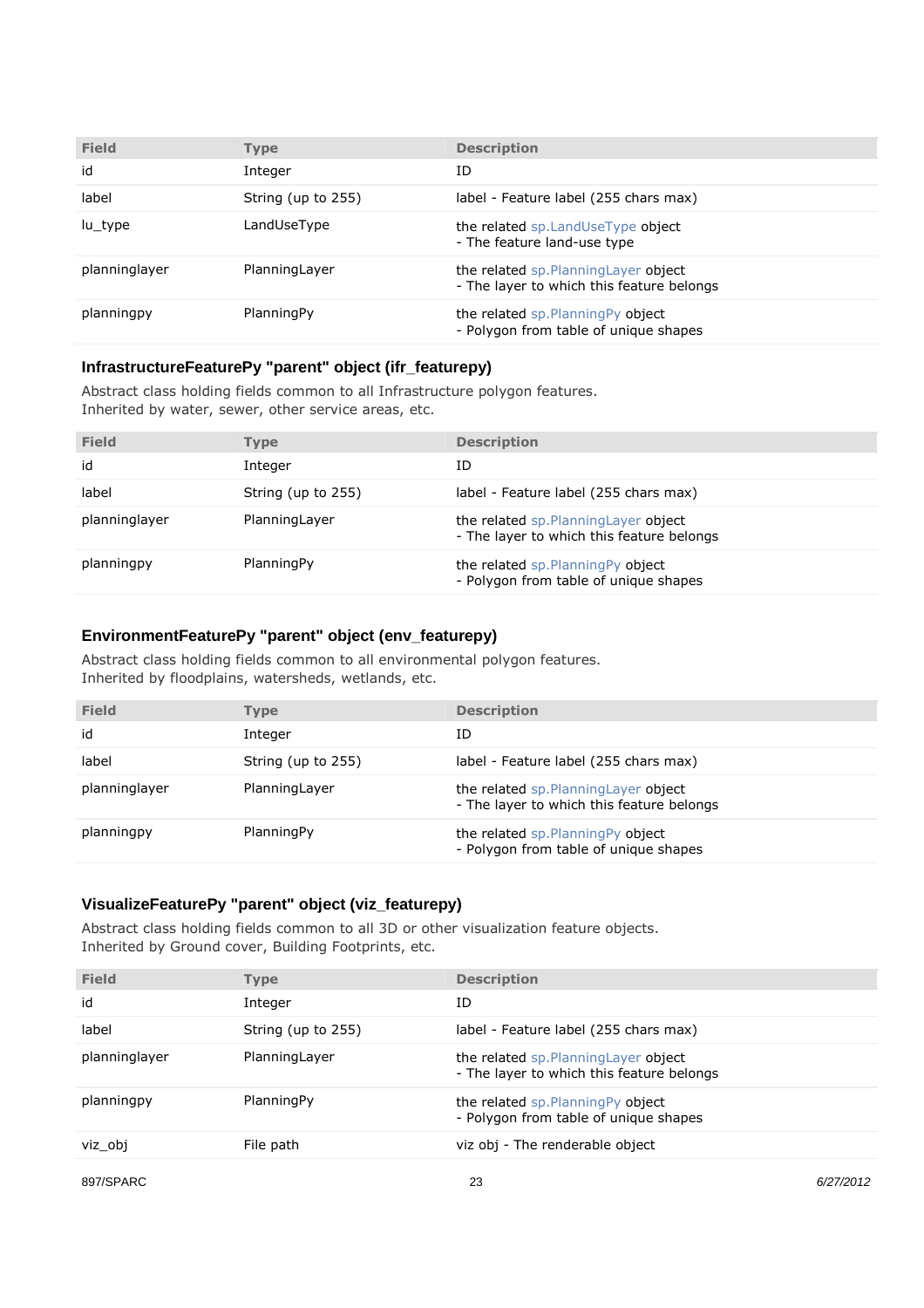# **Dynamic Planning Layer Model: Transportation Network**

Other objects miscellaneous line and point objects (e.g. traffic control devices) also share use of sp\_planningln and sp\_planningpt.



#### **PlanningPt object (sp\_planningpt)**

Master class holding ALL planning-related point features.

Inherits from Feature1D with xy.

One-to-many to point classes like OD or others like network nodes.

e.g. network origin/dest, point of interest, network node, network access pt.

EPSG 3857, ESRI Web Mercator Auxiliary Sphere.

Every point coming into database is checked against geomhashpt for identity. If match with existing, write existing ptid to incoming feature's attrib table. geomhashpt format (all values whole integers): xcenter3857 | ycenter3857

| <b>Field</b> | <b>Type</b>           | <b>Description</b>                                                                                                        |
|--------------|-----------------------|---------------------------------------------------------------------------------------------------------------------------|
| qeom3857pt   | Point                 | geom3857pt - Feature point geometry                                                                                       |
| qeomhashpt   | String (up<br>to 255) | geomhashpt - Special hash-formatted field describing<br>uniqueness of each geometry and used in eliminating<br>duplicates |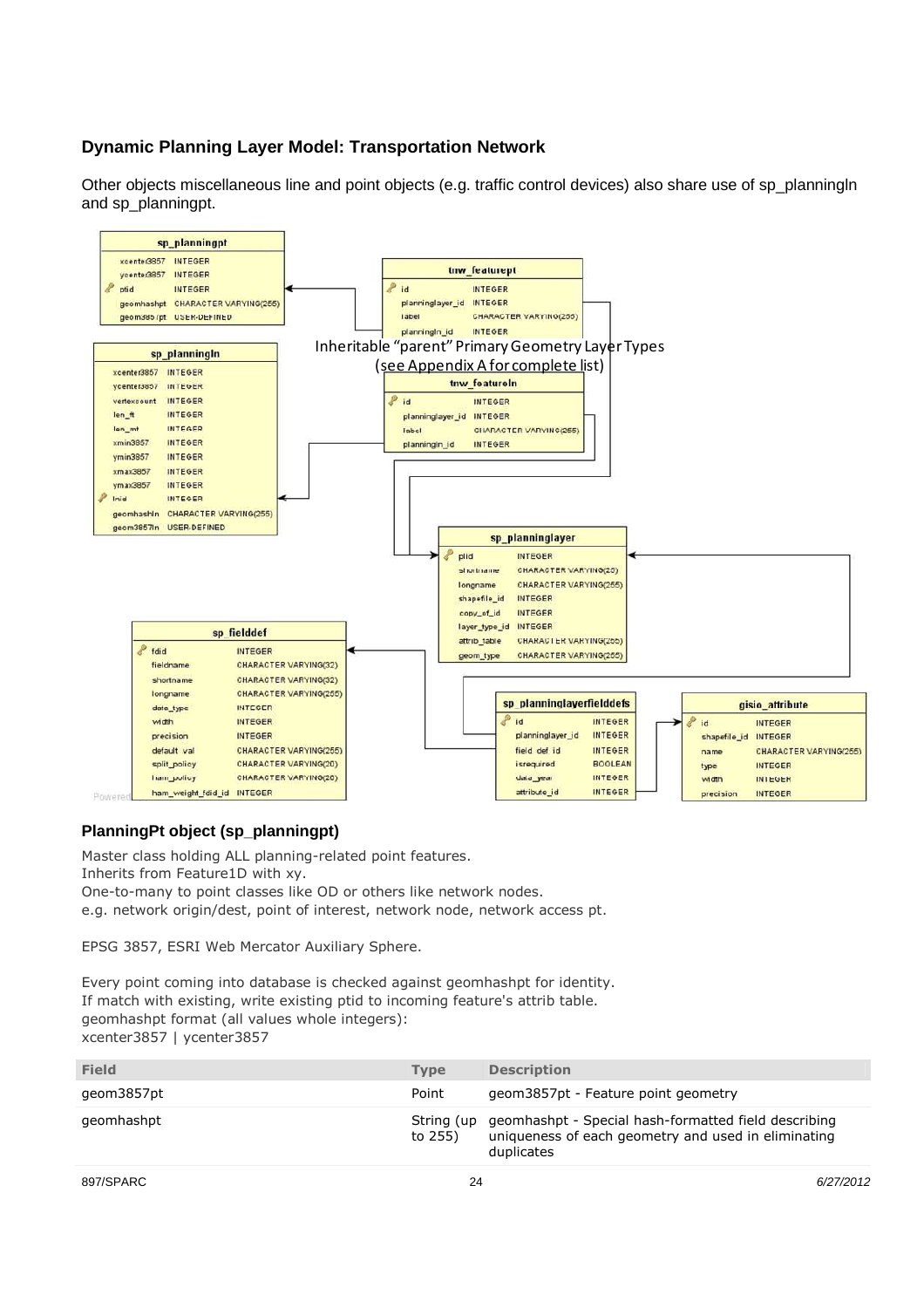| <b>Field</b>                                            | <b>Type</b> | <b>Description</b>                                                           |
|---------------------------------------------------------|-------------|------------------------------------------------------------------------------|
| id                                                      | Integer     | id - Point ID                                                                |
| sp infrastructurefeaturept planningpt set.all           | List        | all related sp.InfrastructureFeaturePt objects                               |
| sp infrastructurefeaturept planningpt set.count         | Integer     | number of related sp. Infrastructure Feature Pt objects                      |
| sp transportationfeaturept planningpt set.all           | List        | all related sp. Transportation Feature Pt objects                            |
| sp transportationfeaturept planningpt set.count Integer |             | number of related sp. Transportation Feature Pt objects                      |
| sp visualizefeaturept planningpt set.all                | List        | all related sp. Visualize Feature Pt objects                                 |
| sp visualizefeaturept planningpt set count              | Integer     | number of related sp. VisualizeFeaturePt objects                             |
| xcenter3857                                             | Integer     | xcenter3857 - x coordinate representing feature, rounded<br>to nearest meter |
| ycenter3857                                             | Integer     | ycenter3857 - y coordinate representing feature, rounded<br>to nearest meter |

#### **PlanningLn object (sp\_planningln)**

Master class holding ALL planning-related line features. Inherits from Feature2D with xy, vertexcount, extent. One-to-many with all subsequent line classes. e.g. ped network, street centerlines, transit routes.

EPSG 3857, ESRI Web Mercator Auxiliary Sphere. Includes precalcs for standard planning areas (standard and metric).

Every line coming into database is checked against geomhashln for identity. If match with existing, write existing lnid to incoming feature's attrib table. geomhashln format (all values whole integers): xcenter3857 | ycenter3857 | vertexcount | len\_ft | xmin3857 | ymin3857 | xmax3857 | ymax3857

| <b>Field</b>           | <b>Type</b>           | <b>Description</b>                                                                                                     |
|------------------------|-----------------------|------------------------------------------------------------------------------------------------------------------------|
| geom3857ln Line string |                       | geom3857ln - Feature line geometry                                                                                     |
| geomhashln             | String (up to<br>255) | geomhashln - Special hash-formatted field describing uniqueness of each geometry and<br>used in eliminating duplicates |
| id                     | Integer               | id - Line ID                                                                                                           |
| len ft                 | Integer               | len ft - Nearest foot length/perimeter of 2D feature                                                                   |
| len mt                 | Integer               | len mt - Nearest meter length/perimeter of 2D feature                                                                  |
| vertexcount            | Integer               | vertexcount - Number of vertices in feature                                                                            |
| xcenter3857            | Integer               | xcenter3857 - x coordinate representing feature, rounded to nearest meter                                              |
| xmax3857               | Integer               | xmax3857 - xmax coordinate to nearest meter of feature extent                                                          |
| xmin3857               | Integer               | xmin3857 - xmin coordinate to nearest meter of feature extent                                                          |
| ycenter3857            | Integer               | ycenter3857 - y coordinate representing feature, rounded to nearest meter                                              |
| ymax3857               | Integer               | ymax3857 - ymax coordinate to nearest meter of feature extent                                                          |
| ymin3857               | Integer               | ymin3857 - ymin coordinate to nearest meter of feature extent                                                          |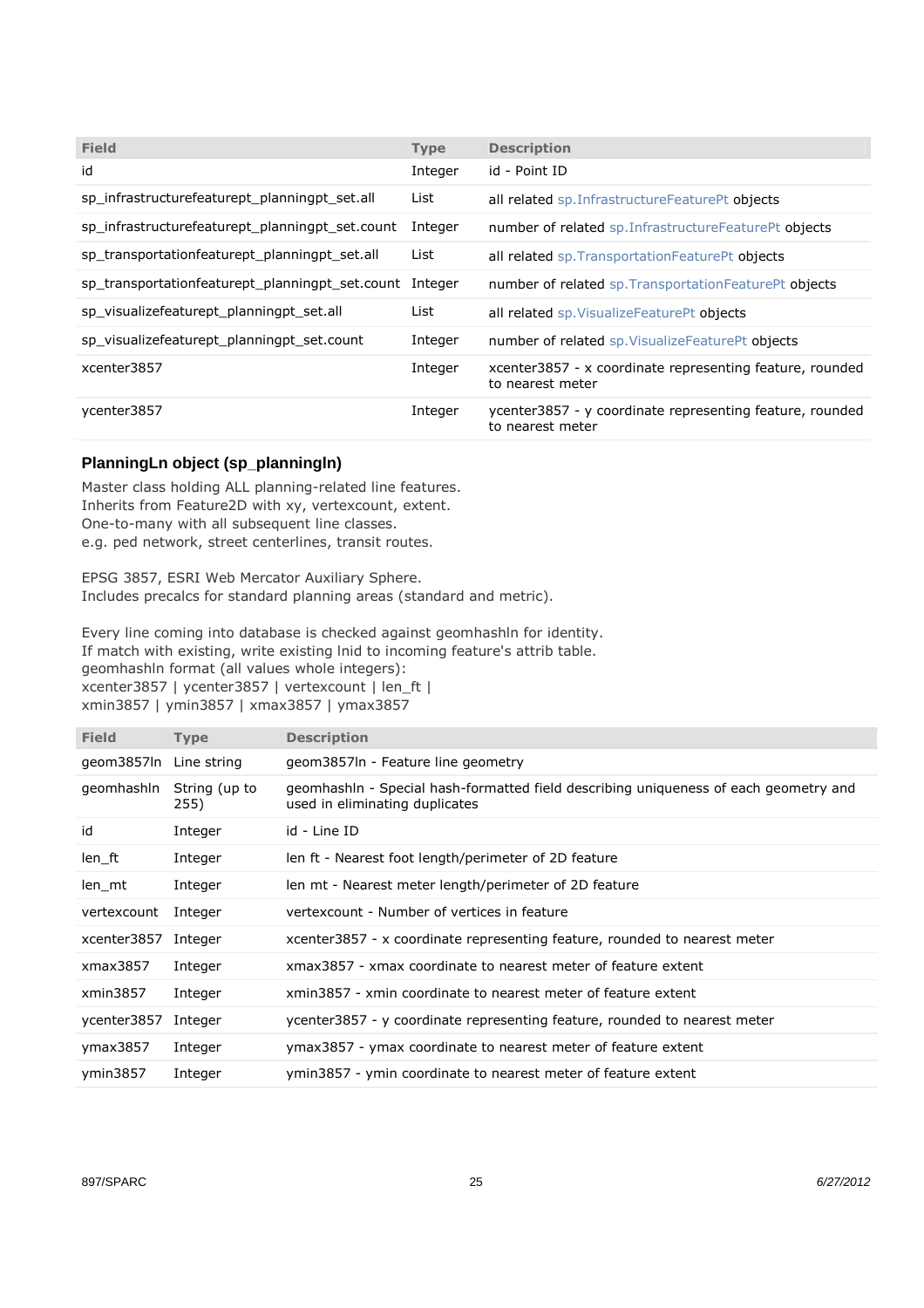#### **TransportationFeaturePt object (tnw\_featurept)**

Abstract class holding fields common to all transportation network points. Inherited by network junctions, origins, destinations, transit stops, etc.

| <b>Field</b>  | Type               | <b>Description</b>                                                                 |
|---------------|--------------------|------------------------------------------------------------------------------------|
| id            | Integer            | ΙD                                                                                 |
| label         | String (up to 255) | label - Feature label (255 chars max)                                              |
| planninglayer | PlanningLayer      | the related sp. Planning Layer object<br>- The layer to which this feature belongs |
| planningpt    | PlanningPt         | the related sp. Planning Pt object<br>- Point from table of unique shapes          |

#### **TransportationFeatureLn object (tnw\_featureln)**

Abstract class holding fields common to all transportation network lines. Inherited by ped routes, street centerlines, transit routes, bicycle routes, etc.

| <b>Field</b>  | Type               | <b>Description</b>                                                                 |
|---------------|--------------------|------------------------------------------------------------------------------------|
| id            | Integer            | ΙD                                                                                 |
| label         | String (up to 255) | label - Feature label (255 chars max)                                              |
| planninglayer | PlanningLayer      | the related sp. Planning Layer object<br>- The layer to which this feature belongs |
| planningln    | PlanningLn         | the related sp. Planning Ln object<br>- Line from table of unique shapes           |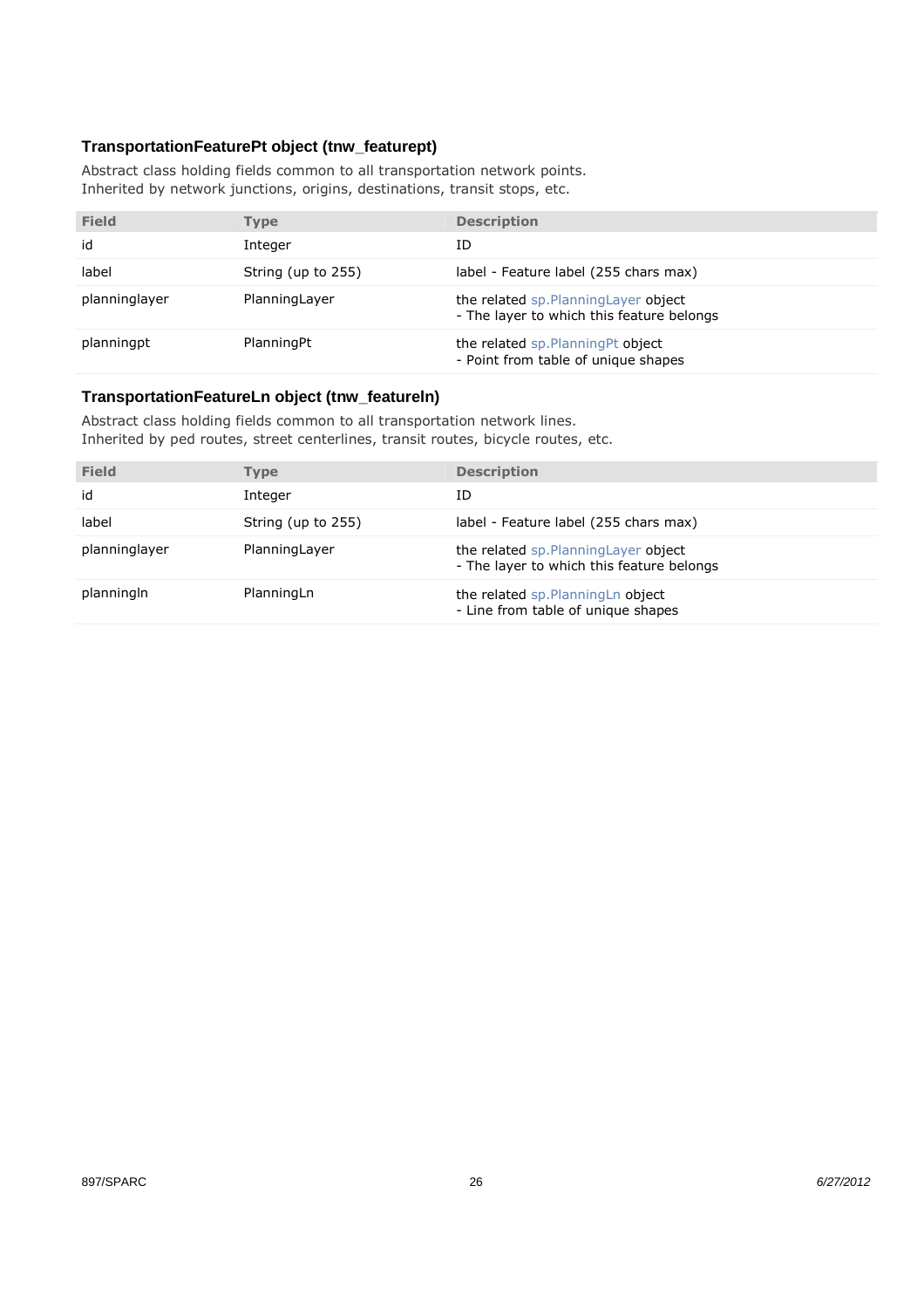#### **Project-Scenario Model**



#### **Project object (sp\_project)**

Project is as organizational model linking a user-selected set of scenario together. One scenario can belong to many projects.

| <b>Field</b>                        | <b>Type</b>        | <b>Description</b>                             |
|-------------------------------------|--------------------|------------------------------------------------|
| id                                  | Integer            | ID                                             |
| longname                            | String (up to 255) | longname - Project description (255 chars max) |
| shortname                           | String (up to 25)  | shortname - Project short name (50 chars max)  |
| sp_projectscenarios_project_set.all | List               | all related sp. Project Scenarios objects      |
| sp_scenario_projects_set.all        | List               | all related sp. Scenario objects               |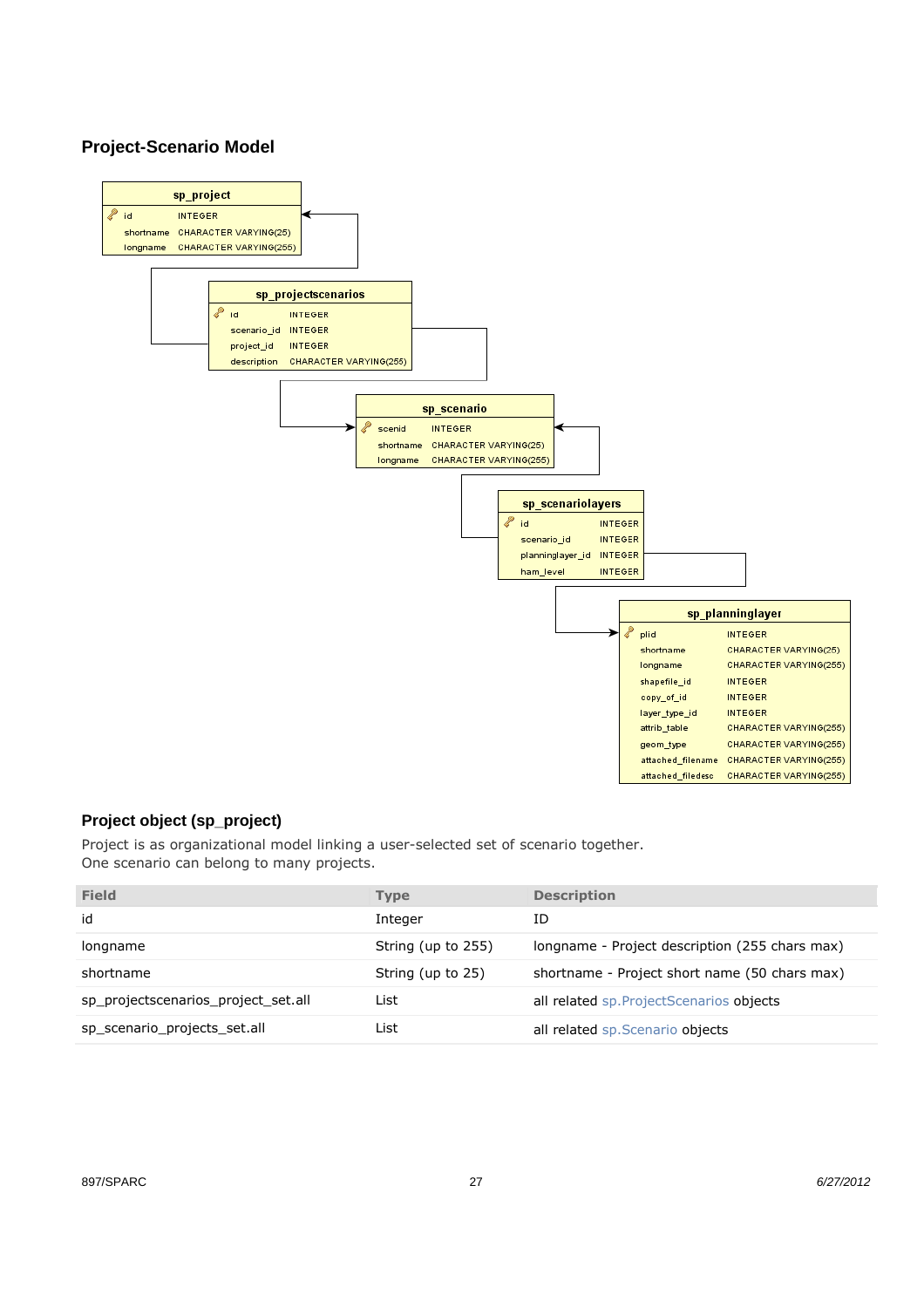### **ProjectScenarios object (sp\_project)**

Many-to-many relationship table linking projects and scenarios. One scenario can belong to many projects.

| <b>Field</b> | Type               | <b>Description</b>                                                      |
|--------------|--------------------|-------------------------------------------------------------------------|
| description  | String (up to 255) | description - Description of scenario's role in project (255 chars max) |
| id           | Integer            | ID                                                                      |
| project      | Project            | the related sp. Project object<br>- The scenario project                |
| scenario     | Scenario           | the related sp. Scenario object<br>- The scenario                       |

#### **Scenario object (sp\_scenario)**

Scenario is an organizational model linking a user-selected set of layers together. One layer can belong to many scenarios.

| <b>Field</b>                       | <b>Type</b>        | <b>Description</b>                              |
|------------------------------------|--------------------|-------------------------------------------------|
| id                                 | Integer            | id - Scenario ID                                |
| longname                           | String (up to 255) | Iongname - Scenario description (255 chars max) |
| projects.all                       | List               | all related sp. Project objects                 |
| shortname                          | String (up to 25)  | shortname - Scenario short name (50 chars max)  |
| sp planninglayer scenarios set.all | List               | all related sp. Planning Layer objects          |

#### **ScenarioLayers object (sp\_scenariolayers)**

Many-to-many relationship table connecting scenarios to planning layers Possible to support Hiearchical Aggregation Model (HAM) parameters here

| <b>Field</b> | <b>Type</b>                  | <b>Description</b>                                                                                                                                                       |
|--------------|------------------------------|--------------------------------------------------------------------------------------------------------------------------------------------------------------------------|
| id           | Integer                      | ID                                                                                                                                                                       |
| ham level    | Integer                      | ham level - The level that this (polygonal) layer sits in the hiearchical aggregation model<br>(HAM) hierarchy. 1 is the top level for desired aggregation (e.g. Region) |
|              | planninglayer Planning Layer | the related sp. Planning Layer object<br>- The planning layer                                                                                                            |
| scenario     | Scenario                     | the related sp. Scenario object<br>- The scenario                                                                                                                        |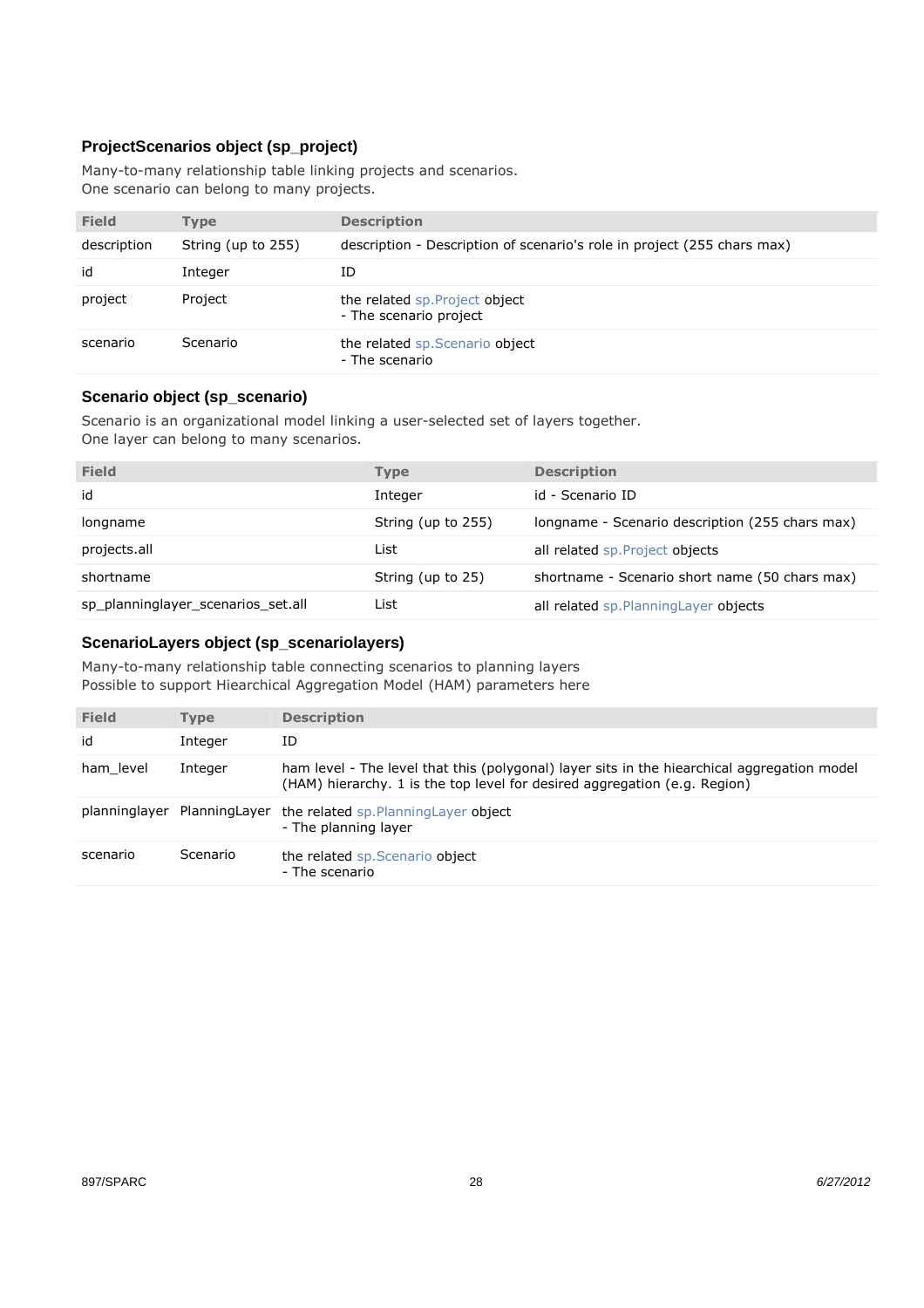### **User Authentication, Object Status and Group Permissions Model**

This model is adopted from the basic Django MVC application, customized to include the object status component.



#### **User object (auth\_user)**

Users within the authentication system are represented by this model.

Username and password are required. Other fields are optional.

| <b>Field</b>              | <b>Type</b>                       | <b>Description</b>                                                                                                   |
|---------------------------|-----------------------------------|----------------------------------------------------------------------------------------------------------------------|
| date joined               | Date (with time)                  | date joined                                                                                                          |
| email                     | E-mail address                    | e-mail address                                                                                                       |
| first name                | String (up to 30)                 | first name                                                                                                           |
| get_full_name             |                                   | Returns the first_name plus the last_name, with a space in between.                                                  |
| get_profile               |                                   | Returns site-specific profile for this user. Raises SiteProfileNotAvailable if<br>this site does not allow profiles. |
| groups.all                | List                              | all related auth. Group objects                                                                                      |
| id                        | Integer                           | ID                                                                                                                   |
| is_active                 | Boolean (Either True<br>or False) | active - Designates whether this user should be treated as active. Unselect<br>this instead of deleting accounts.    |
| is anonymous              |                                   | Always returns False. This is a way of comparing User objects to<br>anonymous users.                                 |
| is authenticated          |                                   | Always return True. This is a way to tell if the user has been authenticated<br>in templates.                        |
| is staff                  | Boolean (Either True<br>or False) | staff status - Designates whether the user can log into this admin site.                                             |
| is_superuser              | Boolean (Either True<br>or False) | superuser status - Designates that this user has all permissions without<br>explicitly assigning them.               |
| last login                | Date (with time)                  | last login                                                                                                           |
| last name                 | String (up to 30)                 | last name                                                                                                            |
| logentry set.all          | List                              | all related admin. LogEntry objects                                                                                  |
| logentry set.count        | Integer                           | number of related admin. LogEntry objects                                                                            |
| password                  | String (up to 128)                | password - Use '[algo]\$[salt]\$[hexdigest]' or use the change password<br>form.                                     |
| user_permissions.all List |                                   | all related auth. Permission objects                                                                                 |
| username                  | String (up to 30)                 | username - Required. 30 characters or fewer. Letters, numbers and<br>$\omega/./+/-/$ characters                      |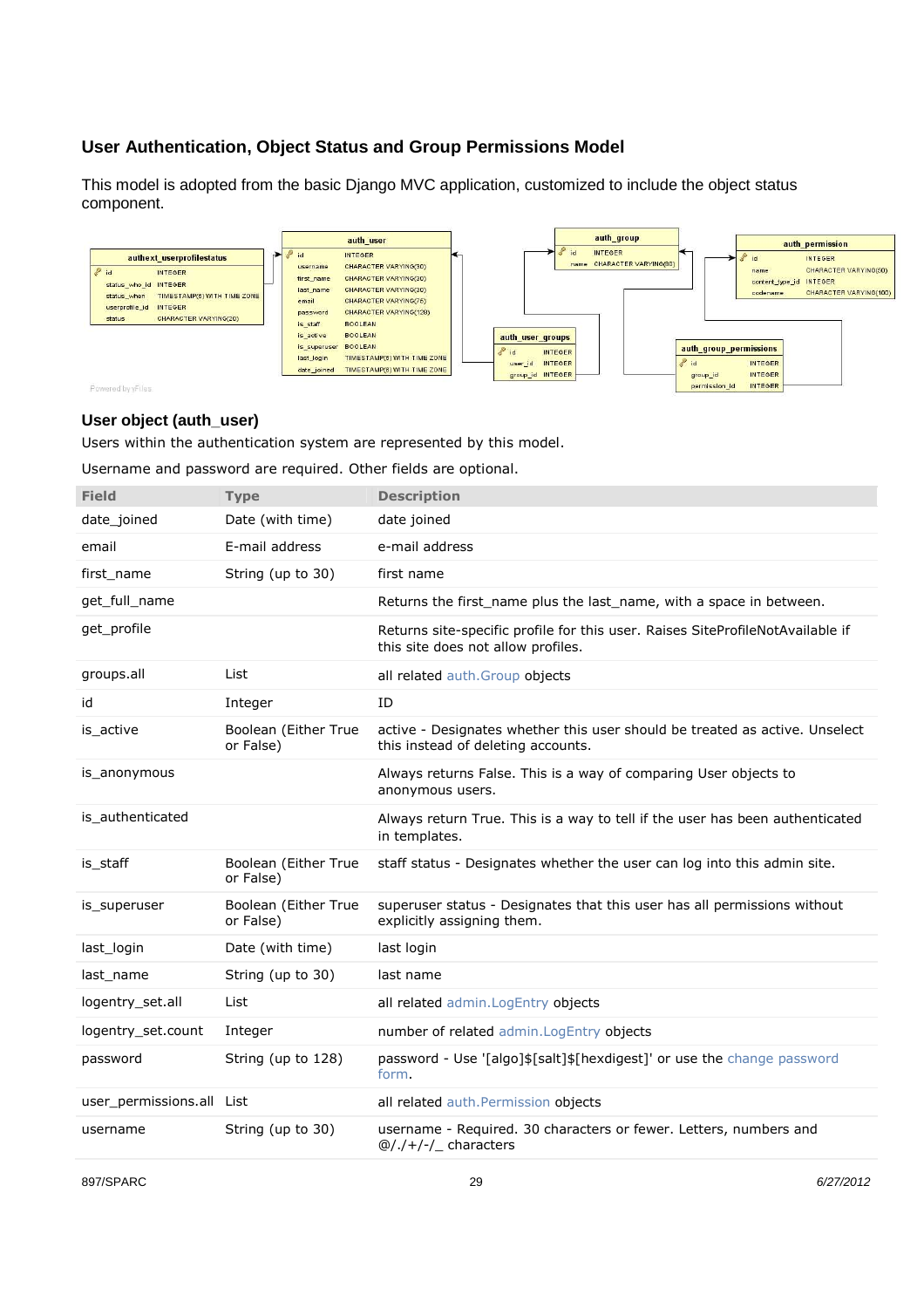#### **UserProfileStatus object (authext\_userprofilestatus)**

The UserProfileStatus object holds a log of the changes made to a user's status, from submission of selfregistration requests to access revocation.

The abstract Status object can be re-used to track user actions on any object, such as Layers, Shapefiles, FieldDefs, etc.

| <b>Field</b> | <b>Type</b>        | <b>Description</b>                                                    |
|--------------|--------------------|-----------------------------------------------------------------------|
| id           | Integer            | ΙD                                                                    |
| status       | String (up to 20)  | status - User status (as of date)                                     |
| status when  | Date (with time)   | status when - DateTime stamp of status change                         |
| status who   | User               | the related auth. User object<br>- User who applied the status change |
| userprofile  | <b>UserProfile</b> | the related authext. UserProfile object<br>- Shapefile filename       |

#### **Group object (auth\_group)**

Groups are a generic way of categorizing users to apply permissions, or some other label, to those users. A user can belong to any number of groups.

A user in a group automatically has all the permissions granted to that group. For example, if the group Site editors has the permission can\_edit\_home\_page, any user in that group will have that permission.

Beyond permissions, groups are a convenient way to categorize users to apply some label, or extended functionality, to them. For example, you could create a group 'Special users', and you could write code that would do special things to those users -- such as giving them access to a members-only portion of your site, or sending them members-only e-mail messages.

| <b>Field</b>      | <b>Type</b>       | <b>Description</b>                         |
|-------------------|-------------------|--------------------------------------------|
| id                | Integer           | ID                                         |
| name              | String (up to 80) | name                                       |
| permissions.all   | List              | all related auth. Permission objects       |
| permissions.count | Integer           | number of related auth. Permission objects |
| user set.all      | List              | all related auth. User objects             |
| user set.count    | Integer           | number of related auth. User objects       |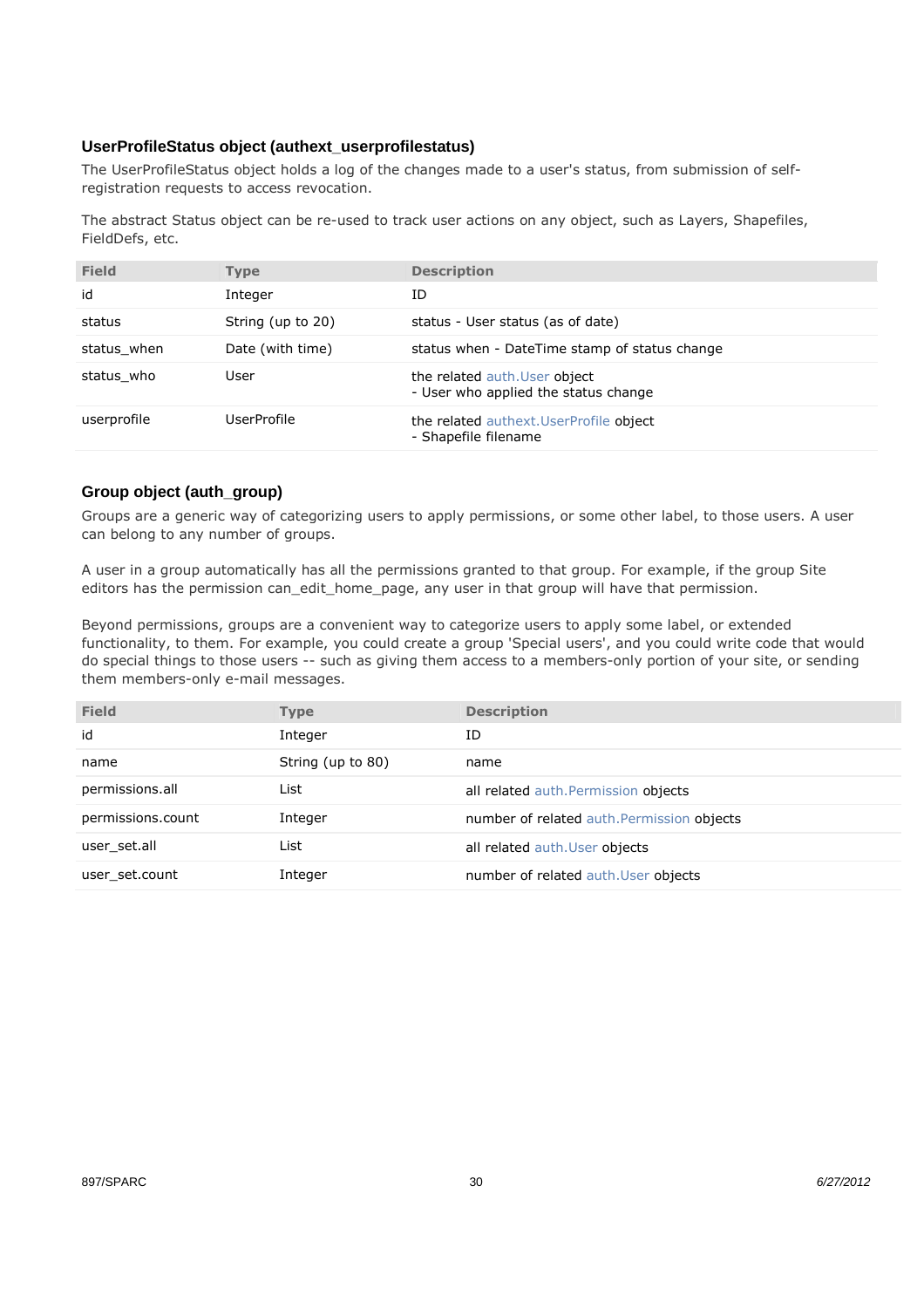#### **Permission object (auth\_permission)**

The permissions system provides a way to assign permissions to specific users and groups of users.

The permission system is used by the admin site, but may also be useful in your own code. The admin site uses permissions as follows:

- The "add" permission limits the user's ability to view the "add" form and add an object.

- The "change" permission limits a user's ability to view the change list, view the "change" form and change an object.

- The "delete" permission limits the ability to delete an object.

Permissions are set globally per type of object, not per specific object instance. It is possible to say "Mary may change news stories," but it's not currently possible to say "Mary may change news stories, but only the ones she created herself" or "Mary may only change news stories that have a certain status or publication date."

Three basic permissions -- add, change and delete -- are automatically created for each model.

| <b>Field</b>    | <b>Type</b>        | <b>Description</b>                          |
|-----------------|--------------------|---------------------------------------------|
| codename        | String (up to 100) | codename                                    |
| content type    | ContentType        | the related contenttypes.ContentType object |
| group_set.all   | List               | all related auth. Group objects             |
| group set.count | Integer            | number of related auth. Group objects       |
|                 |                    |                                             |
| id              | Integer            | ID                                          |
| name            | String (up to 50)  | name                                        |
| natural key     |                    | None                                        |
| user set.all    | List               | all related auth. User objects              |
| user set.count  | Integer            | number of related auth. User objects        |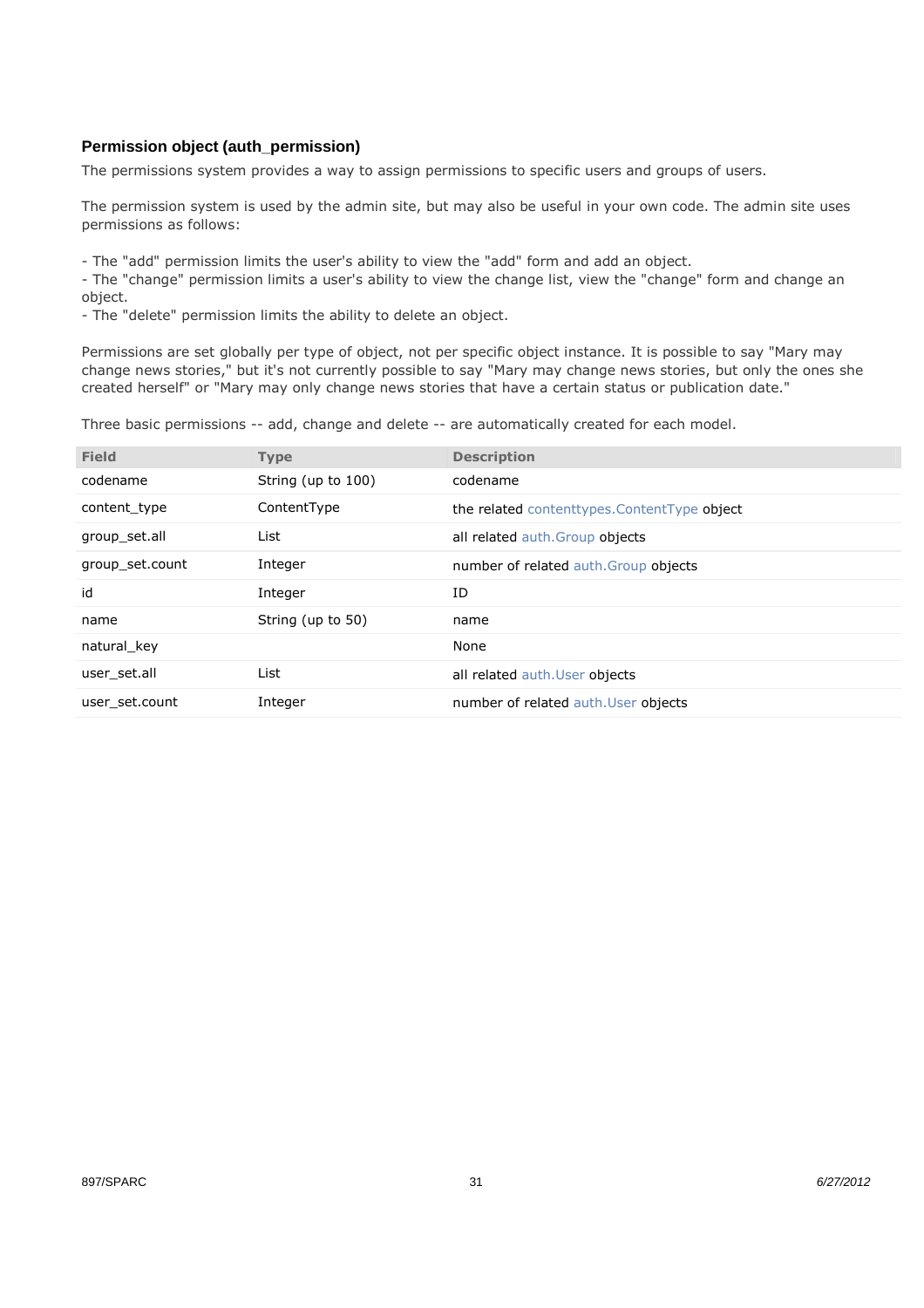# **SPARC-Related Sustainable Places Project Deliverables**

#### **SQL Development**

In July 2012, following approval of the finalized MetaSchema document, PostgreSQL-compliant SQL scripts will be developed that can be executed on a server to generate table objects, query views, and triggers/functions designed to manage some of the dynamic elements of the MetaSchema.

Additionally, initial data sets for some of the table objects will be created and incorporated into the MetaSchemageneration scripts.

## **Test SPARC / DQIS Implementation**

In August 2012, a limited test implementation of both the SPARC database and the DQIS application will be deployed on a Linux development server hosted by Criterion. User acceptance testing will be permitted on the development server.

## **Production SPARC Database Server Implementation**

In September 2012, utilizing a dedicated Linux server instance provided by TACC, a PostgreSQL/PostGIS database stack will be built and the SPARC schema installed.

#### **Production DQIS Application Server Implementation**

In September 2012, utilizing a second Linux server instance provided by TACC, a Python/Django/Apache/WSGI/OGR software stack will be built and the DQIS application installed.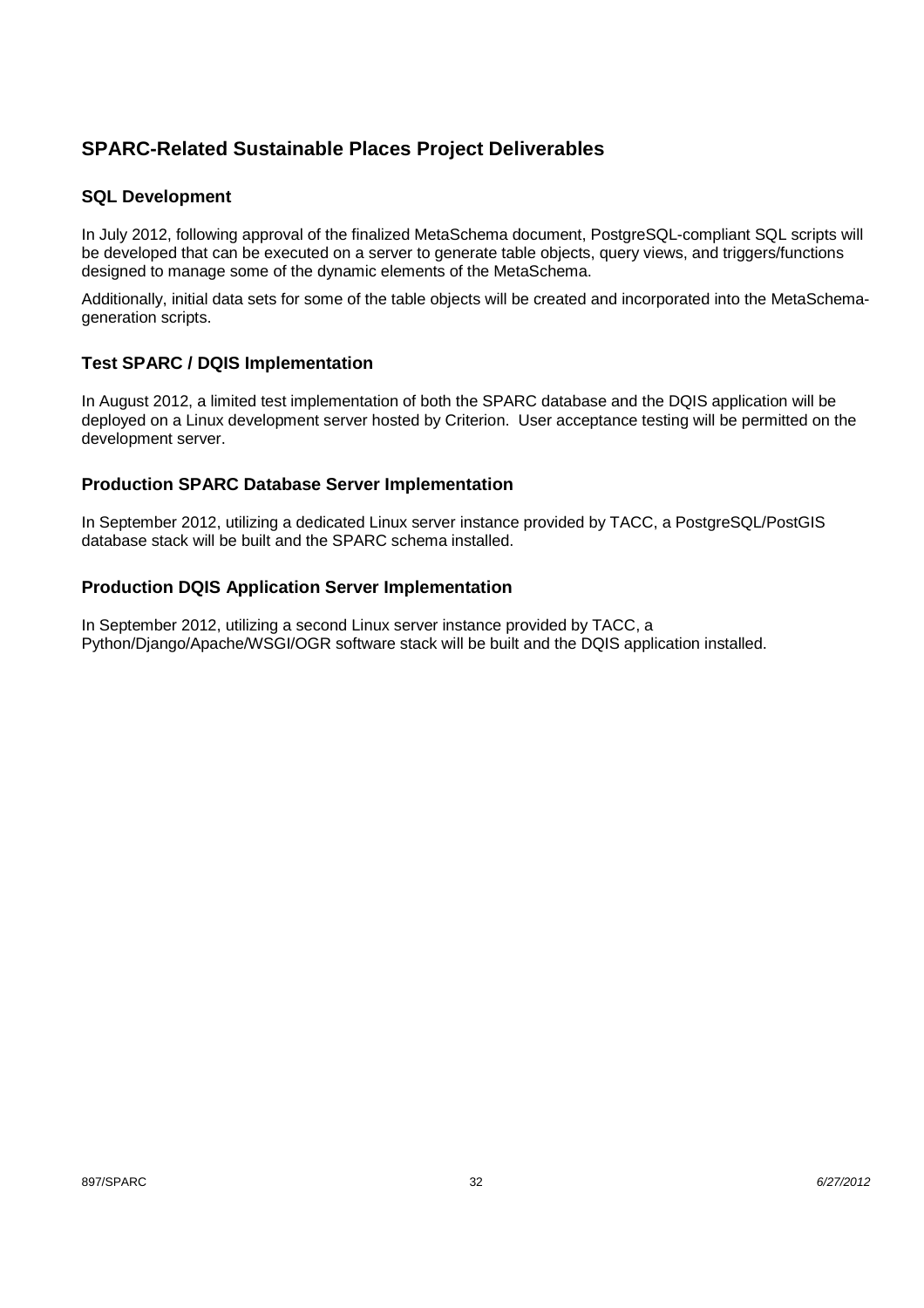# **Appendix A: List of inheritable Primary Geometric Layer Types (PGLT)**

| <b>Layer Group</b>                                                  | Geometry<br>SubGroup | Layer Type                             | <b>Base Field Definition(s)</b> |
|---------------------------------------------------------------------|----------------------|----------------------------------------|---------------------------------|
| Planning Boundary (PB)                                              | Polygons             | Maximum Geographic Boundary (MGB)      |                                 |
|                                                                     |                      | States (Nest)                          | Census GeoID                    |
|                                                                     |                      | Census County (Nest)                   | Census GeoID                    |
|                                                                     |                      | Census County subdivision (Nest)       | Census GeoID                    |
|                                                                     |                      | Census Place (Nest)                    | Census GeoID                    |
|                                                                     |                      | Census Tract (Nest)                    | Census GeoID                    |
|                                                                     |                      | Census Block group (Nest)              | <b>Census GeoID</b>             |
|                                                                     |                      | Census Block (Nest)                    | Census GeoID                    |
|                                                                     |                      | Census Zip code tabulation area (ZCTA) |                                 |
|                                                                     |                      | Census Urbanized area                  |                                 |
|                                                                     |                      | Census Urban cluster                   |                                 |
|                                                                     |                      | Census School district                 |                                 |
| Any collection of political,                                        |                      | Census Incorporated place              |                                 |
| administrative or user-defined                                      |                      | Census designated place                |                                 |
| boundaries. Boundaries define                                       |                      | Census Metropolitan statistical area   |                                 |
| desirable levels of aggregation<br>for scenario planning indicator  |                      | Census Micropolitan statistical area   |                                 |
| scores. Features can also be                                        |                      | Census Traffic Analysis Zones          |                                 |
| supplied with attributes                                            |                      |                                        |                                 |
| assembled from census or<br>other sources (e.g. SLD).               |                      | City Limits / Unincorporated Lands     |                                 |
|                                                                     |                      | MPO Boundary                           |                                 |
|                                                                     |                      | MPO Traffic Analysis Zones             |                                 |
|                                                                     |                      | <b>Urban Areas</b>                     |                                 |
|                                                                     |                      | SubRegions                             |                                 |
|                                                                     |                      | <b>Transit Station Areas</b>           |                                 |
|                                                                     |                      | Corridors                              |                                 |
|                                                                     |                      | Centers                                |                                 |
|                                                                     |                      | <b>Aggregation Grid Cells</b>          |                                 |
|                                                                     |                      | <b>Transit Agency Boundaries</b>       |                                 |
|                                                                     |                      | <b>Custom Boundaries</b>               | Description                     |
|                                                                     | Lines                | Planning Boundary Cordon               |                                 |
|                                                                     | Points               | (n/a)                                  |                                 |
|                                                                     |                      |                                        |                                 |
| LandUse Canvas (LUC)                                                | Polygons             | Parcels Canvas (Existing Land Use)     | LandUseType                     |
|                                                                     |                      | <b>Grid Cells Canvas</b>               | LandUseType                     |
| Any land-use layer whose                                            |                      | Planned Land Use Canvas                | LandUseType                     |
| function is as a canvas for land-<br>use scenario painting. A land- |                      | Comprehensive Plan Canvas              | LandUseType                     |
| use classification attribute for                                    |                      | <b>Building Footprints Canvas</b>      | LandUseType                     |
| each of the layer's features is                                     |                      | Zoned Land Use Canvas                  | LandUseType                     |
| required.                                                           |                      | Traffic Analysis Zones Canvas          | LandUseType                     |
|                                                                     |                      | Census Blocks Canvas                   | LandUseType                     |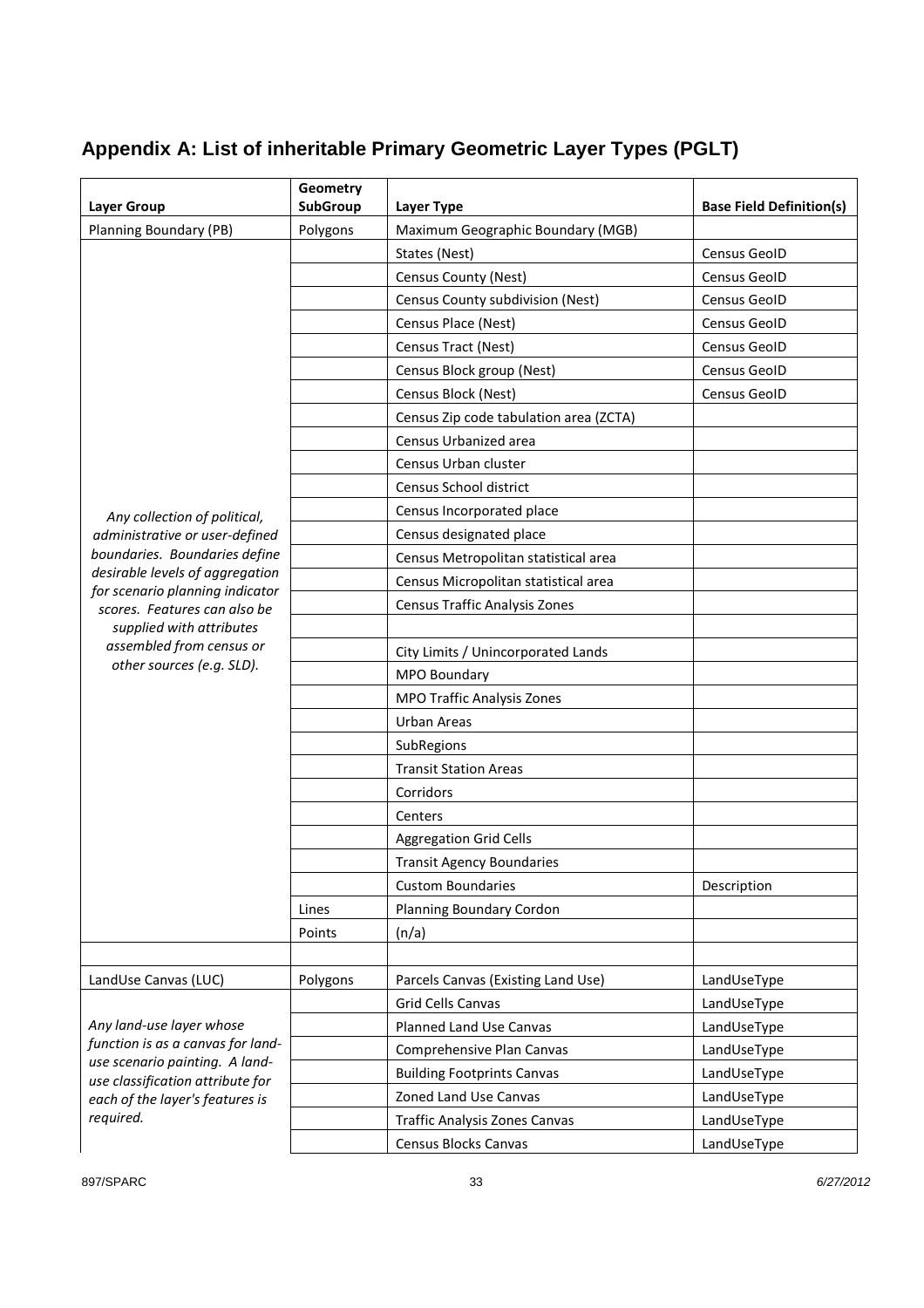|                                                                                                                    | Geometry        |                                               |                                 |
|--------------------------------------------------------------------------------------------------------------------|-----------------|-----------------------------------------------|---------------------------------|
| <b>Layer Group</b>                                                                                                 | <b>SubGroup</b> | Layer Type                                    | <b>Base Field Definition(s)</b> |
|                                                                                                                    |                 | Custom Canvas (e.g. Parking Lots)             | Description,<br>LandUseType     |
|                                                                                                                    | Lines           | (n/a)                                         |                                 |
|                                                                                                                    | Points          |                                               |                                 |
|                                                                                                                    |                 | (n/a)                                         |                                 |
| Transportation (TNW)                                                                                               | Polygons        | <b>Custom Polygon Transportation Features</b> | Description                     |
| The set of layers used to<br>compute travel times and<br>distances from origins to<br>destinations via one or more |                 |                                               |                                 |
| different modes of travel.                                                                                         | Lines           | <b>Street Centerlines</b>                     | <b>Functional Class</b>         |
|                                                                                                                    |                 | <b>Pedestrian Routes</b>                      |                                 |
|                                                                                                                    |                 | <b>Bicycle Routes</b>                         |                                 |
|                                                                                                                    |                 | <b>Bus Routes</b>                             |                                 |
|                                                                                                                    |                 | <b>Streetcar Routes</b>                       |                                 |
|                                                                                                                    |                 | <b>BRT Routes</b>                             |                                 |
|                                                                                                                    |                 | <b>Light Rail Lines</b>                       |                                 |
|                                                                                                                    |                 | <b>Commuter Rail Lines</b>                    |                                 |
|                                                                                                                    |                 | Network O-D Solution Paths                    |                                 |
|                                                                                                                    |                 | <b>Custom Line Transportation Features</b>    | Description                     |
|                                                                                                                    | Points          | <b>Transit Stop Points</b>                    |                                 |
|                                                                                                                    |                 | <b>Residential Trip Origin Points</b>         |                                 |
|                                                                                                                    |                 | <b>Residential Trip Destination Points</b>    |                                 |
|                                                                                                                    |                 | NonRes Trip Origin Points                     |                                 |
|                                                                                                                    |                 | <b>NonRes Trip Destination Points</b>         |                                 |
|                                                                                                                    |                 | Network O-D Access Points                     |                                 |
|                                                                                                                    |                 | <b>Traffic Control Devices</b>                |                                 |
|                                                                                                                    |                 | <b>Custom Point Transportation Features</b>   | Description                     |
|                                                                                                                    |                 |                                               |                                 |
| Infrastructure (IFR)                                                                                               | Polygons        | <b>Water Service Areas</b>                    |                                 |
|                                                                                                                    |                 | <b>Wastewater Service Areas</b>               |                                 |
|                                                                                                                    |                 | <b>Utility Service Areas</b>                  |                                 |
|                                                                                                                    |                 | <b>Stormwater Service Areas</b>               | TSS%, Phos%, NPSP%              |
|                                                                                                                    |                 | <b>School Attendance Areas</b>                |                                 |
| The set of layers defining the<br>location of infrastructure                                                       |                 | Custom Polygon Infrastructure Features        | Description                     |
| important to the scenario<br>planning process (indicators).                                                        | Lines           | <b>Custom Line Infrastructure Features</b>    | Description                     |
|                                                                                                                    | Points          | Schools                                       |                                 |
|                                                                                                                    |                 | Hospitals                                     |                                 |
|                                                                                                                    |                 | <b>Major Civic Facilities</b>                 |                                 |
|                                                                                                                    |                 | On-street Parking (points)                    |                                 |
|                                                                                                                    |                 | <b>Custom Point Infrastructure Features</b>   | Description                     |
|                                                                                                                    |                 |                                               |                                 |
|                                                                                                                    |                 |                                               |                                 |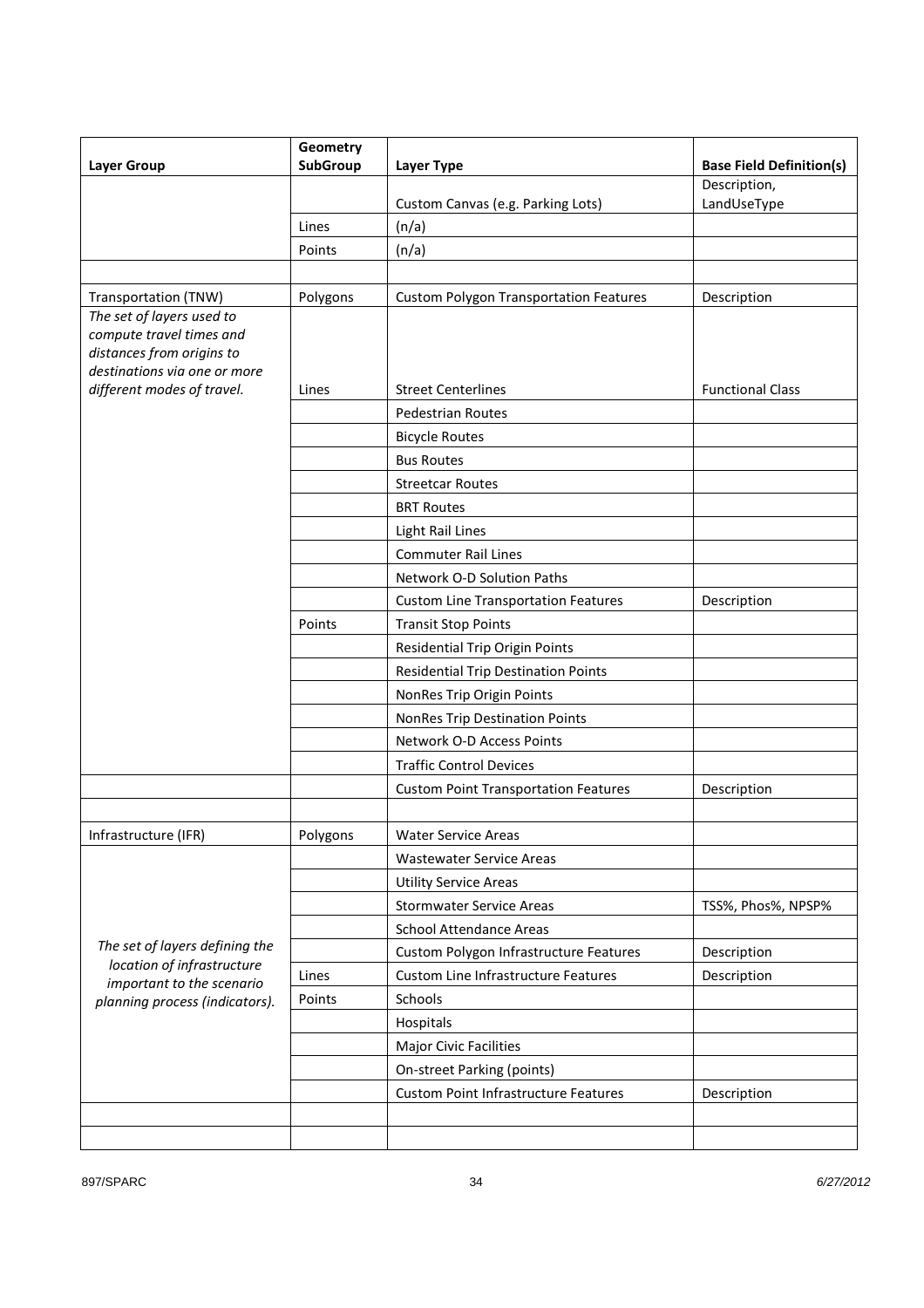| Environment (ENV)<br>Polygons<br>Soils<br><b>Hydrological Group</b><br><b>Steep Slope Areas</b><br>Slope Percent<br>Floodplains<br>Floodplain Year<br><b>Water Bodies</b><br>Wetlands<br>The set of layers describing<br><b>Climate Zones</b><br>Zone Number<br>features of the natural<br>Habitat<br>Species<br>environment important to the<br>Watersheds<br>scenario planning process<br>(indicators).<br><b>Impervious Surface</b><br><b>Tree Canopy</b><br><b>Custom Polygon Environment Features</b><br>Description<br><b>Custom Line Environment Features</b><br>Description<br>Lines<br>Polygons<br>3D Model<br>3D Feature Footprints (VIZ)<br><b>Building Footprints</b><br>Surface Parking Lots (poly)<br>3D Model<br>Ground cover polygons<br>3D Model<br><b>Custom Polygon Feature Footprints</b><br>Description, 3D Model<br>Fences and walls<br>3D Model<br>Lines<br>Setbacks<br>3D Model<br>Layers whose features<br>represent physical objects,<br>Description, 3D Model<br><b>Custom Line Feature Footprints</b><br>from building footprints to the<br>Points<br><b>Tree Points</b><br>3D Model<br>locations of trees.<br>Street furniture<br>3D Model<br>Vehicle Points<br>3D Model<br>3D Model<br><b>Pedestrian Points</b><br>3D Model<br>Sign Points<br>Description, 3D Model<br><b>Custom Point Feature Footprints</b><br>Policy Description,<br>Policy Focus Areas (PFA)<br>Development Incentive<br>Weighting<br>Polygons<br>Policy Description, | <b>Layer Group</b>            | Geometry<br>SubGroup | <b>Layer Type</b> | <b>Base Field Definition(s)</b> |
|-------------------------------------------------------------------------------------------------------------------------------------------------------------------------------------------------------------------------------------------------------------------------------------------------------------------------------------------------------------------------------------------------------------------------------------------------------------------------------------------------------------------------------------------------------------------------------------------------------------------------------------------------------------------------------------------------------------------------------------------------------------------------------------------------------------------------------------------------------------------------------------------------------------------------------------------------------------------------------------------------------------------------------------------------------------------------------------------------------------------------------------------------------------------------------------------------------------------------------------------------------------------------------------------------------------------------------------------------------------------------------------------------------------------------------------------------------------------------|-------------------------------|----------------------|-------------------|---------------------------------|
|                                                                                                                                                                                                                                                                                                                                                                                                                                                                                                                                                                                                                                                                                                                                                                                                                                                                                                                                                                                                                                                                                                                                                                                                                                                                                                                                                                                                                                                                         |                               |                      |                   |                                 |
|                                                                                                                                                                                                                                                                                                                                                                                                                                                                                                                                                                                                                                                                                                                                                                                                                                                                                                                                                                                                                                                                                                                                                                                                                                                                                                                                                                                                                                                                         |                               |                      |                   |                                 |
|                                                                                                                                                                                                                                                                                                                                                                                                                                                                                                                                                                                                                                                                                                                                                                                                                                                                                                                                                                                                                                                                                                                                                                                                                                                                                                                                                                                                                                                                         |                               |                      |                   |                                 |
|                                                                                                                                                                                                                                                                                                                                                                                                                                                                                                                                                                                                                                                                                                                                                                                                                                                                                                                                                                                                                                                                                                                                                                                                                                                                                                                                                                                                                                                                         |                               |                      |                   |                                 |
|                                                                                                                                                                                                                                                                                                                                                                                                                                                                                                                                                                                                                                                                                                                                                                                                                                                                                                                                                                                                                                                                                                                                                                                                                                                                                                                                                                                                                                                                         |                               |                      |                   |                                 |
|                                                                                                                                                                                                                                                                                                                                                                                                                                                                                                                                                                                                                                                                                                                                                                                                                                                                                                                                                                                                                                                                                                                                                                                                                                                                                                                                                                                                                                                                         |                               |                      |                   |                                 |
|                                                                                                                                                                                                                                                                                                                                                                                                                                                                                                                                                                                                                                                                                                                                                                                                                                                                                                                                                                                                                                                                                                                                                                                                                                                                                                                                                                                                                                                                         |                               |                      |                   |                                 |
|                                                                                                                                                                                                                                                                                                                                                                                                                                                                                                                                                                                                                                                                                                                                                                                                                                                                                                                                                                                                                                                                                                                                                                                                                                                                                                                                                                                                                                                                         |                               |                      |                   |                                 |
|                                                                                                                                                                                                                                                                                                                                                                                                                                                                                                                                                                                                                                                                                                                                                                                                                                                                                                                                                                                                                                                                                                                                                                                                                                                                                                                                                                                                                                                                         |                               |                      |                   |                                 |
|                                                                                                                                                                                                                                                                                                                                                                                                                                                                                                                                                                                                                                                                                                                                                                                                                                                                                                                                                                                                                                                                                                                                                                                                                                                                                                                                                                                                                                                                         |                               |                      |                   |                                 |
|                                                                                                                                                                                                                                                                                                                                                                                                                                                                                                                                                                                                                                                                                                                                                                                                                                                                                                                                                                                                                                                                                                                                                                                                                                                                                                                                                                                                                                                                         |                               |                      |                   |                                 |
|                                                                                                                                                                                                                                                                                                                                                                                                                                                                                                                                                                                                                                                                                                                                                                                                                                                                                                                                                                                                                                                                                                                                                                                                                                                                                                                                                                                                                                                                         |                               |                      |                   |                                 |
|                                                                                                                                                                                                                                                                                                                                                                                                                                                                                                                                                                                                                                                                                                                                                                                                                                                                                                                                                                                                                                                                                                                                                                                                                                                                                                                                                                                                                                                                         |                               |                      |                   |                                 |
|                                                                                                                                                                                                                                                                                                                                                                                                                                                                                                                                                                                                                                                                                                                                                                                                                                                                                                                                                                                                                                                                                                                                                                                                                                                                                                                                                                                                                                                                         |                               |                      |                   |                                 |
|                                                                                                                                                                                                                                                                                                                                                                                                                                                                                                                                                                                                                                                                                                                                                                                                                                                                                                                                                                                                                                                                                                                                                                                                                                                                                                                                                                                                                                                                         |                               |                      |                   |                                 |
|                                                                                                                                                                                                                                                                                                                                                                                                                                                                                                                                                                                                                                                                                                                                                                                                                                                                                                                                                                                                                                                                                                                                                                                                                                                                                                                                                                                                                                                                         |                               |                      |                   |                                 |
|                                                                                                                                                                                                                                                                                                                                                                                                                                                                                                                                                                                                                                                                                                                                                                                                                                                                                                                                                                                                                                                                                                                                                                                                                                                                                                                                                                                                                                                                         |                               |                      |                   |                                 |
|                                                                                                                                                                                                                                                                                                                                                                                                                                                                                                                                                                                                                                                                                                                                                                                                                                                                                                                                                                                                                                                                                                                                                                                                                                                                                                                                                                                                                                                                         |                               |                      |                   |                                 |
|                                                                                                                                                                                                                                                                                                                                                                                                                                                                                                                                                                                                                                                                                                                                                                                                                                                                                                                                                                                                                                                                                                                                                                                                                                                                                                                                                                                                                                                                         |                               |                      |                   |                                 |
|                                                                                                                                                                                                                                                                                                                                                                                                                                                                                                                                                                                                                                                                                                                                                                                                                                                                                                                                                                                                                                                                                                                                                                                                                                                                                                                                                                                                                                                                         |                               |                      |                   |                                 |
|                                                                                                                                                                                                                                                                                                                                                                                                                                                                                                                                                                                                                                                                                                                                                                                                                                                                                                                                                                                                                                                                                                                                                                                                                                                                                                                                                                                                                                                                         |                               |                      |                   |                                 |
|                                                                                                                                                                                                                                                                                                                                                                                                                                                                                                                                                                                                                                                                                                                                                                                                                                                                                                                                                                                                                                                                                                                                                                                                                                                                                                                                                                                                                                                                         |                               |                      |                   |                                 |
|                                                                                                                                                                                                                                                                                                                                                                                                                                                                                                                                                                                                                                                                                                                                                                                                                                                                                                                                                                                                                                                                                                                                                                                                                                                                                                                                                                                                                                                                         |                               |                      |                   |                                 |
|                                                                                                                                                                                                                                                                                                                                                                                                                                                                                                                                                                                                                                                                                                                                                                                                                                                                                                                                                                                                                                                                                                                                                                                                                                                                                                                                                                                                                                                                         |                               |                      |                   |                                 |
|                                                                                                                                                                                                                                                                                                                                                                                                                                                                                                                                                                                                                                                                                                                                                                                                                                                                                                                                                                                                                                                                                                                                                                                                                                                                                                                                                                                                                                                                         |                               |                      |                   |                                 |
|                                                                                                                                                                                                                                                                                                                                                                                                                                                                                                                                                                                                                                                                                                                                                                                                                                                                                                                                                                                                                                                                                                                                                                                                                                                                                                                                                                                                                                                                         |                               |                      |                   |                                 |
|                                                                                                                                                                                                                                                                                                                                                                                                                                                                                                                                                                                                                                                                                                                                                                                                                                                                                                                                                                                                                                                                                                                                                                                                                                                                                                                                                                                                                                                                         |                               |                      |                   |                                 |
|                                                                                                                                                                                                                                                                                                                                                                                                                                                                                                                                                                                                                                                                                                                                                                                                                                                                                                                                                                                                                                                                                                                                                                                                                                                                                                                                                                                                                                                                         |                               |                      |                   |                                 |
|                                                                                                                                                                                                                                                                                                                                                                                                                                                                                                                                                                                                                                                                                                                                                                                                                                                                                                                                                                                                                                                                                                                                                                                                                                                                                                                                                                                                                                                                         |                               |                      |                   |                                 |
|                                                                                                                                                                                                                                                                                                                                                                                                                                                                                                                                                                                                                                                                                                                                                                                                                                                                                                                                                                                                                                                                                                                                                                                                                                                                                                                                                                                                                                                                         |                               |                      |                   |                                 |
|                                                                                                                                                                                                                                                                                                                                                                                                                                                                                                                                                                                                                                                                                                                                                                                                                                                                                                                                                                                                                                                                                                                                                                                                                                                                                                                                                                                                                                                                         |                               |                      |                   |                                 |
| Preservation Incentive<br>Weighting                                                                                                                                                                                                                                                                                                                                                                                                                                                                                                                                                                                                                                                                                                                                                                                                                                                                                                                                                                                                                                                                                                                                                                                                                                                                                                                                                                                                                                     | Sets of polygonal layers that |                      |                   |                                 |
| are intended to influence<br>Lines<br>(n/a)                                                                                                                                                                                                                                                                                                                                                                                                                                                                                                                                                                                                                                                                                                                                                                                                                                                                                                                                                                                                                                                                                                                                                                                                                                                                                                                                                                                                                             |                               |                      |                   |                                 |
| scenario design.<br>(n/a)<br>Points                                                                                                                                                                                                                                                                                                                                                                                                                                                                                                                                                                                                                                                                                                                                                                                                                                                                                                                                                                                                                                                                                                                                                                                                                                                                                                                                                                                                                                     |                               |                      |                   |                                 |
|                                                                                                                                                                                                                                                                                                                                                                                                                                                                                                                                                                                                                                                                                                                                                                                                                                                                                                                                                                                                                                                                                                                                                                                                                                                                                                                                                                                                                                                                         |                               |                      |                   |                                 |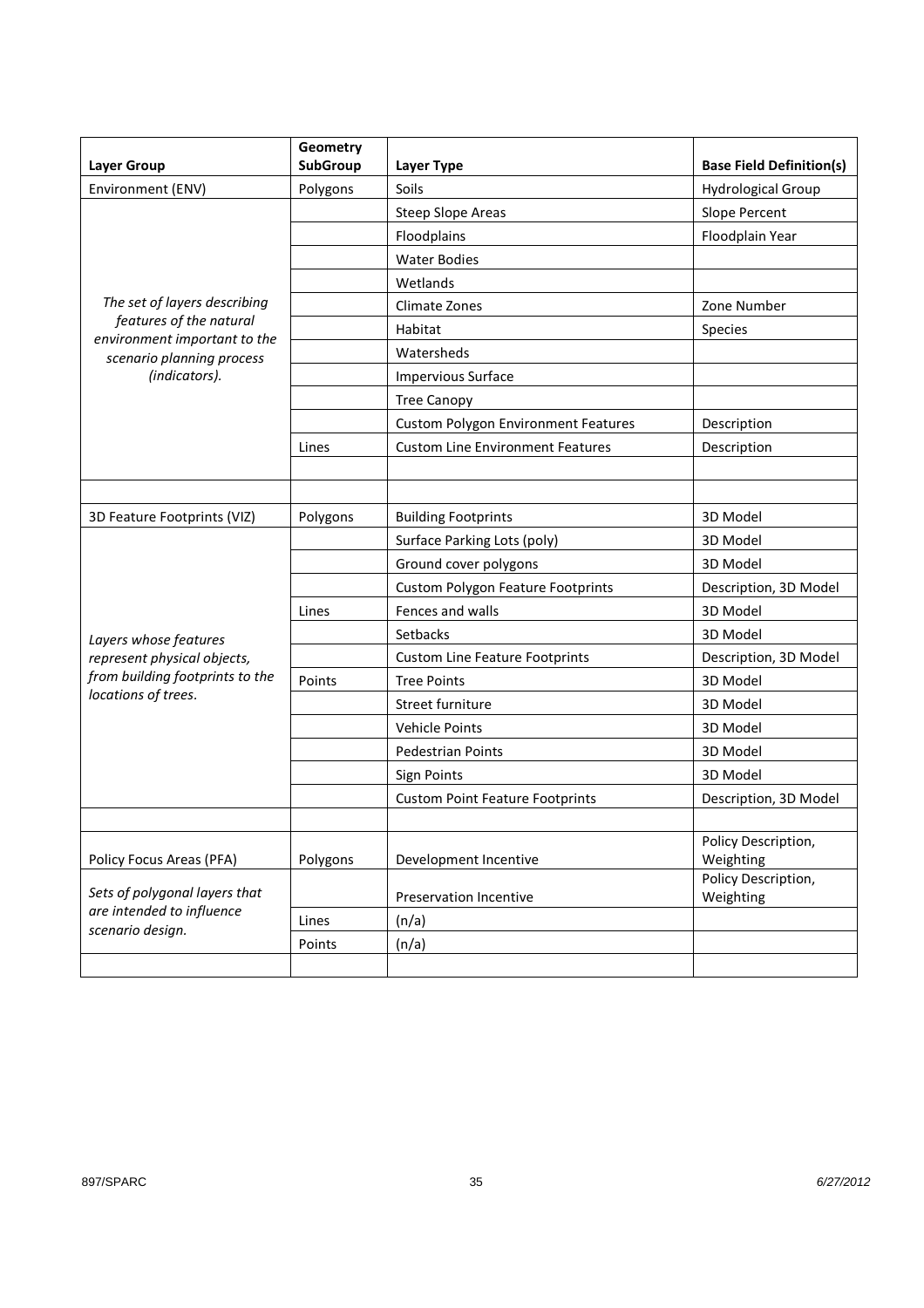# **Appendix B: List of all FieldDefs supplied in a default SPARC implementation**

| <b>CLASSIFICATION</b>           | <b>ORIGIN</b>         | <b>Attribute</b>                                    | <b>Field Name</b>                       | <b>Field Type</b> | <b>Split Policy</b> | <b>HAM Policy</b> | Weight       |
|---------------------------------|-----------------------|-----------------------------------------------------|-----------------------------------------|-------------------|---------------------|-------------------|--------------|
| <b>Building Characteristic</b>  | Frego Attrib Table    | Average FAR                                         | avg_FAR                                 | double            | Duplicate           | WeightedAverage   | <b>Acres</b> |
| <b>Building Characteristic</b>  | Frego Attrib Table    | % Rental                                            | Rental per                              | double            | Duplicate           | WeightedAverage   | <b>Acres</b> |
| <b>Building Characteristic</b>  | Frego Attrib Table    | Energy Use (BTU)                                    | btu                                     | double            | GeomRatio           | Sum               | (n/a)        |
| <b>Building Characteristic</b>  | Frego Attrib Table    | GHG Emissions (Tons/Yr)                             | ghg                                     | double            | GeomRatio           | Sum               | (n/a)        |
| <b>Building Characteristic</b>  | Frego Attrib Table    | Internal Water Consumption (G/Day)                  | intl wtr                                | double            | GeomRatio           | Sum               | (n/a)        |
| <b>Building Characteristic</b>  | Frego Attrib Table    | Waste Water (G/Day)                                 | wst_wtr                                 | double            | GeomRatio           | Sum               | (n/a)        |
| <b>Building Characteristic</b>  | Frego Attrib Table    | Solid Waste (lbs/Day)                               | sol_wst                                 | double            | GeomRatio           | Sum               | (n/a)        |
| <b>Building Characteristic</b>  | IX Indicator          | Residential Building Energy Use (MMBtu/yr/capita)   | ResidentialBuildingEnergyUse            | Double            | Duplicate           | WeightedAverage   | POP          |
| <b>Building Characteristic</b>  | IX Indicator          | Non-Residential Building Energy Use (MMBtu/yr/emp)  | Non-ResidentialBuildingEnergyUse        | Double            | Duplicate           | WeightedAverage   | <b>EMP</b>   |
| <b>Building Characteristic</b>  | IX Indicator          | Residential Building CO2 Emissions (lbs/capita/yr)  | ResidentialBuildingCO2Emissions         | Double            | Duplicate           | WeightedAverage   | POP          |
| <b>Building Characteristic</b>  | IX Indicator          | Non-Residential Building CO2 Emissions (lbs/emp/yr) | Non-<br>ResidentialBuildingCO2Emissions | Double            | Duplicate           | WeightedAverage   | <b>EMP</b>   |
| Classification                  | Frego Attrib Table    | Development Type Name                               | dev_type                                | Text              | Duplicate           | DominantValue     | dev_type     |
| Classification                  | IX Street Centerlines | <b>Functional Class</b>                             | FunctionalClass                         | Text              | Duplicate           | DominantValue     | Length       |
| Classification                  | IX Hydrological Soils | <b>Hydrological Group</b>                           | HydrologicalGroup                       | Text              | Duplicate           | DominantValue     | Acres        |
| <b>Combined Building/Travel</b> | IX Indicator          | Residential Total Energy Use (MMBtu/yr/capita)      | ResidentialTotalEnergyUse               | Double            | Duplicate           | WeightedAverage   | POP          |
| Combined Building/Travel        | IX Indicator          | Non-Residential Total Energy Use (MMBtu/yr/emp)     | Non-ResidentialTotalEnergyUse           | Double            | Duplicate           | WeightedAverage   | <b>EMP</b>   |
| Combined Building/Travel        | IX Indicator          | Residential Total CO2 Emissions (lbs/capita/yr)     | ResidentialTotalCO2Emissions            | Double            | Duplicate           | WeightedAverage   | POP          |
| Combined Building/Travel        | IX Indicator          | Non-Residential Total CO2 Emissions (lbs/emp/yr)    | Non-ResidentialTotalCO2Emissions        | Double            | Duplicate           | WeightedAverage   | <b>EMP</b>   |
| Combined Jobs/Housing           | IX Indicator          | Jobs to Housing Balance (jobs/DU)                   | JobstoHousingBalance                    | Double            | Duplicate           | WeightedAverage   | HU+EMP       |
| Deltas of Change                | Frego Attrib Table    | Redevelopment Rate                                  | Redev_Rate                              | double            |                     |                   |              |
| Deltas of Change                | Frego Attrib Table    | Redev Housing Unit Density                          | DevdHUDen                               | double            | Duplicate           | WeightedAverage   | Acres        |
| Deltas of Change                | Frego Attrib Table    | <b>Redev Job Density</b>                            | DevdEMPDen                              | double            | Duplicate           | WeightedAverage   | Acres        |
| Deltas of Change                | Frego Attrib Table    | Redev Single Family Density                         | DevdSFDen                               | double            | Duplicate           | WeightedAverage   | Acres        |
| Deltas of Change                | Frego Attrib Table    | <b>Redev Townhome Density</b>                       | DevdTHDen                               | double            | Duplicate           | WeightedAverage   | Acres        |
| Deltas of Change                | Frego Attrib Table    | <b>Redev Multifamily Density</b>                    | DevdMFDen                               | double            | Duplicate           | WeightedAverage   | Acres        |
| Deltas of Change                | Frego Attrib Table    | Redev Mobile Home Density                           | DevdMHDen                               | double            | Duplicate           | WeightedAverage   | Acres        |
| Deltas of Change                | Frego Attrib Table    | <b>Redev Retail Density</b>                         | DevdRETDen                              | double            | Duplicate           | WeightedAverage   | Acres        |
| Deltas of Change                | Frego Attrib Table    | <b>Redev Office Density</b>                         | DevdOFFDen                              | double            | Duplicate           | WeightedAverage   | Acres        |
| Deltas of Change                | Frego Attrib Table    | Redev Industrial Density                            | DevdINDDen                              | double            | Duplicate           | WeightedAverage   | Acres        |
| Deltas of Change                | IX Indicator          | Residential Infill (new pop)                        | ResidentialInfill                       | Double            | GeomRatio           | Sum               | (n/a)        |
| Deltas of Change                | IX Indicator          | Employment Infill (new emps)                        | EmploymentInfill                        | Double            | GeomRatio           | Sum               | (n/a)        |
| Dollars                         | Frego Attrib Table    | Average Household Income                            | Avg_HH_Inc                              | double            | Duplicate           | WeightedAverage   | HU           |
| Dollars                         | Frego Attrib Table    | Average Land Cost                                   | Ind cst                                 | double            | Duplicate           | WeightedAverage   | Acres        |
| Dollars                         | Frego Attrib Table    | Average Rent                                        | rent                                    | double            | Duplicate           | WeightedAverage   | Acres        |
| Dollars                         | Frego Attrib Table    | <b>Average Sales Price</b>                          | sale_pr                                 | double            | Duplicate           | WeightedAverage   | Acres        |
| Dollars                         | Frego Attrib Table    | <b>Average Building Value</b>                       | bldg_val                                | double            | Duplicate           | WeightedAverage   | Acres        |
| <b>Dollars</b>                  | Frego Attrib Table    | Property Tax (\$/Yr)                                | prop_tax                                | double            | GeomRatio           | Sum               | (n/a)        |
| <b>Dollars</b>                  | Frego Attrib Table    | Sales Tax (\$/Yr)                                   | sales tax                               | double            | GeomRatio           | Sum               | (n/a)        |
| Dollars                         | IX Indicator          | Fiscal Impact of Development (dollars)              | FiscalImpactofDevelopment               | Double            | GeomRatio           | Sum               | (n/a)        |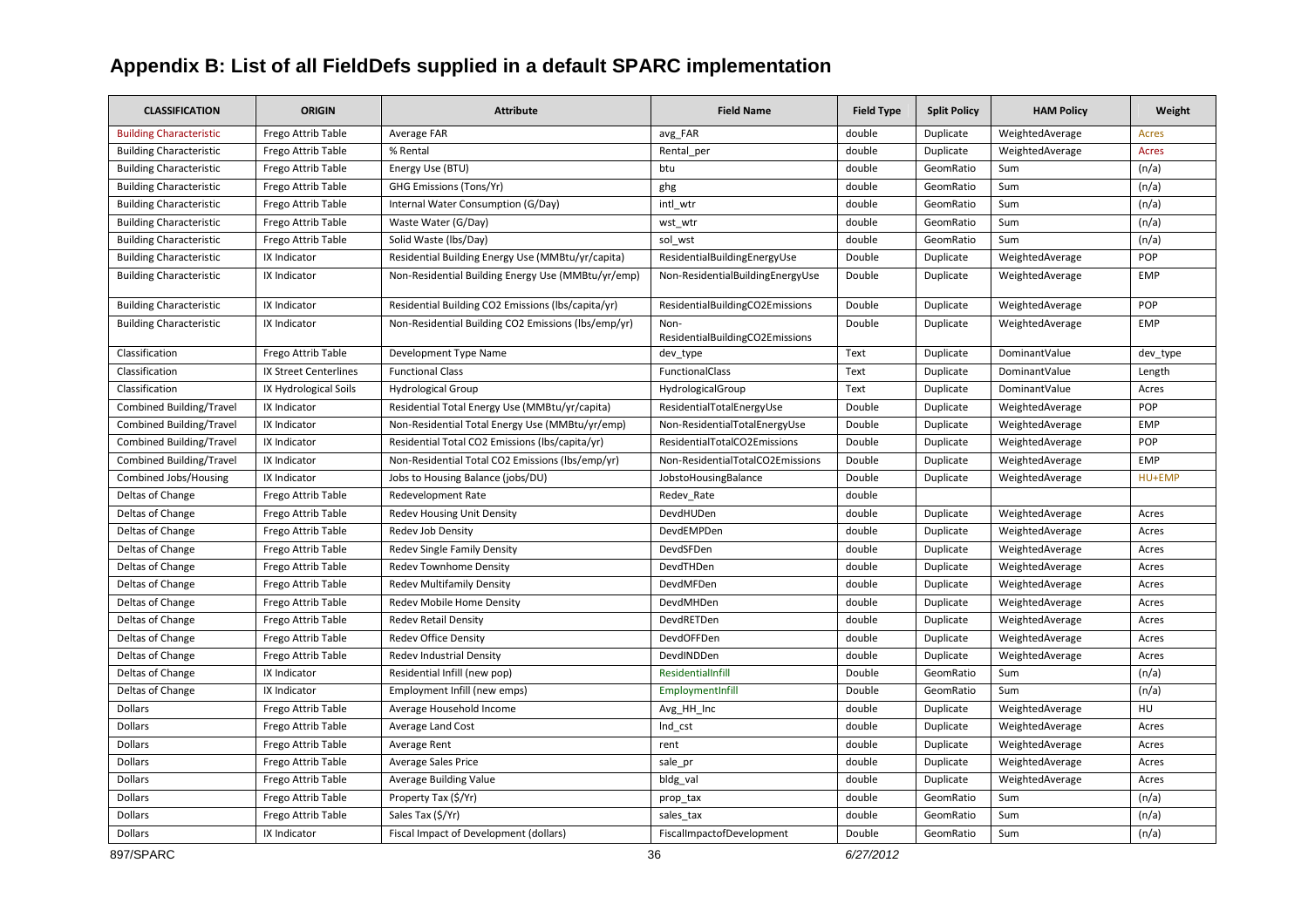| <b>CLASSIFICATION</b>      | <b>ORIGIN</b>            | <b>Attribute</b>                                                           | <b>Field Name</b>                 | <b>Field Type</b> | <b>Split Policy</b> | <b>HAM Policy</b> | Weight       |
|----------------------------|--------------------------|----------------------------------------------------------------------------|-----------------------------------|-------------------|---------------------|-------------------|--------------|
| <b>Dollars</b>             | IX Indicator             | Single-Family Housing Affordability (affordable<br>price/120% value ratio) | Single-FamilyHousingAffordability | Double            | Duplicate           | WeightedAverage   | SF           |
| Environmental              | IX Indicator             | NOx Pollutant Emissions (Ibs/capita/yr)                                    | NOxPollutantEmissions             | Double            | Duplicate           | WeightedAverage   | POP          |
| Environmental              | IX Indicator             | HC Pollutant Emissions (lbs/capita/yr)                                     | <b>HCPollutantEmissions</b>       | Double            | Duplicate           | WeightedAverage   | POP          |
| Environmental              | IX Indicator             | CO Pollutant Emissions (lbs/capita/yr)                                     | COPollutantEmissions              | Double            | Duplicate           | WeightedAverage   | POP          |
| Environmental              | IX Indicator             | Open Space Share (% total area)                                            | OpenSpaceShare                    | Double            | Duplicate           | WeightedAverage   | Acres        |
| Environmental              | IX Indicator             | Open Space Connectivity (0-1 scale)                                        | <b>OpenSpaceConnectivity</b>      | Double            | Duplicate           | WeightedAverage   | Acres        |
| Environmental              | IX Indicator             | Stormwater Runoff (cu ft/acre/yr)                                          | StormwaterRunoff                  | Double            | Duplicate           | WeightedAverage   | Acres        |
| Environmental              | IX Indicator             | Nonpoint Pollution (kg/acre/yr)                                            | NonpointPollution                 | Double            | Duplicate           | WeightedAverage   | Acres        |
| Environmental              | IX Indicator             | Floodplain Encroachment (% study area w/i floodplain)                      | FloodplainEncroachment            | Double            | Duplicate           | WeightedAverage   | <b>Acres</b> |
| Environmental              | IX Stormwater BMP        | TSS Removal (%)                                                            | TSSRemovalPct                     | Double            | Duplicate           | WeightedAverage   | Acres        |
| Environmental              | IX Stormwater BMP        | Phosphate Removal (%)                                                      | PhosphateRemovalPct               | Double            | Duplicate           | WeightedAverage   | Acres        |
| Environmental              | <b>IX Stormwater BMP</b> | Nitrogen Removal (%)                                                       | NitrogenRemovalPct                | Double            | Duplicate           | WeightedAverage   | Acres        |
| Land Characteristic        | Frego Attrib Table       | <b>Street Percentage</b>                                                   | <b>Streets</b>                    | double            | Duplicate           | WeightedAverage   | Acres        |
| Land Characteristic        | Frego Attrib Table       | Civic Percentage                                                           | Civic                             | double            | Duplicate           | WeightedAverage   | Acres        |
| Land Characteristic        | Frego Attrib Table       | Park Percentage                                                            | Park                              | double            | Duplicate           | WeightedAverage   | Acres        |
| Land Characteristic        | Frego Attrib Table       | Net Land Percentage                                                        | Net Land                          | double            | Duplicate           | WeightedAverage   | Acres        |
| Land Characteristic        | Frego Attrib Table       | Net Buildable Acre                                                         | net_acre                          | double            | GeomRatio           | Sum               | (n/a)        |
| Land Characteristic        | Frego Attrib Table       | <b>Street Miles per Acre</b>                                               | Strt Mi Acre                      | double            | Duplicate           | WeightedAverage   | Acres        |
| Land Characteristic        | Frego Attrib Table       | Land Miles per Acre                                                        | Ln Mi Acre                        | double            | Duplicate           | WeightedAverage   | Acres        |
| Land Characteristic        | Frego Attrib Table       | Intersection Density per Sq Mi                                             | IntDen Mi                         | double            | Duplicate           | WeightedAverage   | Acres        |
| <b>Land Characteristic</b> | Frego Attrib Table       | Green Street Percentage                                                    | green_street                      | double            | Duplicate           | WeightedAverage   | Acres        |
| Land Characteristic        | Frego Attrib Table       | Public Impervious Percentage                                               | Public Imperv                     | double            | Duplicate           | WeightedAverage   | Acres        |
| Land Characteristic        | Frego Attrib Table       | <b>Building Impervious %</b>                                               | Net Imperv                        | double            | Duplicate           | WeightedAverage   | Acres        |
| Land Characteristic        | Frego Attrib Table       | Gross Impervious %                                                         | Gross Imperv                      | double            | Duplicate           | WeightedAverage   | Acres        |
| <b>Land Characteristic</b> | Frego Attrib Table       | <b>Land Use Mix Score</b>                                                  | LANDMIX                           | double            | Duplicate           | WeightedAverage   | Acres        |
| Land Characteristic        | Frego Attrib Table       | Landscaping Water Use (G/Day)                                              | Indscp wtr                        | double            | GeomRatio           | Sum               | (n/a)        |
| Land Characteristic        | Frego Attrib Table       | <b>Parking Spaces</b>                                                      | prkg_spcs                         | double            | GeomRatio           | Sum               | (n/a)        |
| Land Characteristic        | Frego Attrib Table       | Parking Square Feet                                                        | prkg sqft                         | double            | GeomRatio           | Sum               | (n/a)        |
| Land Characteristic        | <b>IXLandUseCanvas</b>   | Landscape Type Water Use Factor                                            | LandscapeTypeWaterUseFactor       | Double            | <b>Duplicate</b>    | WeightedAverage   | Acres        |
| Land Characteristic        | IXLandUseCanvas          | Nitrogen in Runoff (mg/L)                                                  | Nitrogen                          | Double            | Duplicate           | WeightedAverage   | Acres        |
| Land Characteristic        | IXLandUseCanvas          | Phosphates in Runoff (mg/L)                                                | Phosphates                        | Double            | Duplicate           | WeightedAverage   | Acres        |
| Land Characteristic        | IXLandUseCanvas          | Total Suspended Solids in Runoff (mg/L)                                    | <b>TSS</b>                        | Double            | Duplicate           | WeightedAverage   | Acres        |
| Land Characteristic        | IXLandUseCanvas          | <b>Required Parking Spaces</b>                                             | <b>RequiredParkingSpaces</b>      | <b>Double</b>     | GeomRatio           | Sum               | (n/a)        |
| Land Characteristic        | IXLandUseCanvas          | CO2 Sequestered (lbs/yr)                                                   | CO2Sequestered                    | Double            | GeomRatio           | Sum               | (n/a)        |
| Land Characteristic        | IX Indicator             | Study Area Acreage (total acres)                                           | StudyAreaAcreage                  | Double            | GeomRatio           | Sum               | (n/a)        |
| Land Characteristic        | IX Indicator             | Average Parcel Size (AverageParcelSize)                                    | AverageParcelSize                 | Double            | Duplicate           | WeightedAverage   | Acres        |
| Land Characteristic        | IX Indicator             | Use Balance (0-1 scale)                                                    | UseBalance                        | Double            | Duplicate           | WeightedAverage   | Acres        |
| <b>Land Characteristic</b> | IX Indicator             | Development Footprint (gross acres/1000 residents)                         | DevelopmentFootprint              | Double            | Duplicate           | WeightedAverage   | POP          |
| Land Characteristic        | IX Indicator             | Land Suitability (% vacant land developable)                               | LandSuitability                   | Double            | Duplicate           | WeightedAverage   | <b>Acres</b> |
| Land Characteristic        | IX Indicator             | Average CO2 Sequestration (lbs/acre/yr)                                    | AverageCO2Sequestration           | Double            | Duplicate           | WeightedAverage   | Acres        |
| Land Characteristic        | IX Slopes                | Slope Percent                                                              | SlopePercent                      | Double            | Duplicate           | WeightedAverage   | Acres        |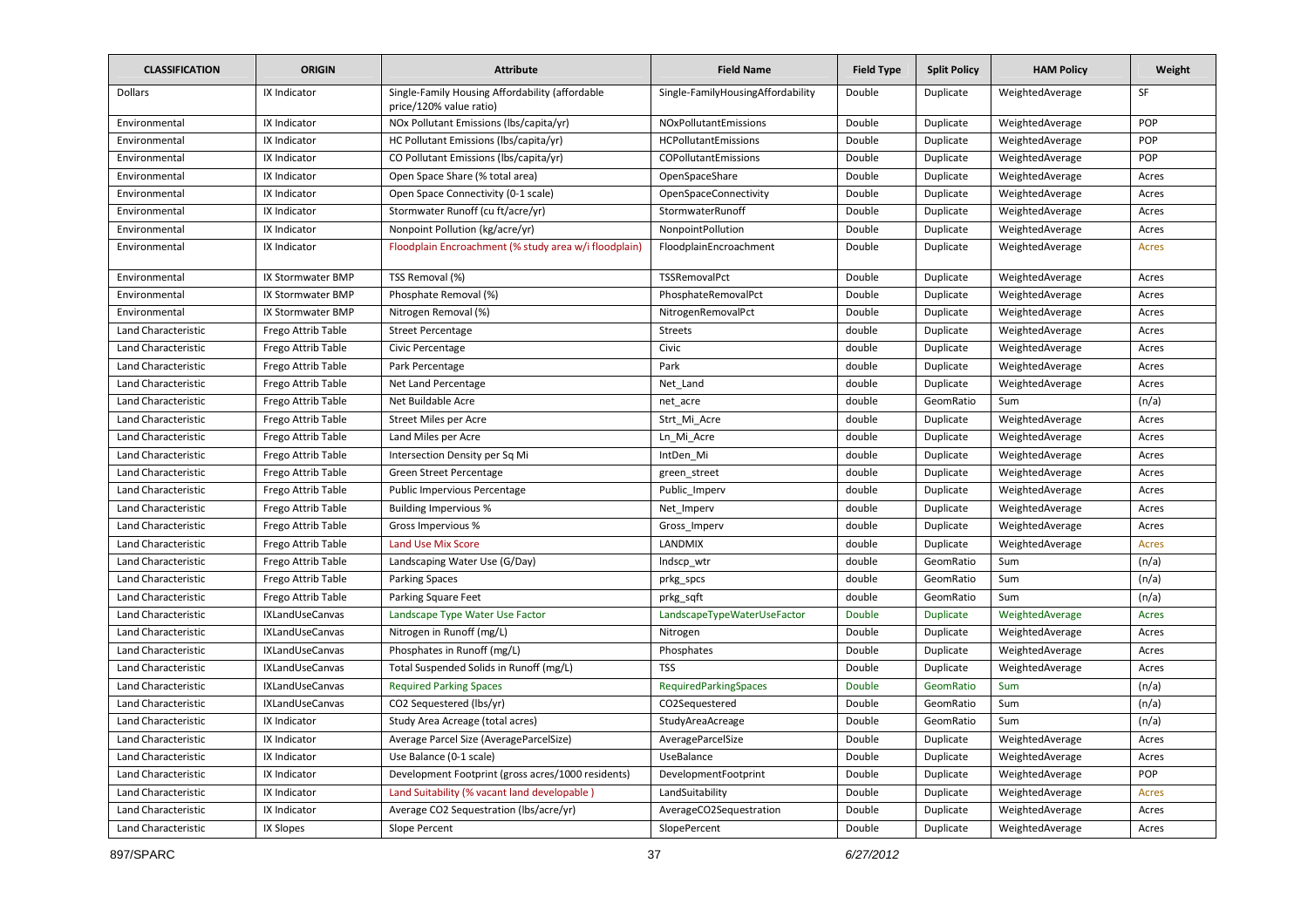| <b>CLASSIFICATION</b>          | <b>ORIGIN</b>          | <b>Attribute</b>                                                 | <b>Field Name</b>               | <b>Field Type</b> | <b>Split Policy</b> | <b>HAM Policy</b> | Weight         |
|--------------------------------|------------------------|------------------------------------------------------------------|---------------------------------|-------------------|---------------------|-------------------|----------------|
| Land Characteristic            | IX Hydrological Soils  | Treat Soil As Non-Buildable                                      | TreatAsNonBuildable             | Short Int         | Duplicate           | WeightedAverage   | Acres          |
| NonRes Demographic             | Implied Frego Attrib   | <b>Employment Count</b>                                          | <b>EMP</b>                      | double            | GeomRatio           | Sum               | (n/a)          |
| NonRes Demographic             | Implied Frego Attrib   | <b>Retail Density Count</b>                                      | <b>RET</b>                      | double            | GeomRatio           | Sum               | (n/a)          |
| NonRes Demographic             | Implied Frego Attrib   | <b>Office Density Count</b>                                      | OFF                             | double            | GeomRatio           | Sum               | (n/a)          |
| NonRes Demographic             | Implied Frego Attrib   | <b>Industrial Count</b>                                          | <b>IND</b>                      | double            | GeomRatio           | Sum               | (n/a)          |
| NonRes Demographic             | Frego Attrib Table     | Net Job Density                                                  | NetEMPDen                       | double            | Duplicate           | WeightedAverage   | Acres          |
| NonRes Demographic             | Frego Attrib Table     | Job Density                                                      | <b>EMPDen</b>                   | double            | Duplicate           | WeightedAverage   | Acres          |
| NonRes Demographic             | Frego Attrib Table     | <b>Retail Density</b>                                            | RETDen                          | double            | Duplicate           | WeightedAverage   | Acres          |
| NonRes Demographic             | Frego Attrib Table     | <b>Office Density</b>                                            | OFFDen                          | double            | Duplicate           | WeightedAverage   | Acres          |
| NonRes Demographic             | Frego Attrib Table     | <b>Industrial Density</b>                                        | <b>INDDen</b>                   | double            | Duplicate           | WeightedAverage   | Acres          |
| NonRes Demographic             | Frego Attrib Table     | Retail Employee Percentage                                       | RET_per                         | double            | Duplicate           | WeightedAverage   | <b>EMP</b>     |
| NonRes Demographic             | Frego Attrib Table     | Office Employee Percentage                                       | OFF per                         | double            | Duplicate           | WeightedAverage   | <b>EMP</b>     |
| NonRes Demographic             | Frego Attrib Table     | Industrial Employee Percentage                                   | IND per                         | double            | Duplicate           | WeightedAverage   | <b>EMP</b>     |
| NonRes Demographic             | Frego Attrib Table     | Retail SqFt per Net Acre                                         | RetSqFtNetAc                    | double            | Duplicate           | WeightedAverage   | Acres          |
| NonRes Demographic             | Frego Attrib Table     | Office SqFt per Net Acre                                         | OffSqFtNetAc                    | double            | Duplicate           | WeightedAverage   | Acres          |
| NonRes Demographic             | Frego Attrib Table     | Industrial SqFt per Net Acre                                     | IndSqFtNetAc                    | double            | Duplicate           | WeightedAverage   | Acres          |
| NonRes Demographic             | Frego Attrib Table     | Percent Retail SqFt per Net Acre                                 | per RetAc                       | double            | Duplicate           | WeightedAverage   | <b>TOTSQFT</b> |
| NonRes Demographic             | Frego Attrib Table     | Percent Office SqFt per Net Acre                                 | per OffAc                       | double            | Duplicate           | WeightedAverage   | <b>TOTSQFT</b> |
| NonRes Demographic             | Frego Attrib Table     | Percent Industrial SqFt per Net Acre                             | per_IndAc                       | double            | Duplicate           | WeightedAverage   | <b>TOTSQFT</b> |
| NonRes Demographic             | IXLandUseCanvas        | Employment Floor Area (sqft)                                     | CommercialFloorArea             | Double            | GeomRatio           | Sum               | (n/a)          |
| NonRes Demographic             | IXLandUseCanvas        | EmploymentCountMFG                                               | EmploymentCountMFG              | Double            | GeomRatio           | Sum               | (n/a)          |
| NonRes Demographic             | IXLandUseCanvas        | EmploymentCountOTH                                               | EmploymentCountOTH              | Double            | GeomRatio           | Sum               | (n/a)          |
| NonRes Demographic             | IXLandUseCanvas        | EmploymentCountSVC                                               | EmploymentCountSVC              | Double            | GeomRatio           | Sum               | (n/a)          |
| NonRes Demographic             | IXLandUseCanvas        | Non-Res Embodied CO2 (lbs/yr)                                    | CO2EmbodiedNonRes               | Double            | GeomRatio           | Sum               | (n/a)          |
| NonRes Demographic             | <b>IXLandUseCanvas</b> | Non-Res Operations Energy (MMBtu/yr)                             | EnergyOperationsNonRes          | Double            | GeomRatio           | Sum               | (n/a)          |
| NonRes Demographic             | IX Indicator           | Conforming Employment Density (emps/gross acre)                  | ConformingEmploymentDensity     | Double            | Duplicate           | WeightedAverage   | Acres          |
| NonRes Demographic             | IX Indicator           | <b>Commercial Building Density (avg FAR)</b>                     | CommercialBuildingDensity       | Double            | Duplicate           | WeightedAverage   | ComSqFt        |
| NonRes Demographic             | IX Planned Land-Use    | <b>Residential Conformance</b>                                   | ResidentialConformance          | Short Int         | Duplicate           | WeightedAverage   | Acres          |
| NonRes Location                | IX Indicator           | Transit Adjacency to Employment (% emps w/i user<br>buffer)      | TransitAdjacencytoEmployment    | Double            | Duplicate           | WeightedAverage   | <b>EMP</b>     |
| NonRes Location                | IX Indicator           | Key Feature Adjacency to Employment (% emps w/i<br>user buffers) | KeyFeatureAdjacencytoEmployment | Double            | Duplicate           | WeightedAverage   | <b>EMP</b>     |
| <b>NonRes Location</b>         | IX Indicator           | Transit Proximity to Employment (avg walk ft to<br>closest)      | TransitProximitytoEmployment    | Double            | Duplicate           | WeightedAverage   | <b>EMP</b>     |
| <b>Residential Demographic</b> | Implied Frego Attrib   | <b>Housing Unit Count</b>                                        | HU                              | double            | GeomRatio           | Sum               | (n/a)          |
| Residential Demographic        | Implied Frego Attrib   | Single Family Unit Count                                         | SF                              | double            | GeomRatio           | Sum               | (n/a)          |
| Residential Demographic        | Implied Frego Attrib   | Townhome Unit Count                                              | TH                              | double            | GeomRatio           | Sum               | (n/a)          |
| <b>Residential Demographic</b> | Implied Frego Attrib   | Multifamily Unit Count                                           | MF                              | double            | GeomRatio           | Sum               | (n/a)          |
| Residential Demographic        | Implied Frego Attrib   | Mobile Home Unit Count                                           | MH                              | double            | GeomRatio           | Sum               | (n/a)          |
| Residential Demographic        | Implied Frego Attrib   | Population                                                       | POP                             | double            | GeomRatio           | Sum               | (n/a)          |
| <b>Residential Demographic</b> | Frego Attrib Table     | <b>Net Housing Unit Density</b>                                  | NetHUDen                        | double            | Duplicate           | WeightedAverage   | Acres          |
| <b>Residential Demographic</b> | Frego Attrib Table     | <b>Housing Unit Density</b>                                      | HUDen                           | double            | Duplicate           | WeightedAverage   | Acres          |
| <b>Residential Demographic</b> | Frego Attrib Table     | <b>Single Family Density</b>                                     | SFDen                           | double            | Duplicate           | WeightedAverage   | Acres          |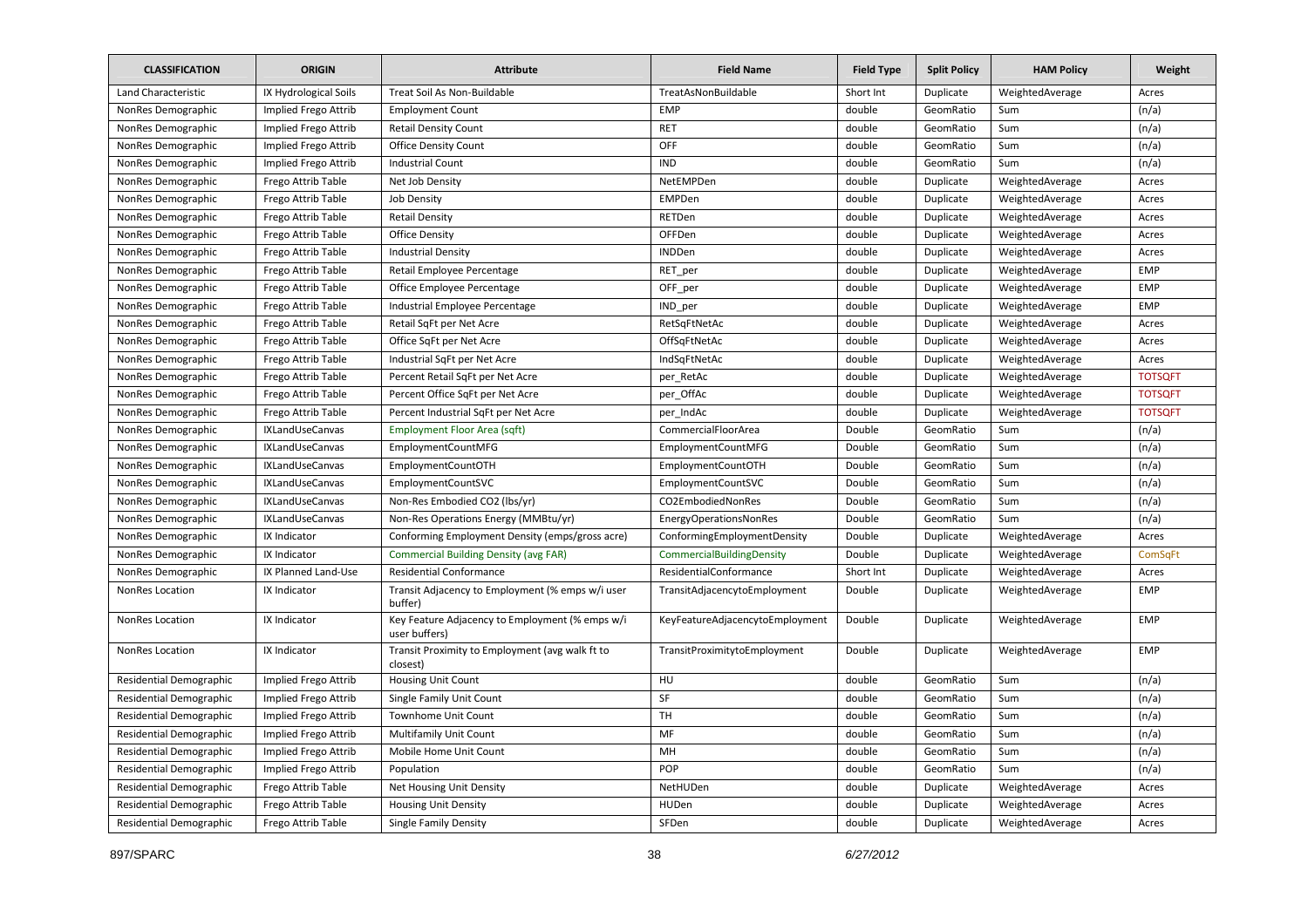| <b>CLASSIFICATION</b>          | <b>ORIGIN</b>                 | <b>Attribute</b>                                                 | <b>Field Name</b>                 | <b>Field Type</b> | <b>Split Policy</b> | <b>HAM Policy</b> | Weight         |
|--------------------------------|-------------------------------|------------------------------------------------------------------|-----------------------------------|-------------------|---------------------|-------------------|----------------|
| <b>Residential Demographic</b> | Frego Attrib Table            | <b>Townhome Density</b>                                          | THDen                             | double            | Duplicate           | WeightedAverage   | Acres          |
| <b>Residential Demographic</b> | Frego Attrib Table            | <b>Multifamily Density</b>                                       | MFDen                             | double            | Duplicate           | WeightedAverage   | Acres          |
| <b>Residential Demographic</b> | Frego Attrib Table            | Mobile Home Density                                              | MHDen                             | double            | Duplicate           | WeightedAverage   | Acres          |
| <b>Residential Demographic</b> | Frego Attrib Table            | Single Family Percentage                                         | SF_per                            | double            | Duplicate           | WeightedAverage   | HU             |
| <b>Residential Demographic</b> | Frego Attrib Table            | <b>Townhome Percentage</b>                                       | TH_per                            | double            | Duplicate           | WeightedAverage   | HU             |
| <b>Residential Demographic</b> | Frego Attrib Table            | <b>Multifamily Percentage</b>                                    | MF_per                            | double            | Duplicate           | WeightedAverage   | HU             |
| <b>Residential Demographic</b> | Frego Attrib Table            | Mobile Home Percentage                                           | MH per                            | double            | Duplicate           | WeightedAverage   | HU             |
| Residential Demographic        | Frego Attrib Table            | People per Acre                                                  | ppl_acre                          | double            | Duplicate           | WeightedAverage   | Acres          |
| Residential Demographic        | Frego Attrib Table            | Average Household Size                                           | avg_hh_size                       | double            | Duplicate           | WeightedAverage   | HU             |
| <b>Residential Demographic</b> | Frego Attrib Table            | Single Family SqFt per Net Acre                                  | SFSqFtNetAc                       | double            | Duplicate           | WeightedAverage   | Acres          |
| Residential Demographic        | Frego Attrib Table            | Townhome SqFt per Net Acre                                       | THSqFtNetAc                       | double            | Duplicate           | WeightedAverage   | Acres          |
| Residential Demographic        | Frego Attrib Table            | Multifamily SqFt per Net Acre                                    | MFSqFtNetAc                       | double            | Duplicate           | WeightedAverage   | Acres          |
| Residential Demographic        | Frego Attrib Table            | Percent Single Family SqFt per Net Acre                          | per_SFAc                          | double            | Duplicate           | WeightedAverage   | <b>TOTSQFT</b> |
| Residential Demographic        | Frego Attrib Table            | Percent Townhome SqFt per Net Acre                               | per_THAc                          | double            | Duplicate           | WeightedAverage   | <b>TOTSQFT</b> |
| <b>Residential Demographic</b> | Frego Attrib Table            | Percent Multifamily SqFt per Net Acre                            | per_MFAc                          | double            | Duplicate           | WeightedAverage   | <b>TOTSQFT</b> |
| Residential Demographic        | IXLandUseCanvas               | Owner-Occupied Dwelling Unit Count                               | DwellingUnitCountOO               | Double            | GeomRatio           | Sum               | (n/a)          |
| <b>Residential Demographic</b> | <b>IXLandUseCanvas</b>        | Residential Embodied CO2 (lbs/yr)                                | CO2EmbodiedRes                    | Double            | GeomRatio           | Sum               | (n/a)          |
| <b>Residential Demographic</b> | IXLandUseCanvas               | Residential Floor Area (sqft)                                    | ResidentialFloorArea              | Double            | GeomRatio           | Sum               | (n/a)          |
| Residential Demographic        | <b>IXLandUseCanvas</b>        | Residential Operations Energy (MMBtu/yr)                         | <b>EnergyOperationsRes</b>        | Double            | GeomRatio           | Sum               | (n/a)          |
| <b>Residential Demographic</b> | IXLandUseCanvas               | ResidentialPopulationMF                                          | ResidentialPopulationMF           | Double            | GeomRatio           | Sum               | (n/a)          |
| <b>Residential Demographic</b> | IXLandUseCanvas               | ResidentialPopulationOTH                                         | ResidentialPopulationOTH          | Double            | GeomRatio           | Sum               | (n/a)          |
| Residential Demographic        | <b>IXLandUseCanvas</b>        | ResidentialPopulationSF                                          | ResidentialPopulationSF           | Double            | GeomRatio           | Sum               | (n/a)          |
| Residential Demographic        | IXLandUseCanvas               | <b>Student Count</b>                                             | StudentCount                      | Double            | GeomRatio           | Sum               | (n/a)          |
| Residential Demographic        | IXLandUseCanvas               | <b>Worker Count</b>                                              | WorkerCount                       | Double            | GeomRatio           | Sum               | (n/a)          |
| <b>Residential Demographic</b> | IX Indicator                  | Single-Family Housing Ownership (% sf DU owner-<br>occupied)     | Single-FamilyHousingOwnership     | Double            | Duplicate           | WeightedAverage   | SF             |
| Residential Demographic        | IX Indicator                  | Residential Footprint (net acres/1000 residents)                 | ResidentialFootprint              | Double            | Duplicate           | WeightedAverage   | POP            |
| <b>Residential Demographic</b> | IX Indicator                  | Single-Family Parcel Size (avg square feet)                      | Single-FamilyParcelSize           | Double            | Duplicate           | WeightedAverage   | Acres          |
| Residential Demographic        | IX Indicator                  | Park/Schoolyard Supply (acres/1000 persons)                      | Park/SchoolyardSupply             | Double            | Duplicate           | WeightedAverage   | POP            |
| <b>Residential Demographic</b> | IX Planned Land-Use           | <b>Employment Conformance</b>                                    | EmploymentConformance             | Short Int         | Duplicate           | WeightedAverage   | Acres          |
| <b>Residential Location</b>    | IX Indicator                  | Student Enrollment Level (% student capacity fulfilled)          | StudentEnrollmentLevel            | Double            | Duplicate           | WeightedAverage   | StudentCount   |
| <b>Residential Location</b>    | IX Indicator                  | Amenities Adjacency (% pop w/i user buffer)                      | AmenitiesAdjacency                | Double            | Duplicate           | WeightedAverage   | POP            |
| <b>Residential Location</b>    | IX Indicator                  | Amenities Proximity (avg walk ft to closest)                     | AmenitiesProximity                | Double            | Duplicate           | WeightedAverage   | POP            |
| <b>Residential Location</b>    | IX Indicator                  | Transit Adjacency to Housing (% pop w/l user buffer)             | TransitAdjacencytoHousing         | Double            | Duplicate           | WeightedAverage   | POP            |
| Residential Location           | IX Indicator                  | Transit Proximity to Housing (avg walk ft to closest)            | TransitProximitytoHousing         | Double            | Duplicate           | WeightedAverage   | POP            |
| <b>Residential Location</b>    | IX Indicator                  | Key Feature Adjacency to Housing (% pop w/i user<br>buffers)     | KeyFeatureAdjacencytoHousing      | Double            | Duplicate           | WeightedAverage   | POP            |
| Residential Location           | IX Indicator                  | Park/Schoolyard Adjacency to Housing (% pop w/I user<br>buffer)  | Park/SchoolyardAdjacencytoHousing | Double            | Duplicate           | WeightedAverage   | POP            |
| Residential Location           | IX Indicator                  | Park/Schoolyard Proximity to Housing (avg walk ft to<br>closest) | Park/SchoolyardProximitytoHousing | Double            | Duplicate           | WeightedAverage   | POP            |
| <b>Residential Location</b>    | IX School Attendance<br>Areas | <b>School Enrollment Capacity</b>                                | EnrollmentCapacity                | Long Int          | Duplicate           | WeightedAverage   | Acres          |
| 897/SPARC                      |                               |                                                                  | 39                                | 6/27/2012         |                     |                   |                |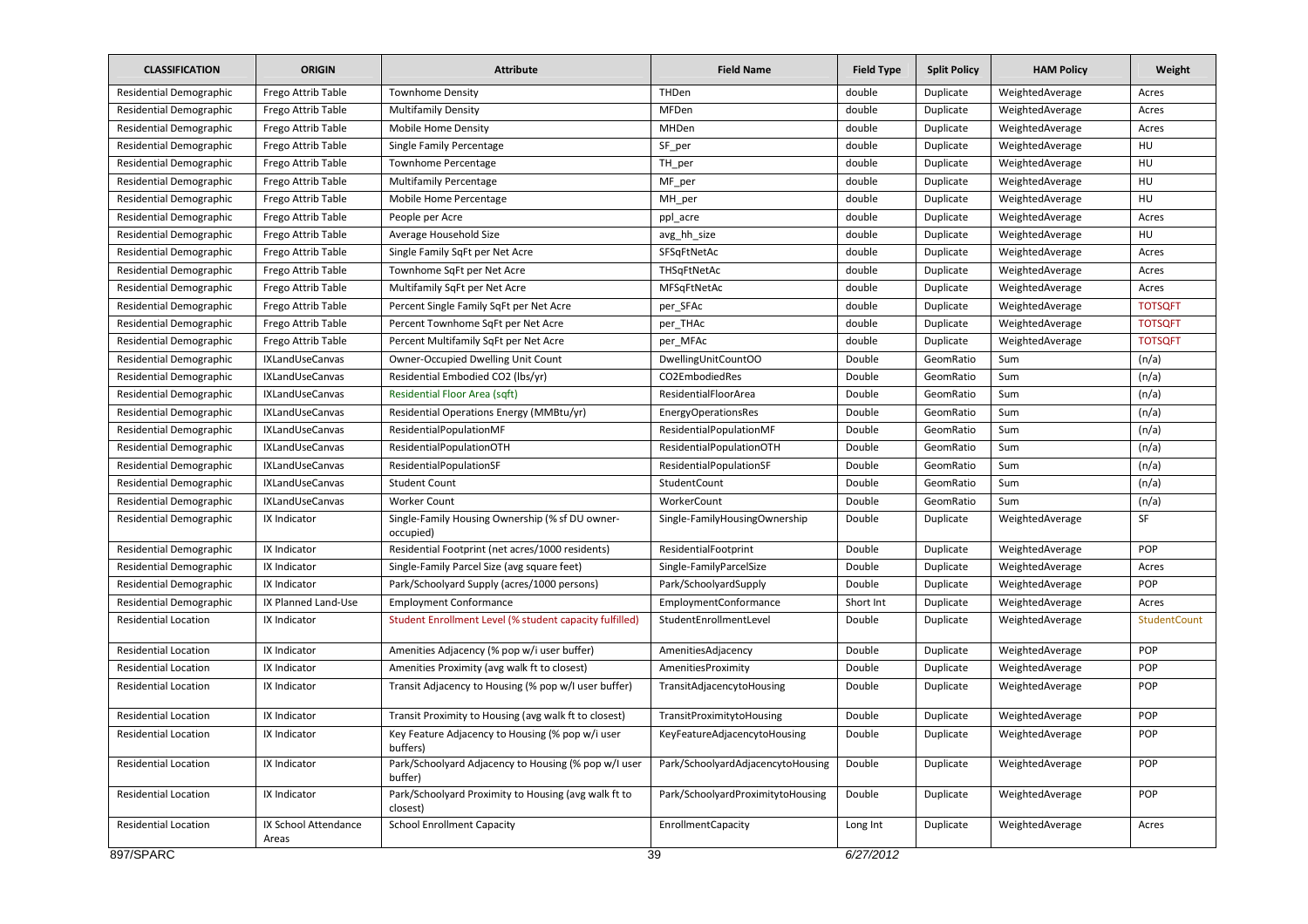| <b>CLASSIFICATION</b> | <b>ORIGIN</b> | <b>Attribute</b>                                                                | <b>Field Name</b>                  | <b>Field Type</b> | <b>Split Policy</b> | <b>HAM Policy</b> | Weight       |
|-----------------------|---------------|---------------------------------------------------------------------------------|------------------------------------|-------------------|---------------------|-------------------|--------------|
| Travel                | IX Indicator  | Internal Street Connectivity (intersection/cul-de-sac<br>ratio)                 | InternalStreetConnectivity         | Double            | Duplicate           | WeightedAverage   | Acres        |
| Travel                | IX Indicator  | <b>External Street Connectivity (avg ft between)</b><br>ingress/egress pts)     | ExternalStreetConnectivity         | Double            | <b>Duplicate</b>    | WeightedAverage   | <b>Acres</b> |
| Travel                | IX Indicator  | Street Segment Length (avg ft)                                                  | StreetSegmentLength                | Double            | Duplicate           | WeightedAverage   | Acres        |
| Travel                | IX Indicator  | Street Centerline Distance (total ft)                                           | StreetCenterlineDistance           | Double            | GeomRatio           | Sum               | (n/a)        |
| Travel                | IX Indicator  | Street Network Density (centerline mi/sq mi)                                    | StreetNetworkDensity               | Double            | Duplicate           | WeightedAverage   | Acres        |
| Travel                | IX Indicator  | Street Network Extent (centerline miles/1000<br>residents)                      | StreetNetworkExtent                | Double            | Duplicate           | WeightedAverage   | POP          |
| Travel                | IX Indicator  | Transit Service Coverage (stops/sq mi)                                          | TransitServiceCoverage             | Double            | Duplicate           | WeightedAverage   | Acres        |
| Travel                | IX Indicator  | Transit Service Density (vehicle route mi/day/sqmi)                             | TransitServiceDensity              | Double            | Duplicate           | WeightedAverage   | Acres        |
| Travel                | IX Indicator  | Transit Orientation Index (unitless index of ridership<br>potential)            | TransitOrientationIndex            | Double            | Duplicate           | WeightedAverage   | Acres        |
| Travel                | IX Indicator  | Transit-Oriented Residential Density (DU/net acre w/i<br>user buffer of stops)  | Transit-OrientedResidentialDensity | Double            | Duplicate           | WeightedAverage   | Acres        |
| Travel                | IX Indicator  | Transit-Oriented Employment Density (emps/net acre<br>w/i user buffer of stops) | Transit-OrientedEmploymentDensity  | Double            | Duplicate           | WeightedAverage   | Acres        |
| Travel                | IX Indicator  | Light Rail Transit Boardings (avg persons/day)                                  | LightRailTransitBoardings          | Double            | GeomRatio           | Sum               | (n/a)        |
| Travel                | IX Indicator  | Heavy Rail Mode Shift (avg daily VT/capita shifted)                             | HeavyRailModeShift                 | Double            | GeomRatio           | Sum               | (n/a)        |
| Travel                | IX Indicator  | Pedestrian Network Coverage (% of streets<br>w/sidewalks)                       | PedestrianNetworkCoverage          | Double            | Duplicate           | WeightedAverage   | Length       |
| Travel                | IX Indicator  | Pedestrian Crossing Distance (avg curb-to-curb ft)                              | PedestrianCrossingDistance         | Double            | Duplicate           | WeightedAverage   | Acres        |
| Travel                | IX Indicator  | Pedestrian Intersection Safety (% intersections<br>w/traffic controls)          | PedestrianIntersectionSafety       | Double            | Duplicate           | WeightedAverage   | Acres        |
| Travel                | IX Indicator  | Street Route Directness (walk distance/straightline<br>ratio)                   | StreetRouteDirectness              | Double            | Duplicate           | WeightedAverage   | Acres        |
| Travel                | IX Indicator  | Pedestrian Setback (avg commercial bldg setback ft)                             | PedestrianSetback                  | Double            | Duplicate           | WeightedAverage   | Acres        |
| Travel                | IX Indicator  | Pedestrian Accessibilities (% origins w/i 15 min walk of<br>destinations)       | PedestrianAccessibilities          | Double            | Duplicate           | WeightedAverage   | Acres        |
| Travel                | IX Indicator  | Bicycle Network Coverage (% street centerlines w/i<br>bike route)               | BicycleNetworkCoverage             | Double            | Duplicate           | WeightedAverage   | Acres        |
| Travel                | IX Indicator  | Residential Multi-Modal Access (%DU w/3+ modes w/i<br>$1/8$ mi)                 | ResidentialMulti-ModalAccess       | Double            | Duplicate           | WeightedAverage   | Acres        |
| Travel                | IX Indicator  | Vehicle Miles Traveled (mi/day/capita)                                          | VehicleMilesTraveled               | Double            | Duplicate           | WeightedAverage   | POP          |
| Travel                | IX Indicator  | Vehicle Trips (trips/day/capita)                                                | VehicleTrips                       | Double            | Duplicate           | WeightedAverage   | POP          |
| Travel                | IX Indicator  | Home Based VMT Produced (mi/day/capita)                                         | HomeBasedVMTProduced               | Double            | Duplicate           | WeightedAverage   | POP          |
| Travel                | IX Indicator  | Non-Home Based VMT Attracted (mi/day/emp)                                       | Non-HomeBasedVMTAttracted          | Double            | Duplicate           | WeightedAverage   | POP          |
| Travel                | IX Indicator  | Home Based VT Produced (trips/day/capita)                                       | HomeBasedVTProduced                | Double            | Duplicate           | WeightedAverage   | POP          |
| Travel                | IX Indicator  | Non-Home Based VT Attracted (trips/day/emp)                                     | Non-HomeBasedVTAttracted           | Double            | Duplicate           | WeightedAverage   | <b>EMP</b>   |
| Travel                | IX Indicator  | Parking Lot Size (lot acres/1000 residents)                                     | ParkingLotSize                     | Double            | Duplicate           | WeightedAverage   | POP          |
| Travel                | IX Indicator  | Parking Requirements (total spaces required)                                    | ParkingRequirements                | Double            | Duplicate           | WeightedAverage   | POP          |
| Travel                | IX Indicator  | Residential Vehicle Energy Use (MMBtu/yr/capita)                                | ResidentialVehicleEnergyUse        | Double            | Duplicate           | WeightedAverage   | POP          |
| Travel                | IX Indicator  | Non-Home Based Vehicle Energy Use<br>(MMBtu/yr/emp)                             | Non-HomeBasedVehicleEnergyUse      | Double            | Duplicate           | WeightedAverage   | <b>EMP</b>   |
| Travel                | IX Indicator  | Residential Vehicle CO2 Emissions (lbs/capita/yr)                               | ResidentialVehicleCO2Emissions     | Double            | Duplicate           | WeightedAverage   | POP          |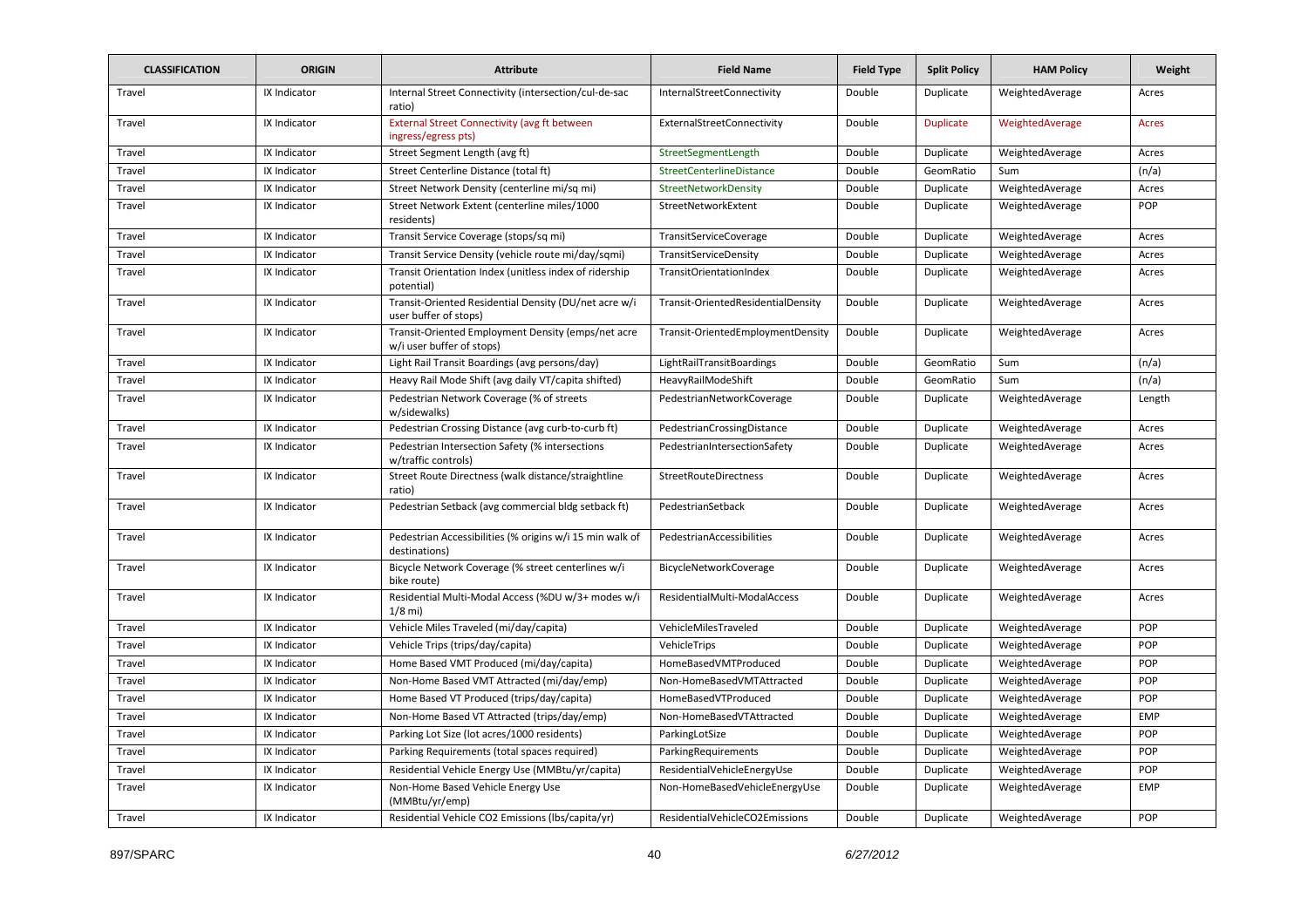| <b>CLASSIFICATION</b> | <b>ORIGIN</b>                | <b>Attribute</b>                                  | <b>Field Name</b>            | <b>Field Type</b> | <b>Split Policy</b> | <b>HAM Policy</b> | Weight     |
|-----------------------|------------------------------|---------------------------------------------------|------------------------------|-------------------|---------------------|-------------------|------------|
| Travel                | IX Indicator                 | Non-Home Based Vehicle CO2 Emissions (lbs/emp/yr) | Non-                         | Double            | Duplicate           | WeightedAverage   | <b>EMP</b> |
|                       |                              |                                                   | HomeBasedVehicleCO2Emissions |                   |                     |                   |            |
| Travel                | <b>IX Street Centerlines</b> | Right-of-Way Width (ft.)                          | RightOfWayWidth              | Double            | Duplicate           | WeightedAverage   | Length     |
| Travel                | <b>IX Street Centerlines</b> | Percent of Segment with Sidewalks                 | SidewalkPercent              | Double            | Duplicate           | WeightedAverage   | Length     |
| Travel                | <b>IX Street Centerlines</b> | Sidewalk Width (ft.)                              | SidewalkWidth                | Double            | Duplicate           | WeightedAverage   | Length     |
| Travel                | <b>IX Street Centerlines</b> | Street Width (ft.)                                | StreetWidth                  | Double            | Duplicate           | WeightedAverage   | Length     |
| Travel                | <b>IX Transit Routes</b>     | Transit Group (subtype)                           | TransitGroupID               | Long Int          | Duplicate           | WeightedAverage   | Acres      |
| Travel                | <b>IX Transit Routes</b>     | Right-of-Way Width                                | RightOfWayWidth              | Double            | Duplicate           | WeightedAverage   | Acres      |
| Travel                | <b>IX Transit Routes</b>     | Route Segment Traffic (vehicles/day)              | VehicleCount                 | Long Int          | Duplicate           | WeightedAverage   | Acres      |
| Travel                | <b>IX Transit Stops</b>      | Transit Group (subtype)                           | TransitGroupID               | Long Int          | Duplicate           | DominantValue     | Count      |
| Travel                | IX Transit Stops             | Does the Stop Offer Parking                       | HasParking                   | Short Int         | Duplicate           | DominantValue     | Count      |
| Travel                | <b>IX Transit Stops</b>      | Is the Stop a Terminus                            | <b>IsTerminus</b>            | Short Int         | Duplicate           | DominantValue     | Count      |
| Travel                | <b>IX Transit Stops</b>      | Commuter Stop (Peak Hour Service Only)            | PeakHourServiceOnly          | Short Int         | Duplicate           | DominantValue     | Count      |